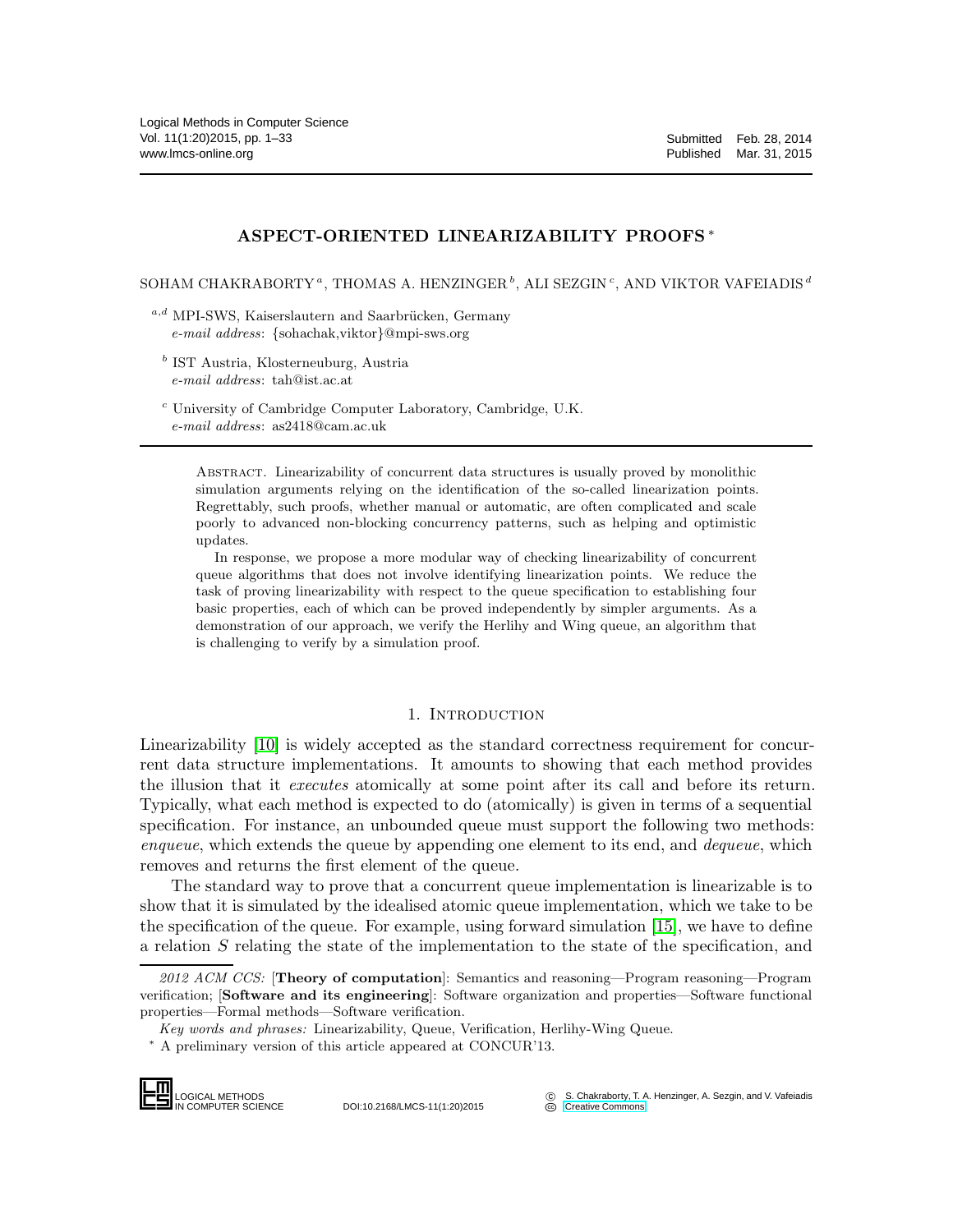to show that (1) the initial states of the implementation and the specification are related by S, and (2) starting from S-related implementation and specification states ( $\sigma_{\text{impl}}, \sigma_{\text{spec}}$ ), if the implementation takes a step and goes to state  $\sigma'_{\text{impl}}$ , the specification can also take a matching step (or stutter) and result in some state  $\sigma'_{\text{spec}}$  that is S-related to  $\sigma'_{\text{impl}}$ . The most important part of these proofs is to decide which of the implementation steps are matched by actual steps of the specification code and which by stuttering moves. For each method of the implementation, the step during its execution that in the simulation proof is matched by the atomic step of the corresponding method of the specification is known as the linearization point. A well-established approach (e.g.  $[1, 2, 3, 4, 5, 14, 17, 18, 19]$  $[1, 2, 3, 4, 5, 14, 17, 18, 19]$  $[1, 2, 3, 4, 5, 14, 17, 18, 19]$  $[1, 2, 3, 4, 5, 14, 17, 18, 19]$  $[1, 2, 3, 4, 5, 14, 17, 18, 19]$  $[1, 2, 3, 4, 5, 14, 17, 18, 19]$  $[1, 2, 3, 4, 5, 14, 17, 18, 19]$  $[1, 2, 3, 4, 5, 14, 17, 18, 19]$  $[1, 2, 3, 4, 5, 14, 17, 18, 19]$  $[1, 2, 3, 4, 5, 14, 17, 18, 19]$ ) is therefore to identify these linearization points, which when performed by the implementation change the state of the specification, and to then construct a suitable forward or backward simulation.

While for a number of concurrent algorithms, spotting the linearization points may be straightforward (and has even been automated to some extent [\[19\]](#page-31-10)), in general specifying the linearization points can be very difficult. For instance, in implementations using a helping mechanism, they can lie in code not syntactically belonging to the thread and operation in question, and can even depend on future behavior. There are numerous examples in the literature, where this is the case; to mention only a few concurrent queues: the Herlihy and Wing queue [\[10\]](#page-31-0), the optimistic queue [\[13\]](#page-31-11), the elimination queue [\[16\]](#page-31-12), the baskets queue [\[11\]](#page-31-13), the flat-combining queue [\[7\]](#page-31-14).

# The Herlihy and Wing Queue.

1: 
$$
\text{var } q\text{.}i\text{ terms}: \text{array of } val
$$
  
\n2:  $\text{var } q\text{.}i\text{ terms}: \text{array of } val$   
\n4:  $\langle i \leftarrow \text{INC}(q\text{.}i\text{back}) \rangle$   
\n5:  $\langle q\text{.}i\text{ terms}[i] \leftarrow x \rangle$   
\n6:  $\text{procedure } \text{deg}(i): val$   
\n7:  $\text{while true } \text{do}$   
\n8:  $\langle range \leftarrow q\text{.}i\text{ back} - 1 \rangle$   
\n9:  $\text{for } i = 0 \text{ to } range \text{ do}$   
\n10:  $\langle x \leftarrow \text{SWAP}(q\text{.}i\text{ terms}[i], \text{NULL}) \rangle$   
\n11:  $\text{if } x \neq \text{NULL} \text{ then return } x$   
\n $\langle q\text{.}i\text{ terms}[i] \leftarrow x \rangle$   
\n $\rangle$ 

<span id="page-1-0"></span>Figure 1: Herlihy and Wing queue [\[10\]](#page-31-0).

In this paper, we focus on the Herlihy and Wing queue [\[10\]](#page-31-0) (henceforth, HW queue for short) that illustrates nicely the difficulties encountered when defining a simulation relation based on linearization points. We recall the code of the queue as given in [\[10\]](#page-31-0) in Figure [1.](#page-1-0) The queue is represented as a pre-allocated unbounded array, *q.items*, initially filled with NULLs, and a marker, *q.back*, pointing to the end of the used part of the array. Enqueuing an element is done in two steps: the marker to the end of the array is incremented  $(E_1)$ , thereby reserving a slot for storing the element, and then the element is stored at the reserved slot  $(E_2)$ . Dequeue is more complex: it reads the marker  $(D_1)$ , and then searches from the beginning of the array up to the marker to see if it contains a non-NULL element. It removes and returns the first such element it finds  $(D_2)$ . If no element is found, dequeue starts again afresh. Each of the four statements surrounded by  $\langle \rangle$  brackets and annotated by  $E_i$  or  $D_i$  for  $i = 1, 2$  is assumed to execute atomically.

We now show that verifying this algorithm by finding its linearization points is difficult. Consider the following execution fragment, where · denotes context switches between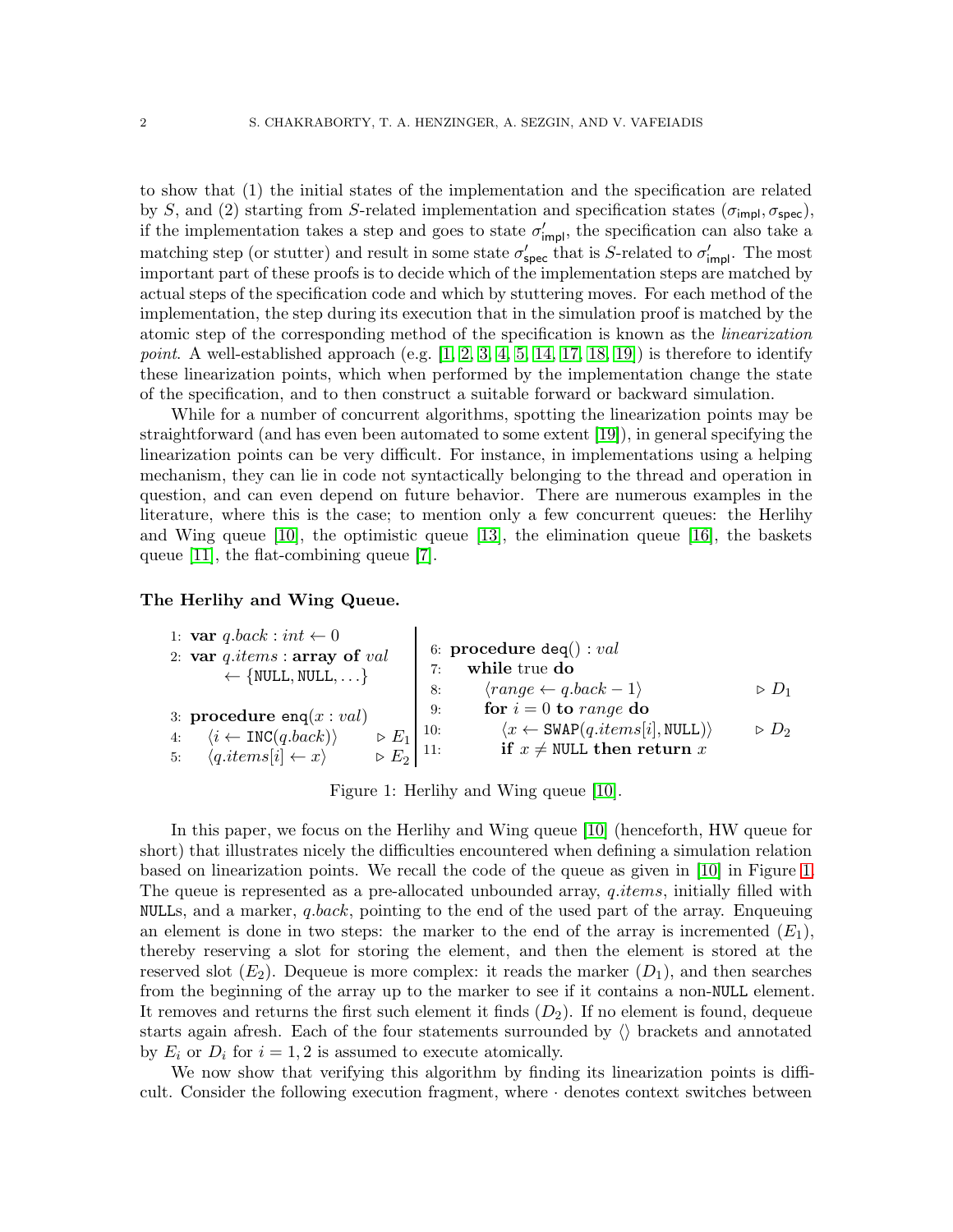concurrent threads,

$$
(t: E_1) \cdot (u: E_1) \cdot (v: D_1, D_2) \cdot (u: E_2) \cdot (t: E_2) \cdot (w: D_1)
$$

which have threads t and u executing enqueue instances, v and w executing dequeue instances. At the end of this fragment,  $v$  is ready to dequeue the element enqueued by  $u$ , and w is ready to dequeue the element enqueued by  $t$ . In order to define a simulation relation from this interleaving sequence to a valid sequential queue behavior, where operations happen in isolation, we have to choose the linearization points for the two completed enqueue instances. The difficulty lies in the fact that no matter which statements are chosen as the linearization points for the two enqueue instances, there is always an extension to the fragment inconsistent with the particular choice of linearization points. For instance, if we choose  $(t : E_1)$  as the linearization point for t, then the extension

 $(v : D_2$ , return)  $\cdot (z : D_1, D_2)$ , return)

requiring  $u$ 's element be enqueued before that of  $t$ 's, will be inconsistent. If, on the other hand, we choose any statement which makes  $u$  linearize before  $t$ , then the extension

# $(w : D_2$ , return)  $\cdot (z : D_1, D_2, D_2, \text{return})$

requiring the reverse order of enqueueing will be inconsistent. This shows not only that finding the correct linearization points can be challenging, but also that the simulation proofs will require to reason about the entire state of the system, as the local state of one thread can affect the linearization of another.

Our Contribution. In our experience, this and similar tricks for reducing synchronization among threads so as to achieve better performance, make concurrent algorithms extremely difficult to reason about when one is constrained to establishing a simulation relation. However, if two methods overlap in time, then the only thing enforced by linearizability is that their effects are observed in some and same order by all threads. For instance, in the example given above, the simple answer for the particular ordering between the linearization points of the enqueue instances of  $t$  and  $u$ , is that it does not matter! As long as enqueue instances overlap, their values can be dequeued in any order.

Building on this observation, our contribution is to simplify linearizability proofs by modularizing them. We reduce the task of proving linearizability to establishing four relatively simple properties, each of which may be reasoned about independently. In (loose) analogy to aspect-oriented programming, we are proposing "aspect-oriented" linearizability proofs for concurrent queues, where each of these four properties will be proved independently.

So what are these properties? A correct (i.e., linearizable) concurrent queue:

- (1) must not allow dequeuing an element that was never enqueued;
- (2) must not allow the same element to be dequeued twice;
- (3) must not allow elements to be dequeued out of order; and
- (4) must correctly report whether the queue is empty or not.<sup>[1](#page-2-0)</sup>

Although similar properties were already mentioned by Herlihy and Wing [\[10\]](#page-31-0), we for the first time prove that suitably formalized versions of these four properties are not only necessary, but also sufficient, conditions for linearizability with respect to the queue specification, at least for what we call *purely-blocking* implementations. This is a rather weak

<span id="page-2-0"></span><sup>&</sup>lt;sup>1</sup>The HW queue trivially satisfies the fourth property as it never reports that the queue is empty.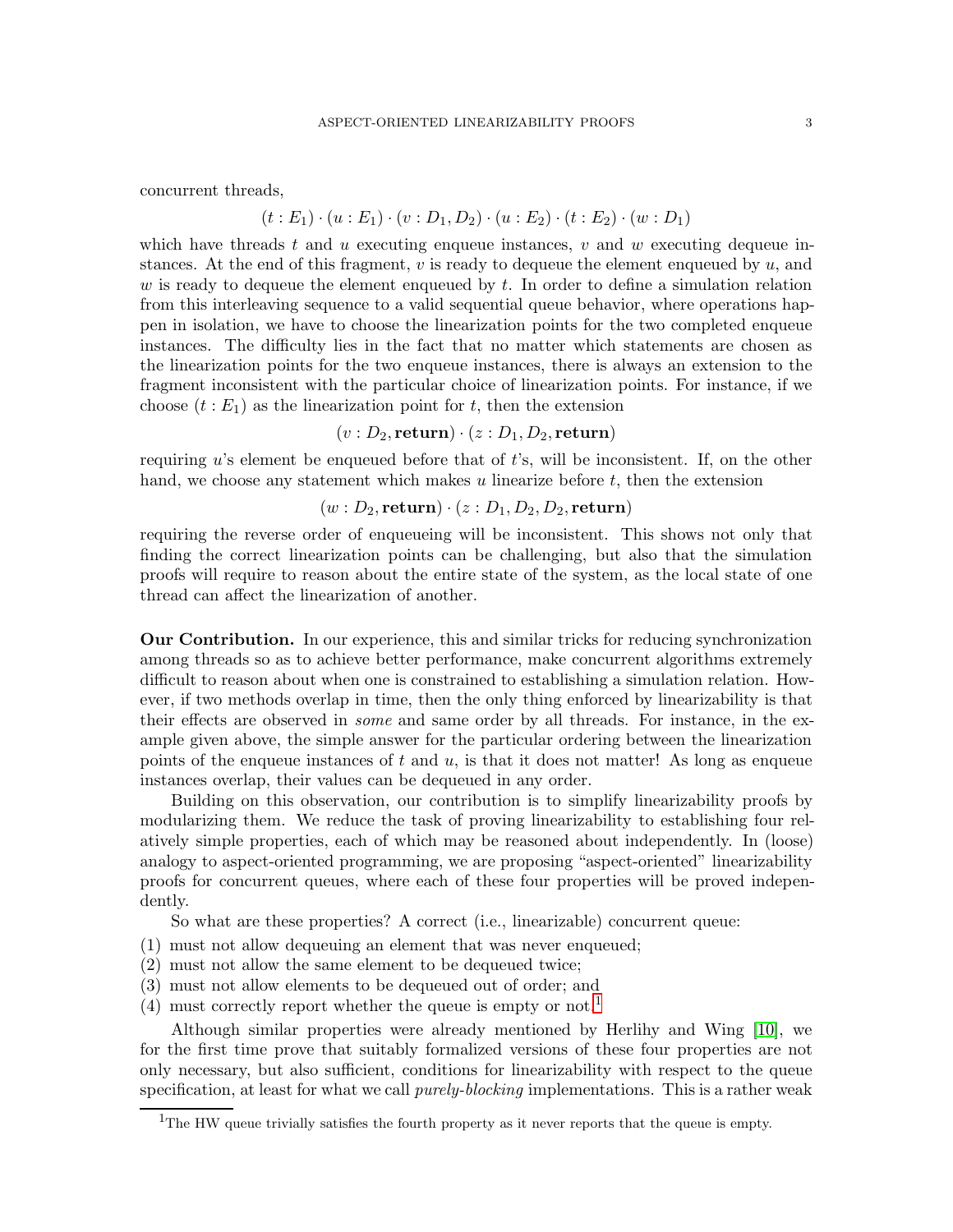requirement satisfied by all non-blocking implementations, as well as by possibly blocking implementations, such as HW deq() method, whose blocking executions do not modify the global state.

Paper Outline. The rest of the paper is structured as follows: Section [2](#page-3-0) recalls the definition of linearizability in terms of execution histories. Section [3](#page-5-0) develops an alternative characterization of legal queue behaviors, which is useful for our proofs. Section [4](#page-10-0) formalizes the aforementioned four properties, and proves that they are necessary and sufficient conditions for proving linearizability of queues. Section [5](#page-21-0) returns to the HW queue example and presents a detailed manual proof of its correctness by checking each of the properties separately. Section [6](#page-22-0) shows how the checking of these four properties can be automated by reducing them to non-termination of certain parametric programs. Section [7](#page-26-0) explains how we adapted Cave [\[19\]](#page-31-10) to prove these parametric programs non-terminating for the case of the HW queue. Finally, in Section [8](#page-29-0) we discuss related work, and in Section [9](#page-30-0) we conclude.

Differences from the Conference Paper. This article is an extended version of our CONCUR'13 conference paper [\[8\]](#page-31-15), containing all the proofs of the lemmas and theorems mentioned in the paper. Since the conference, we have also implemented a checker for the VRepet property, and have expanded the discussion of automation in Sections [6](#page-22-0) and [7](#page-26-0) to cover the verification of VRepet.

### 2. Technical Background

<span id="page-3-0"></span>In this section, we introduce common notations that will be used throughout the paper and recall the definition of linearizability.

For any function f from A to B and  $A' \subseteq A$ , let  $f(A') \stackrel{\text{def}}{=} \{f(a) | a \in A'\}$ . Given two sequences x and y, let  $x \cdot y$  denote their concatenation, and let  $x \sim_{\text{perm}} y$  hold if one is a permutation of the other. We use  $x\langle i \rangle$  to refer to the i<sup>th</sup> element in sequence x, and  $x\langle i : j \rangle$ to refer to the subsequence of x containing all elements from position i to j inclusive. We write  $x|A$  for the subsequence of x containing only elements in the set A.

**Behaviors.** A data structure  $\mathcal{D}$  is a pair  $(D, \Sigma_{\mathcal{D}})$ , where D is the data domain and  $\Sigma_{\mathcal{D}}$  is the method alphabet. An event of D is a quadruple  $(uid, m, d_i, d_o)$ , for a unique event identifier, uid ∈ N, a method  $m \in \Sigma_{\mathcal{D}}$ , and data elements  $d_i, d_o \in \mathcal{D}$ . Intuitively,  $(uid, m, d_i, d_o)$ denotes the application of method m with input argument  $d_i$  returning the output value  $d<sub>o</sub>$ . Throughout the paper, we will assume that the *uid* components of events are globally unique. A duplicate-free sequence over events of  $D$  is called a *behavior*. The *semantics* of data structure  $\mathcal D$  is a set of behaviors, called *legal* behaviors.

The method alphabet  $\Sigma_Q$  of a queue is the set  $\{eng, deg\}$ . We will take the data domain to be the set of natural numbers, N, and a distinguished symbol NULL not in N. Events are written as enq<sup>uid</sup> $(x)$ , short for  $(uid, \text{eng}, x, \perp)$ , and deq<sup>uid</sup> $(x)$ , short for  $(uid, \text{deg}, \perp, x)$ . For consiceness, we will often also omit the *uid* superscripts. Events with enq are called *enqueue* events, and those with deq are called *dequeue* events. We use Enq and Deq to denote all enqueue and dequeue events, respectively.

We will use a labelled transition system,  $LTS_Q$ , to define the queue semantics. The states of LTS<sub>Q</sub> are sequences over N, the initial state is the empty sequence  $\varepsilon$ . There is a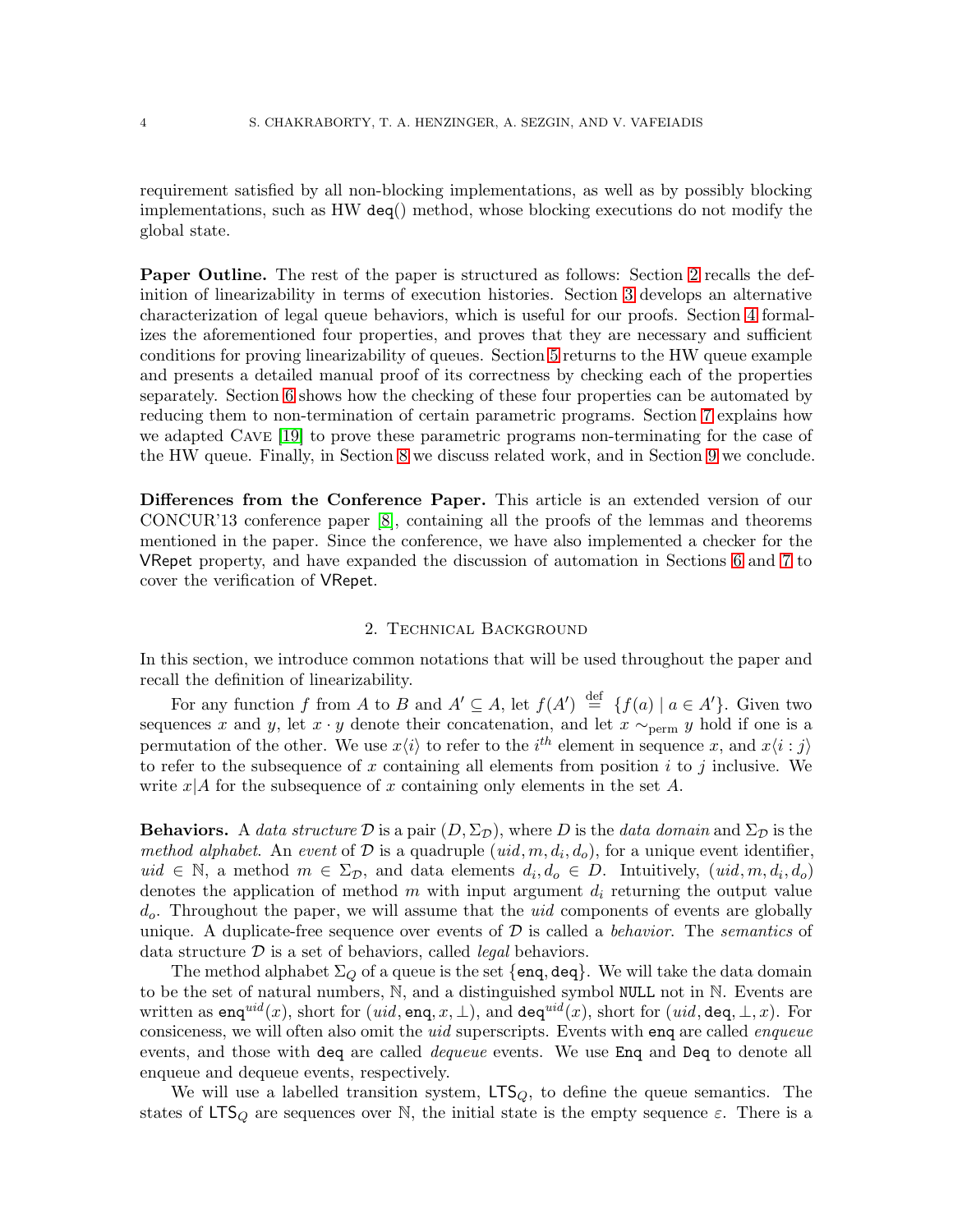transition from q to q' with action a, written  $q \stackrel{a}{\rightarrow} q'$ , if  $(i)$   $a = \text{enq}(x)$  and  $q' = q \cdot x$ , or  $(ii)$  $a = \text{deg}(x)$  and  $q = x \cdot q'$ , or  $(iii)$   $a = \text{deg}(\text{NULL})$  and  $q = q' = \varepsilon$ .

A run of LTS<sub>Q</sub> is an alternating sequence  $q_0l_1q_1 \ldots l_nq_n$  of states and queue events such that for all  $1 \leq i \leq n$ , we have  $q_{i-1} \stackrel{l_i}{\rightarrow} q_i$ . The trace of a run is the sequence  $l_1 \ldots l_n$  of the events occurring on the run. A queue behavior b is legal iff there is a run of  $LTS_Q$  with trace b. In what follows, we will consider only legal queue behaviors, and hence usually omit legal, unless explicitly stated otherwise. Let  $\mathcal Q$  denote the set of all (legal) queue behaviors.

**Histories and Linearizability.** Each event  $a = (uid, m, d_i, d_o)$  generates two *actions*: the invocation of a, written as  $inv(a)$ , and the response of a, written as  $res(a)$ . We will also use  $m_i^{uid}(d_i)$  and  $m_r^{uid}(d_o)$  to denote the invocation and the response actions, respectively. When a particular method  $m$  does not have an input (resp., output) parameter, we will write  $m_i^{uid}$  (resp.,  $m_r^{uid}$ ) for the corresponding invocation (resp., response) action. We will also often omit the superscripts, when they are not important.

In this paper, a history of  $\mathcal D$  is a sequence of invocation and response actions of  $\mathcal D$ . We will assume the existence of an implicit identifier in each history  $c$  that uniquely pairs each invocation with its corresponding response action, if the latter also occurs in  $c$ . A history  $c$ is well-formed if every response action occurs after its associated invocation action in c. We will consider only well-formed histories. An event is *completed* in  $c$ , if both of its invocation and response actions occur in c. An event is *pending* in c, if only its invocation occurs in c. We define  $remPending(c)$  to be the sub-sequence of c where all pending events have been removed. An event e precedes another event e' in c, written  $e \prec_c e'$ , if the response of e occurs before the invocation of  $e'$  in c. For event e,  $Before(e, c)$  denotes the set of all events that precede e in c. Similarly,  $After(e, c)$  denotes the set of all events that are preceded by e in c. Formally,

$$
Before(e, c) \stackrel{\text{def}}{=} \{e' \mid e' \prec_c e\} \quad \text{and} \quad After(e, c) \stackrel{\text{def}}{=} \{e' \mid e \prec_c e'\}.
$$

A set of events A is closed under  $\prec_c$  iff whenever  $a \in A$  and  $b \prec_c a$ , then  $b \in A$ .

History  $c$  is called *complete* if it does not have any pending events. For a possibly incomplete history c, a completion of c, written  $\hat{c}$ , is a well-formed complete history such that  $\hat{c} = remPending(c \cdot c')$  where c' contains only response actions. Let  $Compl(c)$  denote the set of all completions of c.

A history is called sequential if all invocations in it are immediately followed by their matching responses, with the possible exception of the very last action which can only be the invocation of a pending event. We identify complete sequential histories with behaviors of  $\mathcal D$ by mapping each consecutive pair of matching actions in the former to its event constructing the latter. A sequential history s is a linearization of a history c, if there exists  $\hat{c} \in Compl(c)$ such that  $\hat{c} \sim_{\text{perm}} s$  and whenever  $e \prec_{\hat{c}} e'$  we have  $e \prec_s e'$ .

**Definition 2.1** (Linearizability [\[10\]](#page-31-0)). A history c is linearizable with respect to a data structure D if there exists a linearization of c that is a legal behavior of D. A set of histories C is linearizable with respect to D if every  $c \in C$  is linearizable with respect to D.

An execution trace is a sequence of instruction labels coupled with thread identifiers executing the instruction. For instance,  $(t : i)$  denotes the execution of instruction with the unique label i by thread t. An instruction label is the entry point of method m, written  $enter(m)$ , if it is the label of the first instruction of m. Similarly, an instruction label is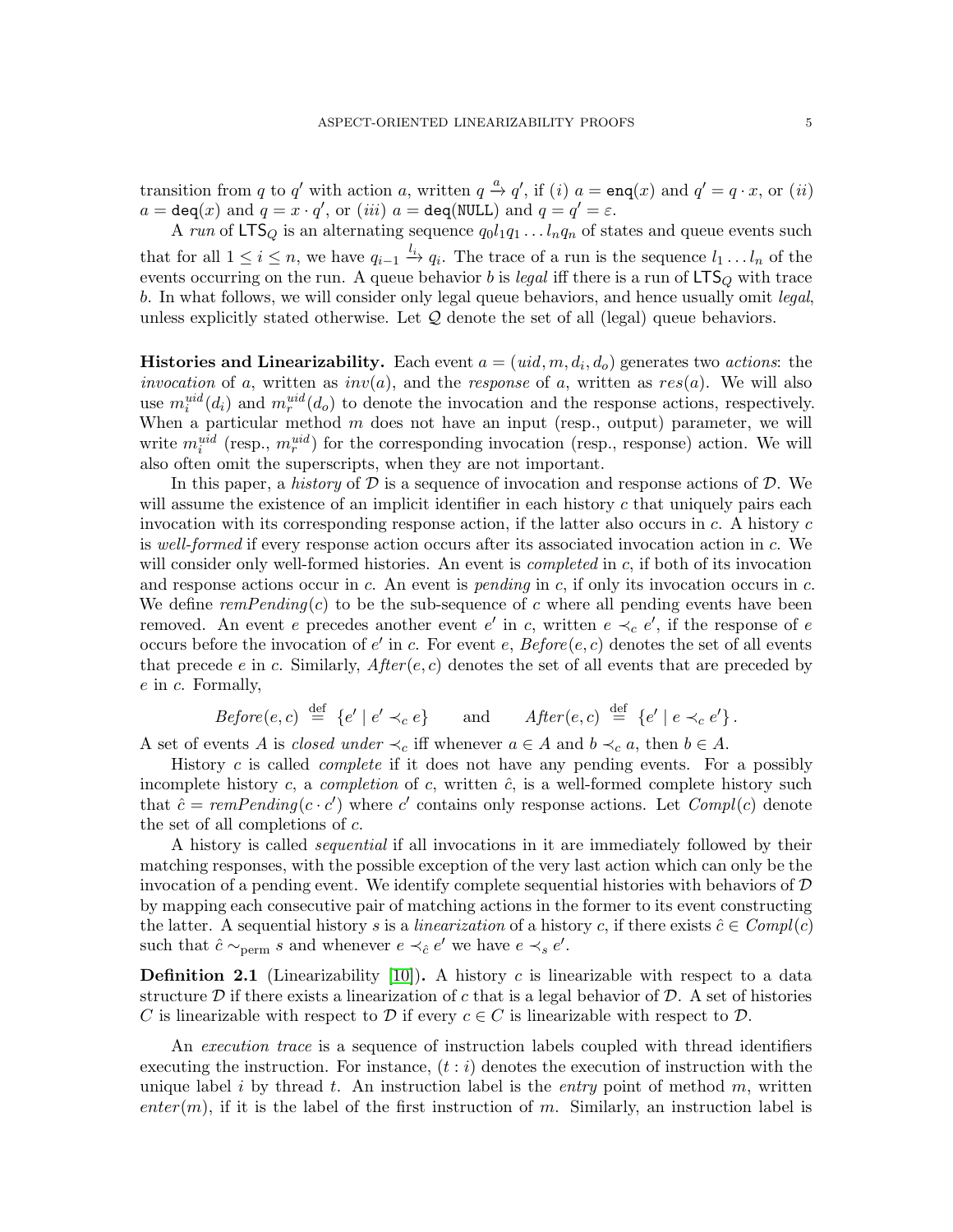an exit point of m, written  $exit(m)$ , if it is the label of an instruction that completes the execution of m. Each execution trace  $\tau$  induces a history  $h(\tau)$  which is obtained by replacing each  $(t: enter(m))$  with  $m_i^{t_{uid}}(d_i)$ , each  $(t: exit(m))$  with  $m_i^{t_{uid}}(d_o)$ , and removing the remaining symbols. We assume that states of an execution trace contain enough information to deduce the values of  $d_i$  and  $d_o$  associated with each entry and exit point. To illustrate this definition, consider the following execution trace from the introduction:

 $(t : E_1) \cdot (u : E_1) \cdot (v : D_1, D_2) \cdot (u : E_2) \cdot (t : E_2) \cdot (w : D_1) \cdot (v : D_2, \textbf{return}) \cdot (z : D_1, D_2, \textbf{return}).$ 

The history corresponding to this trace is:

 $\mathtt{eng}_i^t(x) \cdot \mathtt{eng}_i^u(y) \cdot \mathtt{deg}_i^v \cdot \mathtt{deg}_i^w \cdot \mathtt{deg}_r^v(x) \cdot \mathtt{deg}_i^z \cdot \mathtt{deg}_r^z(y)$ 

where we have used the thread identifiers without subscripts as unique event identifiers. After completing the history with responses  $\text{enq}_r^t$  and  $\text{enq}_r^u$  of the pending enqueues, and removing the pending invocation  $\texttt{deq}^w_i$ , the history may be linearized as follows:

 $\mathtt{eng}_i^t(x) \cdot \mathtt{eng}_r^t \cdot \mathtt{eng}_i^u(y) \cdot \mathtt{eng}_r^u \cdot \mathtt{deg}_i^v \cdot \mathtt{deg}_r^v(x) \cdot \mathtt{deg}_i^z \cdot \mathtt{deg}_r^z(y)$ 

and corresponds to the (legal) behavior  $\mathsf{enq}^t(x) \cdot \mathsf{enq}^u(y) \cdot \mathsf{deq}^v(x) \cdot \mathsf{deq}^z(y)$ . An execution trace is complete if its induced history is complete. An implementation is identified with the set of execution traces it generates. When clear from the context, we will refer to the induced history of an execution trace as a history of the implementation.

#### 3. Alternative Characterization of Legal Queue Behaviours

<span id="page-5-0"></span>We start with some terminology. Let c be a history.  $Eng(c)$  denotes the set of all enqueue events invoked (and not necessarily completed) in c. Similarly,  $Deg(c)$  denotes the set of all dequeue events invoked in  $c$ . When  $c$  is a complete history, we define the value of an event e, written  $Val_c(e)$ , to be the value enqueued or dequeued by that event.

We find it useful to express the semantics of queues in an alternative formulation.

<span id="page-5-1"></span>**Definition 3.1.** A queue behavior b has a *sequential witness* if there is a total mapping  $\mu_{\text{seq}}$  from  $Deg(b)$  to  $Eng(b) \cup {\perp}$  such that

- (i)  $\mu_{\rm sea}(d) = e$  implies  $Val_b(d) = Val_b(e),$
- (ii)  $\mu_{\rm seq}(d) = \perp$  iff  $Val_b(d) = \text{NULL},$
- (iii)  $\mu_{\text{seq}}(d) = \mu_{\text{seq}}(d') \neq \bot$  implies  $d = d'$ ,
- (iv)  $\mu_{\text{seq}}(d) = e$  implies  $e \prec_b d$ ,
- (v)  $e \prec_b \mu_{\text{seq}}(d')$  implies  $\mu_{\text{seq}}^{-1}(e) \prec_b d'$ ,

$$
\text{(vi) } \mu_{\text{seq}}(d) = \bot \text{ implies } |\{e \in \text{Eng}(b) \mid e \prec_b d\}| = |\{d' \in \text{Deg}(b) \mid d' \prec_b d \land \mu_{\text{seq}}(d') \neq \bot\}|.
$$

To illustrate this definition, consider the following legal queue behavior:

 $b\ \stackrel{\rm def}{=} \ {\sf enq}^t(x)\cdot {\sf enq}^u(y)\cdot {\sf deq}^v(x)\cdot {\sf deq}^z(y)\cdot {\sf deq}^w(\texttt{NULL})$ 

We can pick  $\mu_{\text{seq}}$  such that  $\mu_{\text{seq}}(v) = t$ ,  $\mu_{\text{seq}}(z) = u$  and  $\mu_{\text{seq}}(w) = \bot$ . The constraints of Definition [3.1](#page-5-1) are satisfied because:

- $t \prec_b u$  implies  $\mu_{\text{seq}}^{-1}(t) = v \prec_b z = \mu_{\text{seq}}^{-1}(u)$ .
- $|\{e \in Eng(b) \mid e \prec_b w\}| = |\{t, u\}| = |\{v, z\}| = |\{d' \in Deg(b) \mid d' \prec_b w \land \mu_{seq}(d') \neq \bot\}|.$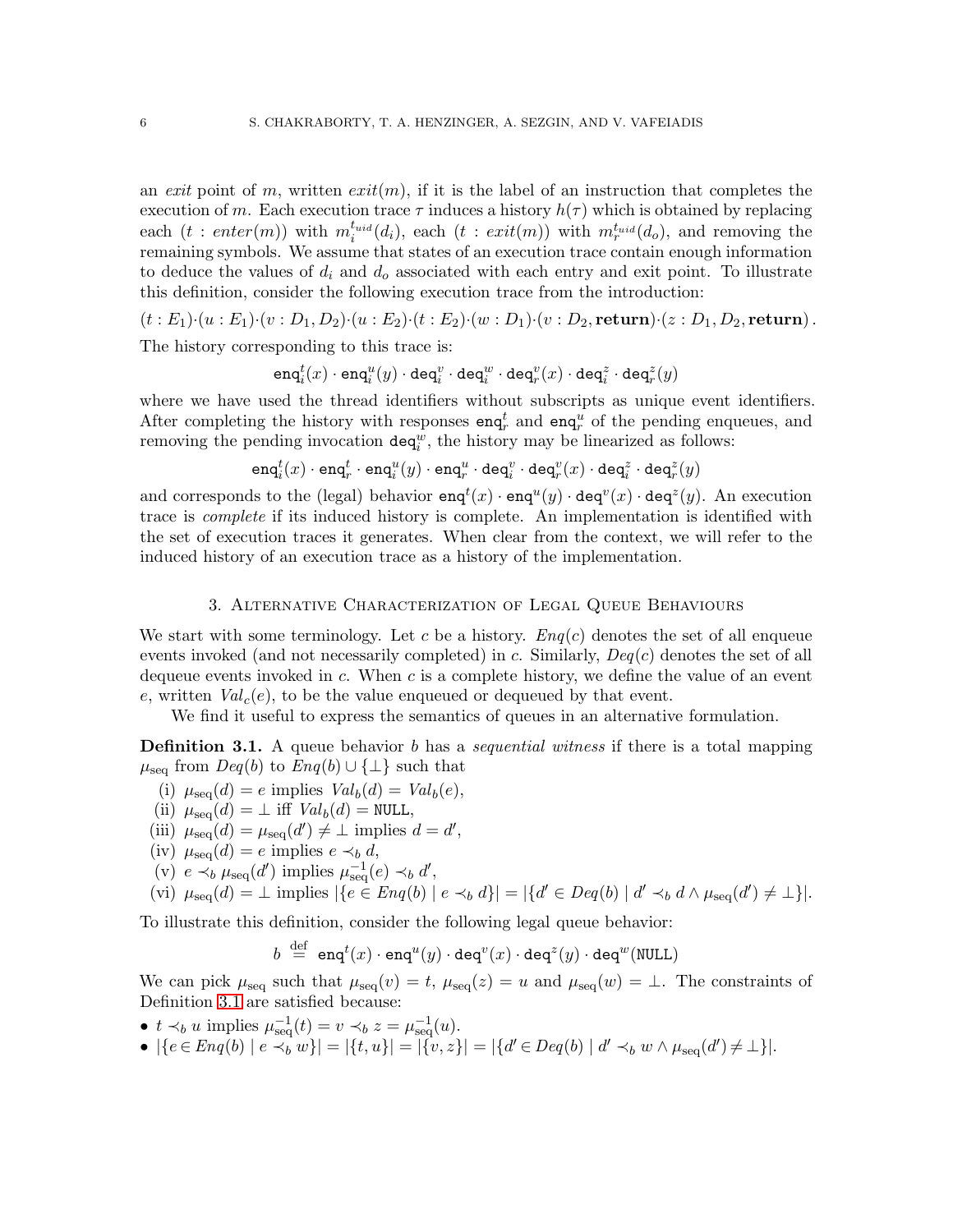To show that a behavior is legal iff it has a sequential witness, we need a number of auxiliary definitions and lemmas.

We say that two queue behaviors  $b_1$  and  $b_2$  are *observationally equivalent*, written  $b_1 \equiv_{obs} b_2$ , if the sequences of enqueue events and those of dequeue events agree in both behaviors. Formally,  $b_1 \equiv_{obs} b_2$  iff  $b_1|\text{Eng} = b_2|\text{Eng}$  and  $b_1|\text{Deg} = b_2|\text{Deg}$ .

We define a special subset of queue behaviors, the *canonical* subset  $\mathcal{Q}_c$ , in which each enqueue event is immediately followed by its matching dequeue event, in case it exists. Formally, the canonical queue behaviors are given by the following regular expression:

$$
\mathcal{Q}_c \stackrel{\text{def}}{=} ((\text{deg}(\text{NULL}))^* \cdot \sum_{x \in \mathbb{N}} \text{eng}(x) \cdot \text{deg}(x))^* \cdot (\text{deg}(\text{NULL}))^* \cdot \left(\sum_{x \in \mathbb{N}} \text{eng}(x)\right)^*
$$

A run r of  $LTS_Q$  is called *canonical* if the trace of r is canonical.

Note that every canonical behavior is legal. Consider a canonical behavior  $b \in \mathcal{Q}_c$  and split it into  $b = b' \cdot \text{enq}(v_1) \text{enq}(v_2) \dots \text{enq}(v_n)$  such that  $b'$  does not end with an enq. This behavior can be generated by the following run of the  $LTS_Q$ .

$$
\big((\epsilon \deg(\texttt{NULL}))^* \epsilon \sum_{x \in \mathbb{N}} \texttt{enq}(x) \ x \deg(x)\big)^* \ (\epsilon \deg(\texttt{NULL}))^* \ \epsilon \\ \texttt{enq}(v_1)v_1\texttt{enq}(v_2)(v_1v_2)\cdots(v_1\ldots v_{n-1})\texttt{enq}(v_n)(v_1\ldots v_{n-1}v_n)\big)
$$

As the following result shows, canonical queue behaviors represent all legal behaviors, up to observational equivalence.

<span id="page-6-0"></span>**Lemma 3.2.** Let  $b \in \mathcal{Q}$  be a legal queue behavior. Then there exists a canonical behavior  $b_c \in \mathcal{Q}_c$  such that  $b \equiv_{obs} b_c$ .

*Proof.* By induction on the length of b. The base case, where  $b = \varepsilon$  trivially satisfies the condition since  $\varepsilon \in \mathcal{Q}_c$ . Now assume the claim holds for b, and we have to prove it for  $b \cdot a$ . By the induction hypothesis, there is a canonical behavior  $b_c \equiv_{obs} b$ . We observe that since  $b_c$  and b are legal and  $b_c \equiv_{obs} b$ , their runs end in the same final state. Therefore, the fact that  $b \cdot a$  is legal implies that  $b_c \cdot a$  is also legal. We proceed by a case analysis of a.

- $a = \text{enq}(x)$ . Then  $b_c \cdot \text{enq}(x)$  is trivially also canonical.
- $a = \text{deg}(\text{NULL})$ . We know that  $b_c$  cannot end in an enqueue event, or else the queue would not be empty. Therefore  $b_c \cdot \text{deg}(\text{NULL})$  is canonical.
- $a = \text{deg}(y)$ , with  $y \neq \text{NULL}$ . We know that  $b_c$  must be of the form  $b_c^1 \cdot \text{enq}(y) \cdot b_c^2$  where  $b_c^1$ does not end in a enqueue event and  $b_c^2$  contains only enqueue events. Then, we take the behavior  $b_c^1 \cdot \text{enq}(y) \cdot \text{deq}(y) \cdot b_c^2$ , which is both canonical and observationally equivalent to  $b \cdot \text{deg}(y)$ .  $\Box$

Moreover, canonical behaviors have a straightforward sequential witness.

<span id="page-6-1"></span>**Lemma 3.3.** Every canonical behavior  $b \in \mathcal{Q}_c$  has a sequential witness  $\mu_b$ .

*Proof.* Let b be a canonical behavior. We construct  $\mu_b$  by mapping all deq(NULL) to  $\perp$ , and each deq(x) with  $x \in \mathbb{N}$  to its immediate predecessor. By the definition of canonical behavior, each deq(x) in b is immediately preceded by enq(x). Thus, the first four conditions are trivially satisfied. If enq(y)  $\prec_b$  enq(x) and deq(x) is in b, then by the definition of canonical behavior, we must have

$$
b = b_1 \cdot \texttt{enq}(y) \cdot \texttt{deq}(y) \cdot b_2 \cdot \texttt{enq}(x) \cdot \texttt{deq}(x) \cdot b_3
$$

for some sequences  $b_1, b_2, b_3$ . This implies that condition (v) is satisfied. Finally, if  $b =$  $b_1 \cdot$ deq(NULL) $\cdot b_2$ , consider the sequence  $b_1'$  obtained by projecting out all deq(NULL) events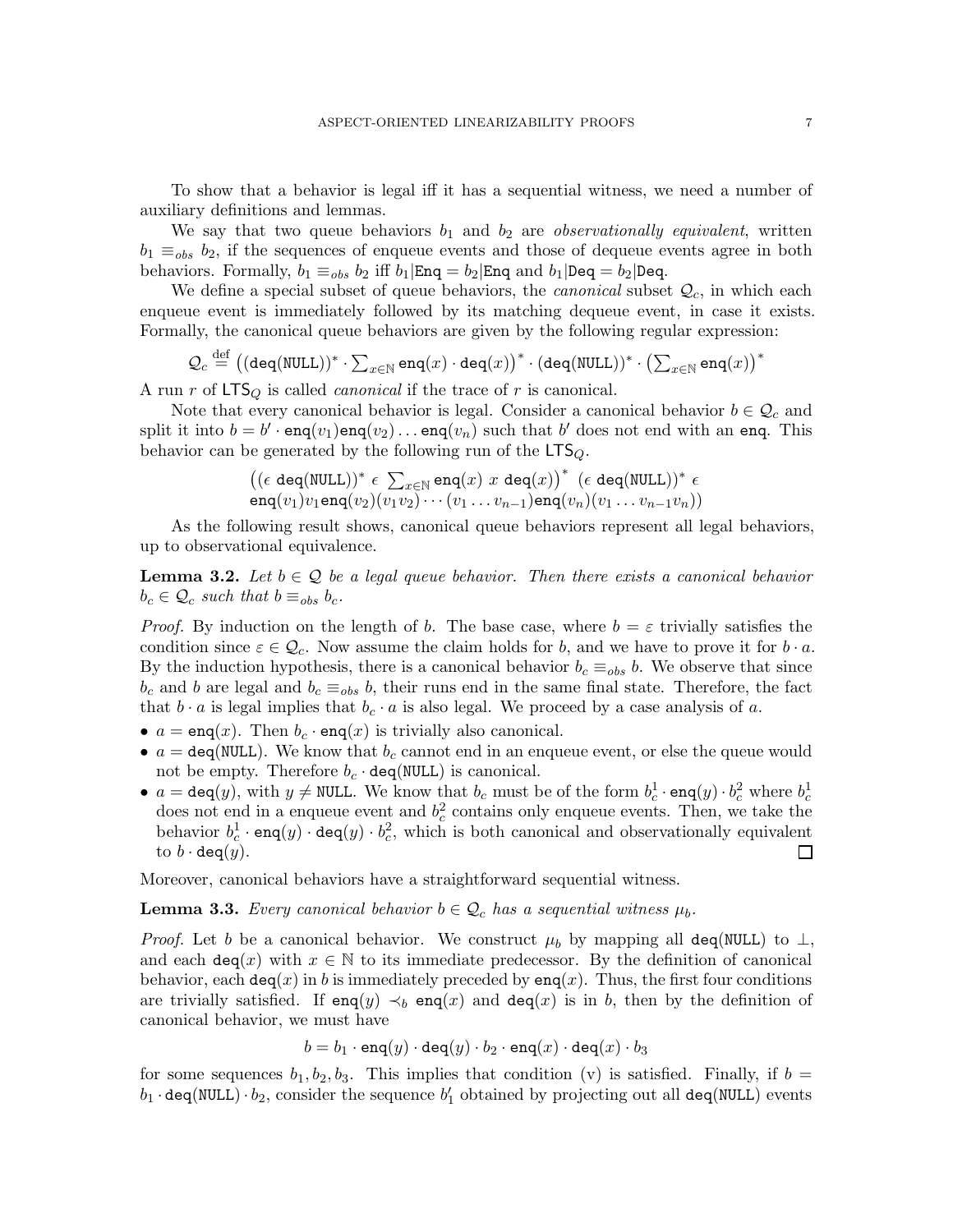from  $b_1$ . That is,

$$
b_1' \stackrel{\text{def}}{=} b_1 | (\text{Eng} \cup \text{Deg} \setminus \{\text{deg}(\text{NULL})\})
$$

Then, by the definition of canonical behavior, we have  $b'_1 \in (\sum_{x \in \mathbb{N}} \mathsf{enq}(x) \cdot \mathsf{deq}(x))^*$ . In other words, b ′ <sup>1</sup> has an equal number of enq and deq symbols, such that by construction  $\mu_b(\text{deg}(x)) = \text{eng}(x) \neq \bot$ . This implies that condition (vi) is satisfied.  $\Box$ 

<span id="page-7-1"></span>**Lemma 3.4.** If  $b = b_1 \cdot \text{deg}(x) \cdot b_2$  is a legal queue behavior, then  $\text{eng}(x) \prec_b \text{deg}(x)$ .

*Proof.* By the definition of  $LTS_Q$ ,  $deq(x)$  can happen at a state q if  $q = x \cdot q'$  for some sequence q'. Again by definition, all runs of  $LTS_Q$  reaching q must have a transition with label enq(x); otherwise, x cannot occur in q. Since all legal behaviors have a corresponding run, enq $(x) \prec_b \text{deg}(x)$  must hold. П

Next, we show that observationally equivalent legal queue behaviors cannot reorder their deq(NULL) events.

<span id="page-7-0"></span>**Lemma 3.5.** If b and b' are observationally equivalent legal queue behaviors, then  $b\langle i \rangle =$  $\texttt{deg}(\texttt{NULL}) \textit{ iff } b'\langle i \rangle = \texttt{deg}(\texttt{NULL}).$ 

*Proof.* Since  $\equiv_{obs}$  is a symmetric relation, we prove only one direction. ( $\Rightarrow$ ) Consider the subsequences  $b_e = b\langle 1 : i - 1 \rangle |\text{Eng}, b_d = b\langle 1 : i - 1 \rangle |\text{Deg}, \text{ and their duals } b'_e \text{ and } b'_d \text{ for } b'.$ Note that each enqueue event increases by one the length of the sequence representing the state, each dequeue event decreases by one the length of the sequence representing the state, and deq(NULL) can only happen when the length of the sequence is zero  $(q = \varepsilon)$ . Then, the number of enqueue events in  $b_e$  and the number of non-NULL dequeue events in  $b_d$  must be equal; let us call it  $k$ .

Assume first that  $b_d$  is a proper prefix of  $b'_d$ . This implies that  $b'_e$  is a proper prefix of  $b_e$ . The  $(|b_d|+1)^{th}$  symbol in  $b'_d$  is deq(NULL) because  $b \equiv_{obs} b'$ . Then, the number of non-NULL dequeue events preceding this  $\text{deg}(\text{NULL})$  is k, but the number of enqueue events preceding it, contained in  $b'_e$ , which is a proper prefix of  $b_e$ , is strictly less than k. This contradicts the assumption that  $b'$  is a legal queue behavior. The case where  $b_e$  is a proper prefix of  $b'_e$ follows a similar argument.

Now assume that  $b'_d = b_d$  and  $b'_e = b_e$ . Further assume  $b'(i) = \text{enq}(x)$  for some  $x \in \mathbb{N}$ . Because  $b \equiv_{obs} b'$ , the next dequeue event in b' is necessarily deq(NULL). This, however, contradicts that the fact that  $b'$  is legal, because in a legal behavior  $\texttt{deg}(\texttt{NULL})$  cannot immediately follow an enqueue event. Therefore  $b' \langle i \rangle = \text{deg}(y)$  for some y and because  $b \equiv_{obs} b'$ , we have that  $y = \text{NULL}$ , as required.  $\Box$ 

Next, we show that given two observationally equivalent behaviors and a sequential witness for the first behavior, we can build a sequential witness for the other.

<span id="page-7-2"></span>**Lemma 3.6.** Let  $b \equiv_{obs} b'$  and  $\mu_b$  be a sequential witness for b. Then, there exists a sequential witness for b'.

*Proof.* Let  $\pi$  denote a permutation from b to b' such that deq(NULL) events are not shuffled. That is,  $\pi(i) = j$  means that  $b(i) = b'(j)$  and whenever  $b(i) = \text{deg}(\text{NULL})$ , we set  $\pi(i) = i$ By the definition of obs-equivalence and Lemma [3.5,](#page-7-0) this permutation is well-defined. Note that because  $b \equiv_{obs} b'$ , the ordering among dequeue events is preserved by  $\pi$ . That is, if  $b\langle i\rangle, b\langle j\rangle \in \text{Deg}$  and  $i < j$ , then  $\pi(i) < \pi(j)$ . The same holds for the ordering among enqueue events. We now pick the mapping  $\mu(i) \stackrel{\text{def}}{=} \pi(\mu_b(\pi^{-1}(i)))$  and show that it is a sequential witness for b'. Conditions (i) and (ii) are satisfied by construction. Condition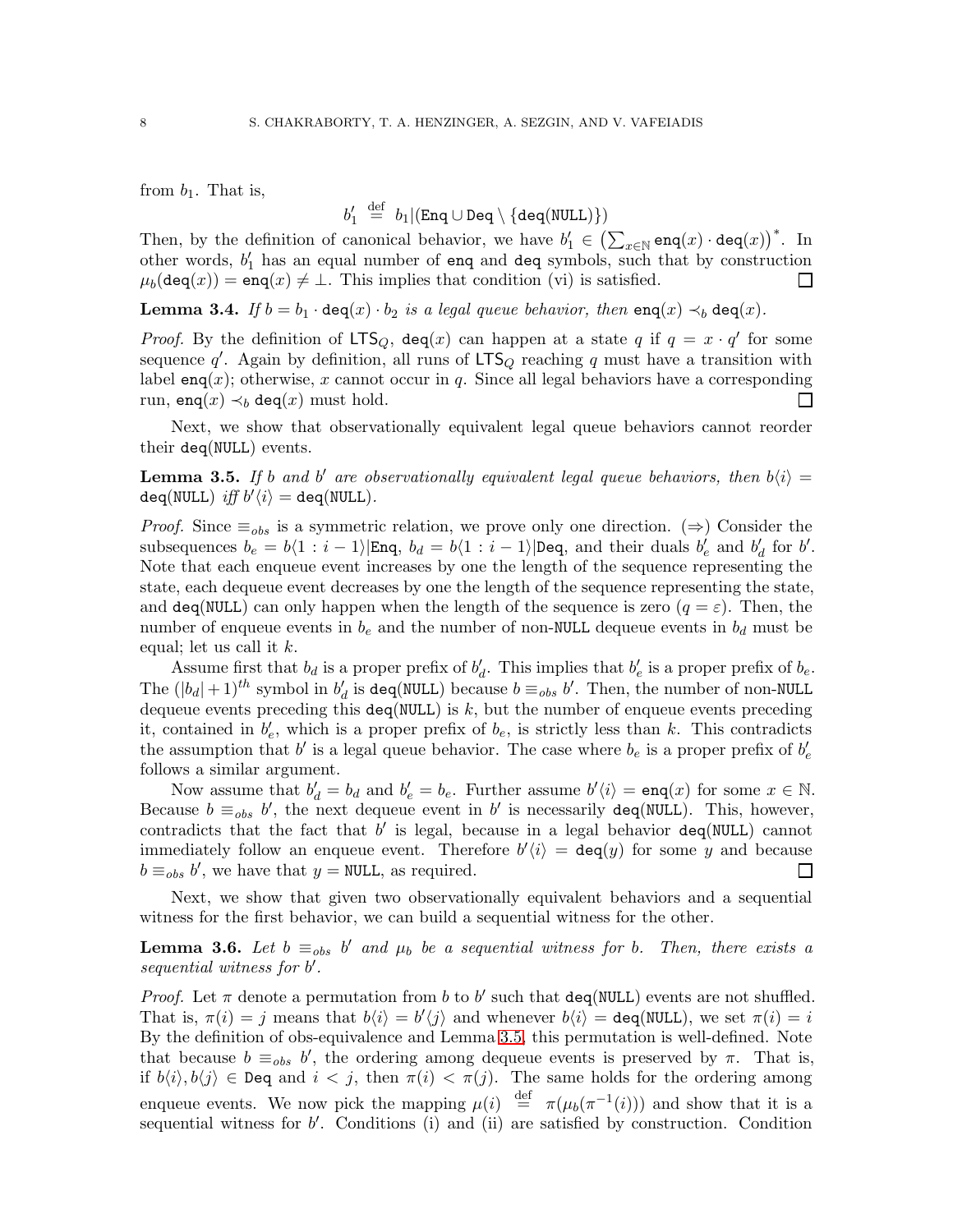(iii) is satisfied because  $\pi$  is a bijection. Condition (iv) is satisfied by Lemma [3.4](#page-7-1) and by the construction of  $\mu$ . Condition (v) is satisfied by because  $\pi$  is a bijection and preserves the ordering between dequeues and enqueues. Condition (vi) is satisfied by Lemma [3.5.](#page-7-0)  $\Box$ 

<span id="page-8-0"></span>**Lemma 3.7.** Let b be a queue behavior with a sequential witness  $\mu$ .

- (1) Let d and e be dequeue and enqueue events such that  $\mu(d) = e$ , and let b' be the behavior obtained after removing both  $d$  and  $e$  from  $b$ . Then, the restriction of  $\mu$  to  $b'$  is a sequential witness for b'.
- (2) Let  $d = \text{deg}(\text{NULL})$ , and b' by obtained by removing d from b. Then, the restriction of  $\mu$  to b' is a sequential witness for b'.

*Proof.* In both cases, let us denote the restriction of  $\mu$  on b' with  $\mu'$ ; we have to show that  $\mu'$  satisfies the six conditions of a sequential witness.

(1) Since  $\mu'$  is a restriction, it satisfies conditions (i), (ii) and (iii). Observe that for any two events  $e_1$  and  $e_2$  in b', we have  $e_1 \prec_b e_2$  iff  $e_1 \prec_{b'} e_2$ . This implies that  $\mu'$  satisfies conditions (iv) and (v). Finally, we have to show that there cannot be a dequeue event  $d' = \text{deg}(\text{NULL})$  such that  $e \prec_b d' \prec_b d$ . Assume the contrary, then since the number of non-NULL dequeue events and the number of enqueue events preceding  $d'$  must be equal, there must be a dequeue event  $d_y = \text{deg}(y)$  whose matching  $e_y = \text{eng}(y)$  comes after d'. This implies that  $d_y \prec_b d' \prec_b e_y$  and  $\mu(d_y) = e_y$ , contradicting condition (iii). Thus, condition (vi) is also satisfied by  $\mu'$ .

(2) As in the previous case, conditions (i) to (v) are satisfied by  $\mu'$ . The condition (vi) is satisfied because removing  $d'$  does not affect the cardinality of either set; thus, if  $d' = \text{deg}(\text{NULL})$  is in b', then the number of enqueue events and non-NULL dequeue events that precede  $d'$  in  $b'$  is the same as those that precede  $d'$  in  $b$ .  $\Box$ 

<span id="page-8-1"></span>**Lemma 3.8.** Let b be a queue behavior and let  $\mu$  be a sequential witness for b. Then, there exists a canonical behavior  $b_c$  such that  $b \equiv_{obs} b_c$  and for all i,  $b\langle i \rangle = \text{deg}(\text{NULL})$  iff  $b_c\langle i \rangle = \texttt{deg}(\texttt{NULL}).$ 

*Proof.* Let  $\text{can}(b, \mu)$  denote the canonical behavior of b whose sequential witness is  $\mu$ . We will prove, by induction on the length of  $b$ , that can is a well-defined total function.

For the base, consider all sequences b of length 1 or less which have a sequential witness.

- If  $b = \varepsilon$ , then the empty mapping is the only sequential witness for b; by definition, b is a canonical behavior. The second condition is vacuously satisfied.
- If  $b = \text{deg}(\text{NULL})$ , then  $\mu$  which maps  $\text{deg}(\text{NULL})$  to  $\bot$  is the only sequential witness for b; by definition, b is a canonical behavior. Since  $b_c = b$ , the second condition is satisfied.
- If  $b = \text{eng}(x)$  for some  $x \in \mathbb{N}$ , then the empty mapping is the only sequential witness for b; by definition, b is a canonical behavior. Since there is no  $\text{deg}(\text{NULL})$  event, the second condition is vacuously satisfied.

Observe that the sequence  $b = \text{deg}(x)$  of length 1 cannot have a sequential witness, because any sequential witness has to map  $deg(x)$  to a matching enqueue which does not exist.

Assume that the claim holds for all sequences of length  $k$  or less. Let  $b$  be a sequence of length  $k + 1$  and  $\mu$  be a sequential witness for b. Consider the two sub-sequences of  $b, b_d = b|\text{Deg} \text{ and } b_e = b|\text{Eng}, \text{ with lengths } n_d \text{ and } n_e, \text{ respectively. Observe that } b \text{ is an }$ interleaving of  $b_d$  and  $b_e$ . In particular,  $b\langle 1 \rangle$  is either  $b_d\langle 1 \rangle$  or  $b_e\langle 1 \rangle$ . We will do a case analysis on the possible values for  $d = b_d \langle 1 \rangle$ .

•  $d = \text{deg}(\text{NULL})$ . Then, we set  $b_c = \text{can}(b, \mu) = d \cdot \text{can}(b', \mu')$ , with b' obtained by removing the first deq(NULL) from b (note that this is d) and  $\mu'$  obtained by restricting  $\mu$  to b'. By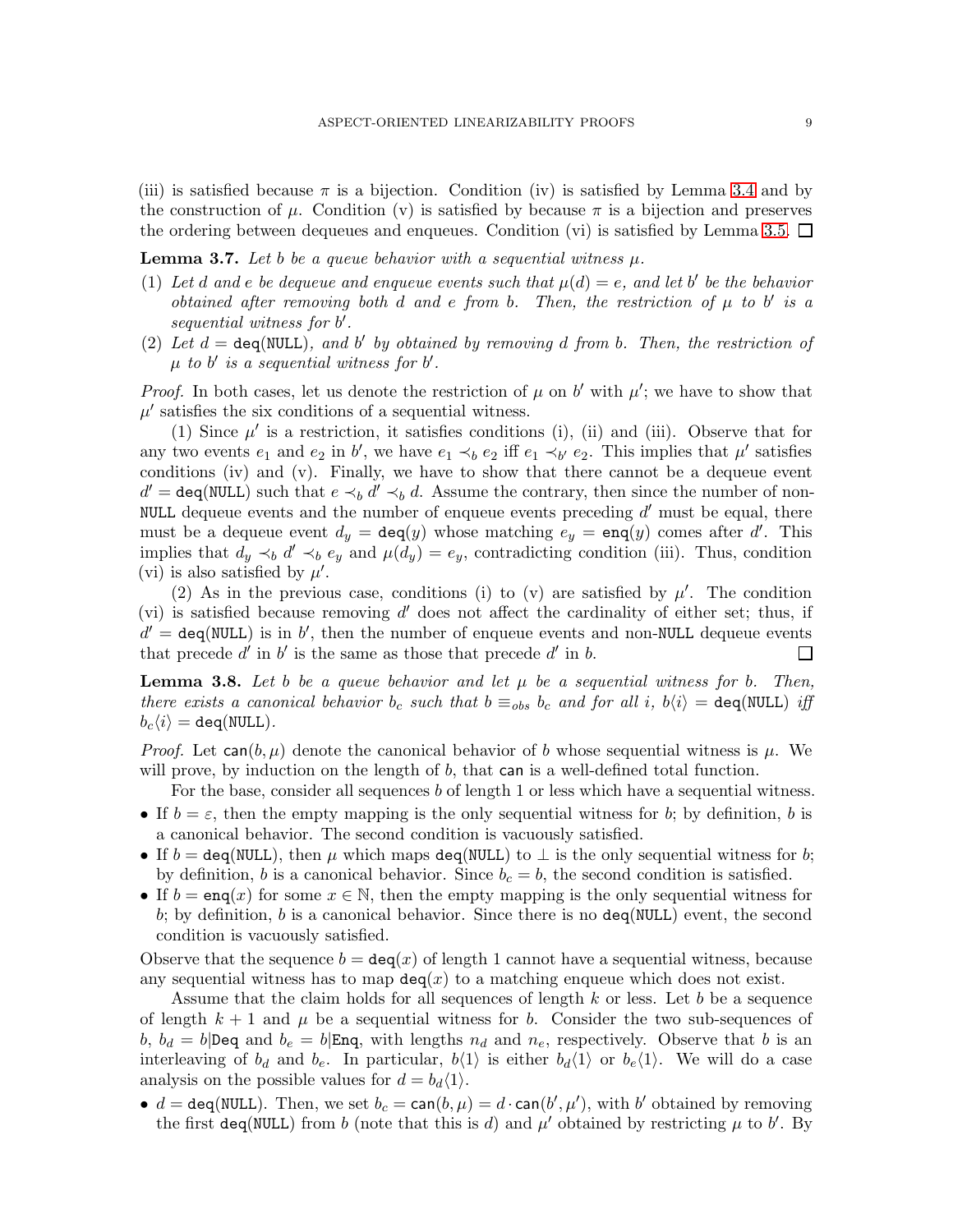Lemma [3.7,](#page-8-0)  $\mu'$  is a sequential witness for b'. By inductive hypothesis,  $b'_c = \text{can}(b', \mu')$  is a canonical behavior observationally equivalent to  $b'$ . Since  $b'_{c}$  is a canonical behavior, so is  $b_c = d \cdot b'_c = \texttt{deg}(\texttt{NULL}) \cdot b'_c$ . Since  $b'_c \equiv_{obs} b'$ , we have  $b_c | \texttt{Deg} = d \cdot b'_c | \texttt{Deg} = b_d = b | \texttt{Deg}$ ,  $b_c|$ Enq =  $b_e = b|$ Enq. Thus,  $b_c \equiv_{obs} b$ . The second condition is satisfied, because both  $\overline{b}$ and  $b_c$  have  $\mathtt{deg}(\texttt{NULL})$  in their first position and  $b'_c$  preserves the positions of NULL-dequeue events by inductive hypothesis.

•  $d = \text{deg}(x)$  for some  $x \in \mathbb{N}$ . By the assumption that  $\mu$  is a sequential witness for b implies that there exists  $e = \text{enq}(x)$  such that  $\mu(d) = e$  (conditions (i) and (ii)) and  $d \prec_b e$  (condition (iv)). Then,  $e = b_e(1) = \text{enq}(x)$  must hold. Assume contrary, that is  $b_e\langle 1 \rangle = \text{enq}(y)$  for some  $y \neq x$ . As noted above,  $b\langle 1 \rangle$  is either  $b_d\langle 1 \rangle$  or  $b_e\langle 1 \rangle$ . If the former, then  $d \prec_b e$  cannot hold since d is minimal with respect to  $\prec_b$ , violating condition (iv) which contradicts the assumption that  $\mu$  is a sequential witness for b. If the latter, that is  $e' = b(1) = b_e(1) = \text{enq}(y)$ , then  $e' \prec_b e$ , and either there is no  $d' = \text{deg}(y)$  or if it exists,  $d \prec_b d'$ , violating condition (v) which contradicts the assumption that  $\mu$  is a sequential witness for b. Thus,  $e = b_e \langle 1 \rangle$ . We set  $b_c = \text{can}(b, \mu) = e \cdot d \cdot \text{can}(b', \mu')$ , with b' obtained by removing d and e from b and  $\mu'$  to be the restriction of  $\mu$  on b'. By Lemma [3.7,](#page-8-0)  $\mu'$ is a sequential witness for b'. By inductive hypothesis,  $b'_c = \text{can}(b', \mu')$  is a canonical behavior obs-equivalent to b'. Since  $b'_c$  is a canonical behavior, so is  $b_c = e \cdot d \cdot b'_c =$  $\texttt{eng}(x) \cdot \texttt{deg}(x) \cdot b'_{c}$ . Finally, since  $b'_{c} \equiv_{obs} b'$ , we have  $b_{c}|\texttt{Deg}=d \cdot b'_{c}|\texttt{Deg}=b_{d}=b|\texttt{Deg}$  and  $b_c|\text{Eng} = e \cdot b_c'|\text{Eng} = b_e = b|\text{Eng}$ . Thus,  $b_c \equiv_{obs} b$ . By the proof of Lemma [3.7,](#page-8-0) we know that for any  $d' = \text{deg}(\text{NULL})$  either both d and e precede it in b or neither does. Since d is the first event in  $b_d$ , the latter cannot happen; i.e.  $d \prec_b d'$  and  $e \prec_b d'$ . This implies that the position of d' is the same in  $b_c$  and  $e \cdot d \cdot b_c'$  by the inductive hypothesis. Thus the second condition is satisfied.  $\Box$ 

<span id="page-9-0"></span>**Lemma 3.9.** Let  $b_c$  be a canonical queue behavior. Let b be a queue behavior such that  $b \equiv_{obs} b_c$ , for every  $\texttt{deg}(x)$  in b there is  $\texttt{eng}(x) \prec_b \texttt{deg}(x)$ , and for every i,  $b\langle i \rangle = \texttt{deg}(\texttt{NULL})$ iff  $b_c\langle i \rangle =$  deq(NULL). Then, b is legal.

*Proof.* We prove by induction on the length of b that b has a run in  $LTS_Q$ . The base case where  $b = \varepsilon$  is trivial. Assume that the claim holds for all sequences of length k or less. Let b be a sequence of length  $k + 1$ . By the inductive hypothesis, there is a run r in LTS<sub>Q</sub> with trace  $b\langle 1 : k \rangle$ . Let q denote the state reached after this run. It is enough to show that there is a transition in  $LTS_Q$  of the form  $q \xrightarrow{b(k+1)} q'$ , for some q'. We do a case analysis on  $b\langle k+1\rangle$ .

- $b\langle k+1 \rangle = \text{enq}(x)$ . Then the desired transition is  $q \xrightarrow{\text{enq}(x)} q \cdot x = q'$ .
- $b\langle k+1\rangle = \text{deg}(x) = d$ . By the assumption on b,  $e = \text{eng}(x) \prec_b d$ . By observational equivalence to  $b_c$ , if  $d = (b|\text{Deg} \setminus \{\text{deg}(\text{NULL})\})\langle i \rangle$  for some i, then  $e = b|\text{Eng}(i)$ . Together they imply that there are exactly  $i-1$  many non-NULL dequeue events and at least i many enqueue events that precede d in b. This in turn implies that q must be of the form  $x \cdot q'$ . Then the desired transition is  $x \cdot q' \xrightarrow{\text{deg}(x)} q'$ .
- $b\langle k+1 \rangle = \text{deg}(\text{NULL}) = d$ . By the assumption on b and  $b_c$ , we have  $b_c\langle k+1 \rangle = \text{deg}(\text{NULL})$ . This implies that the number of enqueue events that occur in  $b_c\langle 1 : k \rangle$  is equal to the number of non-NULL dequeue events in  $b_c\langle 1 : k \rangle$ . Since  $b \equiv_{obs} b_c$ , for any dequeue event d' we have  $d' \prec_{b_c} d$  iff  $d' \prec_b d$ . These in turn imply that for any enqueue event e we have  $e \prec_{b_c} d$  iff  $e \prec_b d$ . Overall, we then have  $q = \varepsilon$  and  $\varepsilon \xrightarrow{\text{deg}(\text{NULL})} \varepsilon = q'$  is the desired transition.ப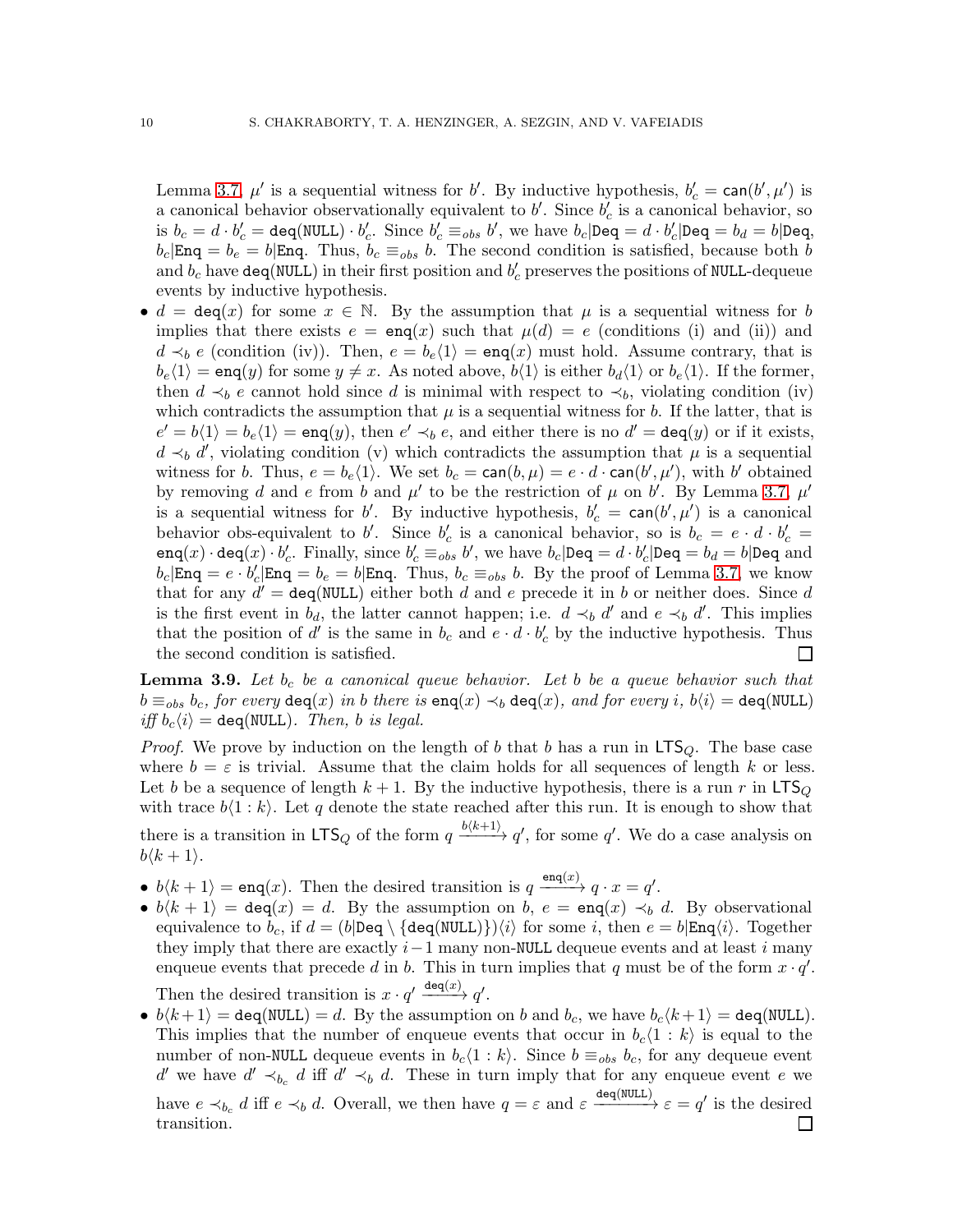<span id="page-10-1"></span>**Theorem 3.10.** A queue behavior b is legal iff b has a sequential witness.

*Proof.*  $(\Rightarrow)$  Let b be a legal queue behavior. By Lemma [3.2,](#page-6-0) there is a canonical behavior  $b_c$  such that  $b_c \equiv_{obs} b$ . By Lemma [3.3,](#page-6-1)  $b_c$  has a sequential witness. By Lemma [3.6,](#page-7-2) b has a sequential witness.

<span id="page-10-0"></span> $(\Leftarrow)$  Let b be a queue behavior and  $\mu$  be a sequential witness for b. By Lemma [3.8](#page-8-1) and Lemma [3.9,](#page-9-0) b is legal.  $\Box$ 

# 4. Conditions for Queue Linearizability

Generic Necessary and Sufficient Conditions. We start by reducing the problem of checking linearizability of a given history,  $c$ , with respect to the queue specification to finding a mapping from its dequeue events to its enqueue events satisfying certain conditions. Intuitively, we map each dequeue event to the enqueue event whose value the dequeue removed, or to nothing if the dequeue event returns NULL. We say that the mapping is safe if it pairs each deq event with an enq event such that the value removed by the former is inserted by the latter, implying that elements are inserted exactly once and removed at most once. A safe mapping is *ordered* if it additionally respects the ordering of events in c. Finally, an ordered mapping is a *linearization witness* if all NULL returning deq events see at least one state where the queue is logically empty. Below, we formalize these notions.

<span id="page-10-2"></span>**Definition 4.1** (Safe Mapping). A total mapping *Match* from  $Deg(c)$  to  $Eng(c) \cup {\perp}$  is safe for complete history c if

(1) for all  $d \in Deg(c)$ , if  $Match(d) \neq \bot$ , then  $Val_c(d) = Val_c(Match(d));$ 

(2) for all  $d \in Deq(c)$ ,  $Match(d) = \bot$  iff  $Val_c(d) = NULL$ ; and

(3) for all  $d, d' \in Deq(c)$ , if  $Match(d) = Match(d') \neq \bot$ , then  $d = d'$ .

**Definition 4.2** (Ordered Mapping). A safe mapping *Match* for c is ordered if

(1) for all  $d \in Deq(c)$ , we have  $d \nless c Match(d)$ ; and

(2) for all  $e \in Enq(c)$  and  $d' \in Deq(c)$ , if  $e \prec_c Match(d')$ , then there exists  $d \in Deq(c)$  such that  $e = Match(d)$  and  $d' \nless c d$ .

Intuitively, the first condition states that an enqueue event cannot start after the completion of the dequeue event that removed the value inserted by the former. The second condition states that if two enqueue events e and e' are ordered such that  $e \prec_c e'$  and the value inserted by  $e'$  is removed by some  $d'$ , then there must exist a dequeue event d removing what  $e$  has inserted and  $d'$  cannot complete before  $d$  starts.

Let c be a complete history and *Match* be ordered for c. Let  $d_{\perp} \in Deq(c)$  be a dequeue event returning NULL; that is,  $Val_c(d_{\perp}) =$  NULL. Define  $Bad(c, d_{\perp}) \subseteq Eng(c)$  as the smallest set consisting of all enqueue events  $e$  in  $c$  such that either if the matching dequeue  $d$  for  $e$ exists (i.e.  $Match(d) = e$ ), then d is after  $d_{\perp}$ , or there is another e' in  $Bad(c, d_{\perp})$  which precedes either  $e$  or the matching dequeue event  $d$  of  $e$ . Formally, the definition is given inductively as follows:

$$
Bad_0(c, d_\perp) = \{ e \in Eng(c) \mid d_\perp \prec_c e \ \lor \ \forall d \in Deg(c) \ . \ Match(d) = e \Rightarrow d_\perp \prec_c d \}
$$
  

$$
Bad_{i+1}(c, d_\perp) = \{ e \in Eng(c) \mid \exists e_i \in Bad_i(c, d_\perp) \ . \ e_i \prec_c e
$$
  

$$
\lor \exists d \in Deg(c) \ . \ Match(d) = e \land e_i \prec_c d \}
$$

with  $Bad(c, d_{\perp}) = \bigcup_{i \in \mathbb{N}} Bad_i(c, d_{\perp}).$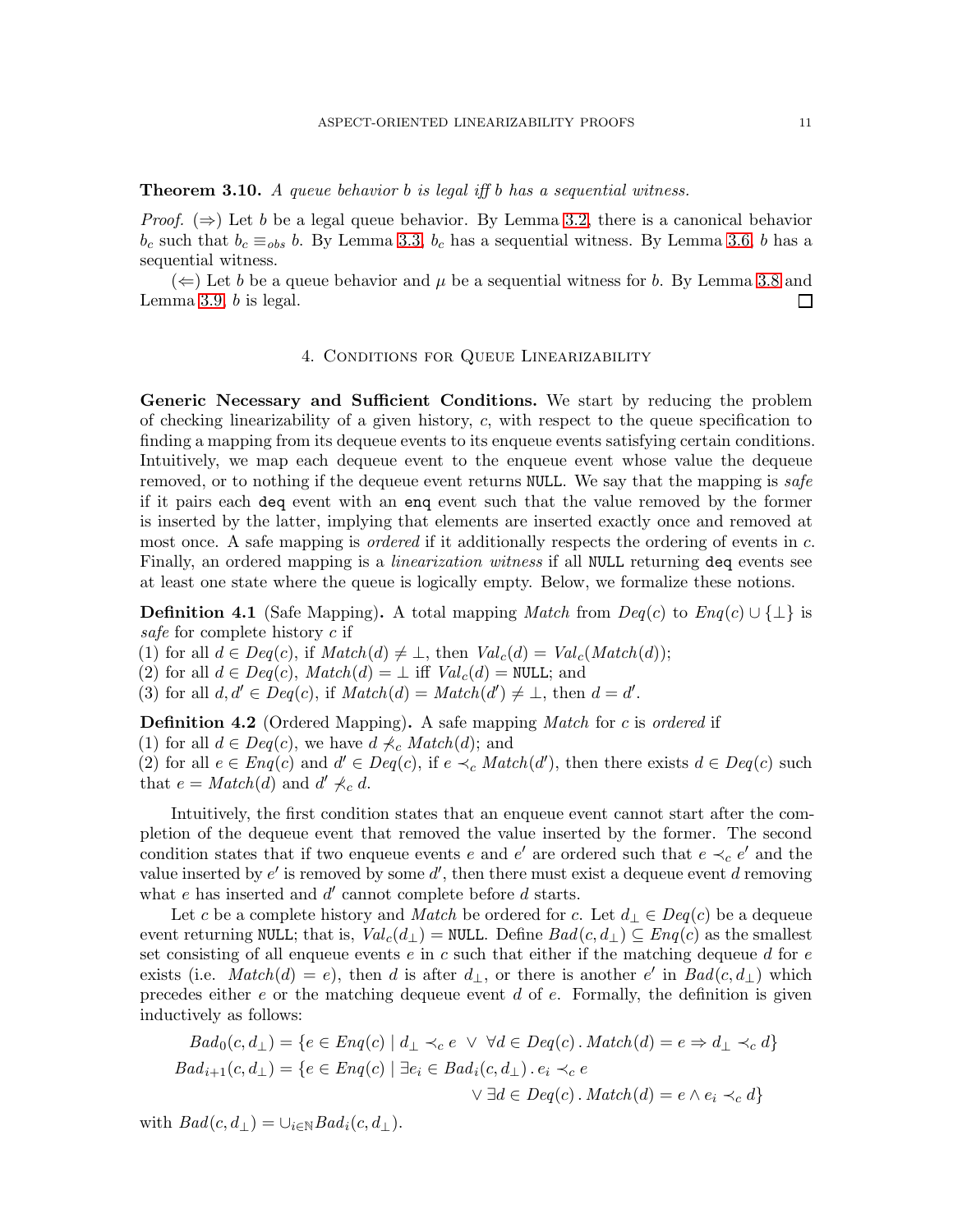Intuitively, the set  $Bad(c, d_{\perp})$  contains all enqueue events after the completion of which  $d_{\perp}$  cannot observe an empty queue. In other words, if  $e \in \text{Bad}(c, d_{\perp})$  and if e completes before  $d_{\perp}$  does, then the state of the queue is guaranteed to be non-empty after e completes until the completion of  $d_{\perp}$ .

**Definition 4.3** (Linearization Witness). An ordered mapping *Match* for c is a *linearization* witness if for any  $d \in Deq(c)$  with  $Val_c(d) = \text{NULL}$ , we have  $Bad(c, d) \cap Before(c, d) = \emptyset$ .

In the proofs that follow, we sometimes use the following result to prove that a given ordered mapping is a linearization witness.

<span id="page-11-0"></span>**Lemma 4.4.** Let c be a complete history, Match be an ordered mapping for c and  $d_{\perp} \in$  $Deg(c)$  be such that  $Match(d_{\perp}) = \perp$ . Then,  $Bad(c, d_{\perp}) \cap Before(c, d_{\perp}) = \emptyset$  iff there exist subsets  $D_{d_\perp} \subseteq Deq(c)$  and  $E_{d_\perp} \subseteq Enq(c)$  such that  $(D_{d_\perp} \cup E_{d_\perp}) \cap After(c,d_\perp) = \emptyset$ ,  $D_{d_\perp} \cup E_{d_\perp}$ is closed under  $\prec_c$ , and  $Before(c, d_\perp) \cap Enq(c) \subseteq E_{d_\perp} \subseteq Match(D_{d_\perp}).$ 

# Proof.

 $(\Rightarrow)$  Assume that  $Bad(c, d_{\perp}) \cap Before(c, d_{\perp}) = \emptyset$ . Set

$$
E_{d_{\perp}} \stackrel{\text{def}}{=} \{e \in Enq(c) \mid e \notin (After(c, d_{\perp}) \cup Bad(c, d_{\perp}))\}
$$
  

$$
D' \stackrel{\text{def}}{=} \{d' \in Deq(c) \mid \exists e \in E_{d_{\perp}} \cdot Match(d') = e\}
$$
  

$$
D_{d_{\perp}} \stackrel{\text{def}}{=} D' \cup \{d' \in Deq(c) \mid Match(d') = \perp \land \exists a \in E_{d_{\perp}} \cup D'. d' \prec_c a\}
$$

We have to show that  $E_{d_{\perp}}$  and  $D_{d_{\perp}}$  satisfy the three constraints.

- If  $e \in E_{d_{\perp}}$ , then it cannot be in  $After(c, d_{\perp})$  by construction. If  $d \in D_{d_{\perp}}$ , then either d belongs to D' or it is an event that precedes another event in  $E_{d_{\perp}} \cup D'$ . If  $d \in D'$ , then by construction its matching  $e = Match(d)$  cannot be in  $Bad(c, d_{\perp})$ . This implies that  $d_{\perp} \nprec_c d$ , hence  $d \notin After(c, d_{\perp})$ . If  $d \notin D'$ , then it is in  $D_{d_{\perp}}$  and there is some d' such that  $d \prec_c d'$  and  $d_\perp \not\prec_c d'$  which imply that  $d_\perp \not\prec_c d$ , hence  $\overline{d} \notin After(c, d_\perp)$ .
- Let  $a' \in E_{d_{\perp}} \cup D_{d_{\perp}}$  and  $a \prec_c a'$ . We do case analysis on a.
- If  $a = d \in Deq(c)$  with  $Match(d) = \bot$ , then by the construction of  $D_{d_{\perp}}$ ,  $d \in D_{d_{\perp}}$ .
- $-$  If  $a = d \in Deq(c)$  with  $Match(d) \neq \bot$ , then if there is  $e \in E_{d_{\bot}}$  such that  $Match(d) = e$ , then  $d \in D_{d_{\perp}}$ . Assume that  $Match(d) = e \notin E_{d_{\perp}}$ . This can happen when either  $e \in After(c, d_{\perp})$  or  $e \in Bad(c, d_{\perp}).$  If e is in  $After(c, d_{\perp}),$  which by the assumption that Match is ordered implies that d must complete after e starts (e  $\not\prec_c d$  must hold). This in turn implies that  $a'$ , beginning after d completes must be in  $After(c, d<sub>⊥</sub>)$ , which contradicts the assumption that  $a' \in E_{d_{\perp}}$ . If e is in  $Bad(c, d_{\perp})$ , then there must exist  $e' \in Bad(c, d_{\perp})$  such that either  $e' \prec_c \overline{e}$  or  $e' \prec_c d$ . Because Match is ordered, we have  $d \nless_c e$ . Together with the assumption that  $d \prec_c a'$ , these imply  $e' \prec_c a'$ . Now, if  $a' \in \text{Eng}(c)$ , then  $a' \in \text{Bad}(c, d_{\perp})$  which contradicts the assumption that  $a' \in E_{d_{\perp}}$ . If  $a' \in \text{Deg}(c)$  with  $\text{Match}(a') \neq \bot$ , that  $e' \in \text{Bad}(c, d_{\bot})$  and  $e' \prec_c a'$  hold means that  $Match(a') \in Bad(c, d_{\perp})$  which in turn contradicts the assumption that  $a' \in D_{d_{\perp}}$ . Finally, if  $a' \in Deq(c)$  with  $Match(a') = \perp$ , then because  $a' \in D_{d_{\perp}}$  there is some  $d'' \in D'$  such that  $a' \prec_c d''$  which leads to the same contradiction as the previous case.  $-I$  is  $\epsilon \in \mathit{Eng}(c)$ , a' is either an enqueue event e' or there is a dequeue event d' such that  $e \prec_c d'$  and  $Match(d') \neq \bot$ . For the latter claim, observe that either  $Match(a') \neq \bot$ and we take  $d' = a'$  or  $Match(a') = \perp$  and by definition of  $D_{d_{\perp}}$  there exists d' such that  $a' \prec_c d'$  which by transitivity of  $\prec_c$  implies  $e \prec_c d'$ . If  $\overline{e} \notin E_{d_{\perp}}$ , then either  $e \in Bad(c, d_{\perp})$  or  $e \in After(c, d_{\perp})$ . If  $e \in Bad(c, d_{\perp})$  and  $e \prec_c e'$  hold, then  $e'$  must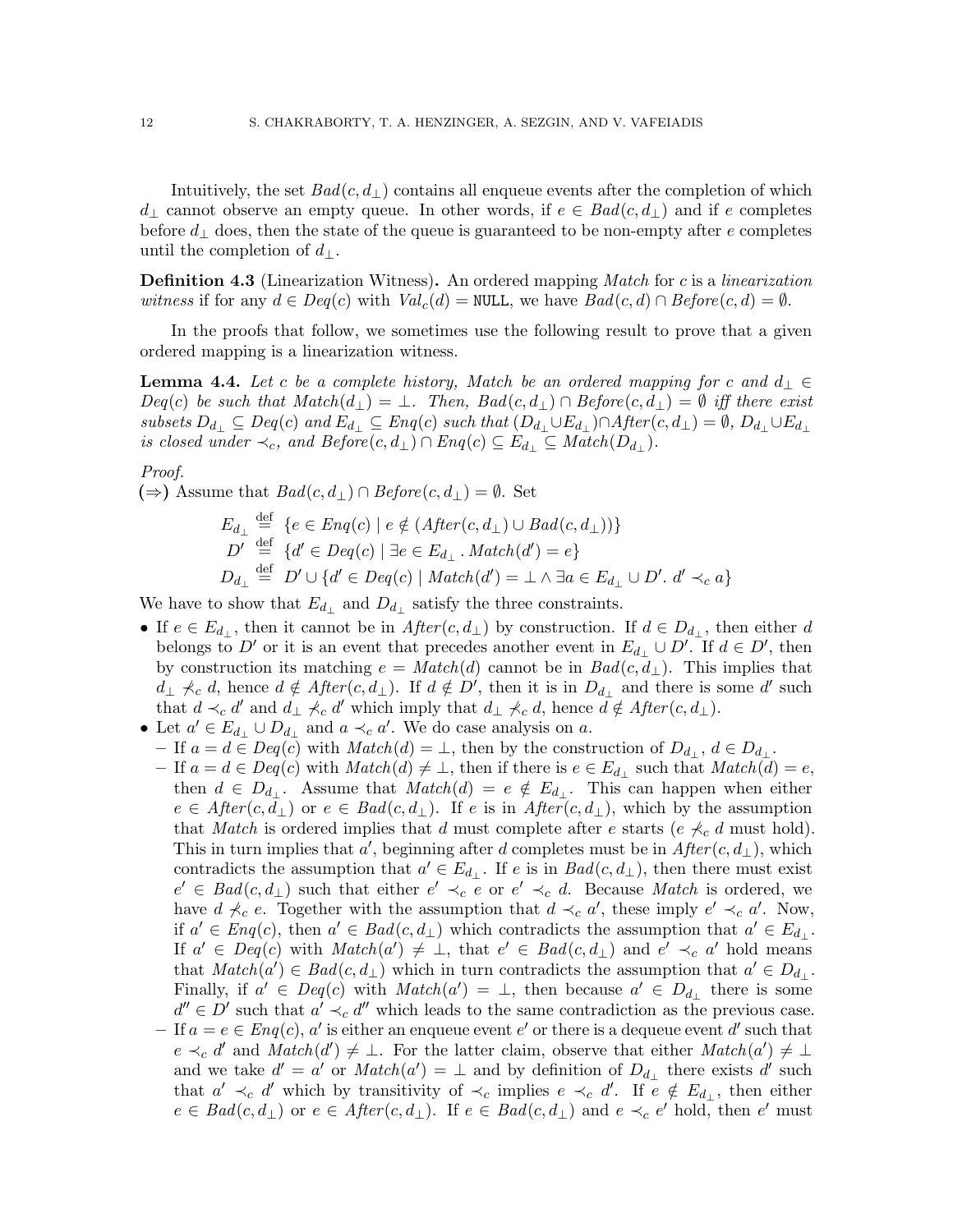also be in  $Bad(c, d_{\perp})$  contradicting the assumption that  $e' \in E_{d_{\perp}}$ . If  $e \in Bad(c, d_{\perp})$  and  $e \prec_c d'$  hold, then  $Match(e'),$  which exists because  $Match$  is safe, must be in  $Bad(c, d_{\perp})$ which contradicts the assumption that  $d' \in D_{d_{\perp}}$ . If  $e \in After(c, d_{\perp})$ , then  $e \prec_c a'$ implies that  $a' \in After(c, d_\perp)$  contradicting the assumption that  $a' \in E_{d_\perp} \cup D_{d_\perp}$ . Thus, we conclude that  $a \in E_{d_\perp} \cup D_{d_\perp}$  whenever  $a \prec_c a'$  for some  $a' \in E_{d_\perp} \cup D_{d_\perp}$ .

• Let  $e \in \text{Before}(c, d_\perp) \cap \text{Eng}(c)$ . By the assumption that  $\text{Bad}(c, d_\perp) \cap \text{Before}(c, d_\perp) = \emptyset$ ,  $e \notin Bad(c, d_\perp)$ . Thus, by construction  $e \in E_{d_\perp}$ , establishing  $Before(c, d_\perp) \cap Eng(c) \subseteq E_{d_\perp}$ . Since  $e \notin \text{Bad}(c, d_\perp)$ , there exists d such that  $\text{Match}(d) = e$  and  $d \in D'$ , establishing  $E_{d_{\perp}} \subseteq Match(D') \subseteq Match(D_{d_{\perp}}).$ 

(←) Assume that there exist  $D_{d_+} \subseteq Deq(c)$  and  $E_{d_+} \subseteq Enq(c)$  such that all three conditions are satisfied. We now show that the sets  $Bad(c, d_{\perp})$  and  $Before(c, d_{\perp})$  are disjoint. We show by induction that there is no index i such that  $Bad_i(c, d_\perp) \cap Before(c, d_\perp) \neq \emptyset$ . If  $i = 0$ ,  $e \in Bad_0(c, d_\perp)$  implies that there does not exist d such that  $Match(d) = e$  and  $d_\perp \nless c d$ . By the assumption that  $D_{d_{\perp}}$  and  $After(c, d_{\perp})$  are disjoint, we have  $d \notin D_{d_{\perp}}$ . But by the assumption that  $Eng(c) \cap Before(c, d_{\perp}) \subseteq E_{d_{\perp}}$ , we must have  $e \in E_{d_{\perp}}$ . This contradicts the assumption that  $E_{d_{\perp}} \subseteq Match(D_{d_{\perp}})$ .

Assume that for all indices less than or equal to k, for some  $k > 0$ , the claim holds:  $i \leq k$  implies that  $Bad_i(c, d_{\perp})$  and  $Before(c, d_{\perp})$  are disjoint. Consider the index  $k + 1$ . Assume that there is  $e \in Bad_{k+1}(c, d_\perp) \cap Before(c, d_\perp)$ . Then there exists  $e_k \in Bad_k(c, d_\perp)$ such that either  $e_k \prec_c e$  or there is  $d \in Deq(c)$  with  $Match(d) = e$  and  $e_k \prec_c d$ . The former case,  $e_k \prec_c e$ , is not possible since that would imply that  $e_k \in \text{Before}(c, d_\perp)$  and contradict that  $Bad_k(c, d_\perp) \cap Before(c, d_\perp) = \emptyset$ . By the assumption that  $E_{d_\perp} \cup D_{d_\perp}$  is closed under  $\prec_c$ ,  $d \in D_{d_{\perp}}$  and  $e_k \prec_c d$ , we must have  $e_k \in E_{d_{\perp}}$ . By the assumption that  $E_{d_{\perp}} \subseteq Match(D_{d_{\perp}})$ and  $e_k \in E_{d_\perp}$ , there must be  $d_k \in D_{d_\perp}$  such that  $Match(d_k) = e_k$ . But if  $e_k \in Bad_k(c, d_\perp)$ and  $d_k \in D_{d_\perp}$ , then there must be  $e_{k-1} \in Bad_{k-1}(c, d_\perp)$  such that  $e_{k-1} \prec_c e_k$  or  $e_{k-1} \prec_c d_k$ . Applying the same arguments as above, we arrive, after  $k$  iterations, to the conclusion that there must be some  $e_0 \in \text{Bad}_0(c, d_\perp)$  which is also in  $E_{d_\perp}$ . But by definition,  $d_0$  with  $Match(d_0) = e_0$  cannot be in  $D_{d_{\perp}}$  (if  $d_0$  exists, then  $d_0 \in After(c, d_{\perp})$ ). This contradicts the assumption that  $E_{d_{\perp}} \subseteq Match(D_{d_{\perp}})$ .  $\Box$ 

**Definition 4.5.** Let c be a complete history with a linearization witness  $Match$ . Call two events a and a' in c overlapping if neither  $a \prec_c a'$  nor  $a' \prec_c a$  holds. We define a relation  $\ll_{c, Match}$  over  $Eng(c)$ . For two enqueue events  $e_1$  and  $e_2$ , we have  $e_1 \ll_{c, Match}^1 e_2$  if  $e_1 \neq e_2$ and one of the following holds:

- (1)  $e_1 \prec_c e_2$ .
- (2)  $e_1$  and  $e_2$  are overlapping, there exists  $d_1$  such that  $Match(d_1) = e_1$ , but there does not exist  $d_2$  such that  $Match(d_2) = e_2$ .
- (3)  $e_1$  and  $e_2$  are overlapping, and there exist  $d_1$  and  $d_2$  such that  $Match(d_1) = e_1$ ,  $Match(d_2) = e_2$ , and  $d_1 \prec_c d_2$ .
- (4)  $e_1$  and  $e_2$  are overlapping, there exist  $d_1$ ,  $d_2$  such that  $Match(d_1) = e_1$ ,  $Match(d_2) = e_2$ , and there exists  $d \in Deq(c)$  such that  $Val_c(d) = NULL$ ,  $e_1 \notin Bad(c, d)$  and  $e_2 \in Bad(c, d)$ .

Let  $\ll_{c, Match}$ , called the *enq-order*, denote the transitive closure of  $\ll_{c, Match}^1$ . We will drop the subscripts when the history  $c$  and its linearization witness either are clear from the context or do not matter.

**Lemma 4.6.** Let  $c$  be a complete history with linearization witness Match. Then, the induced enq-order  $\ll_{c,Match}$  is a partial order over  $Eng(c)$ .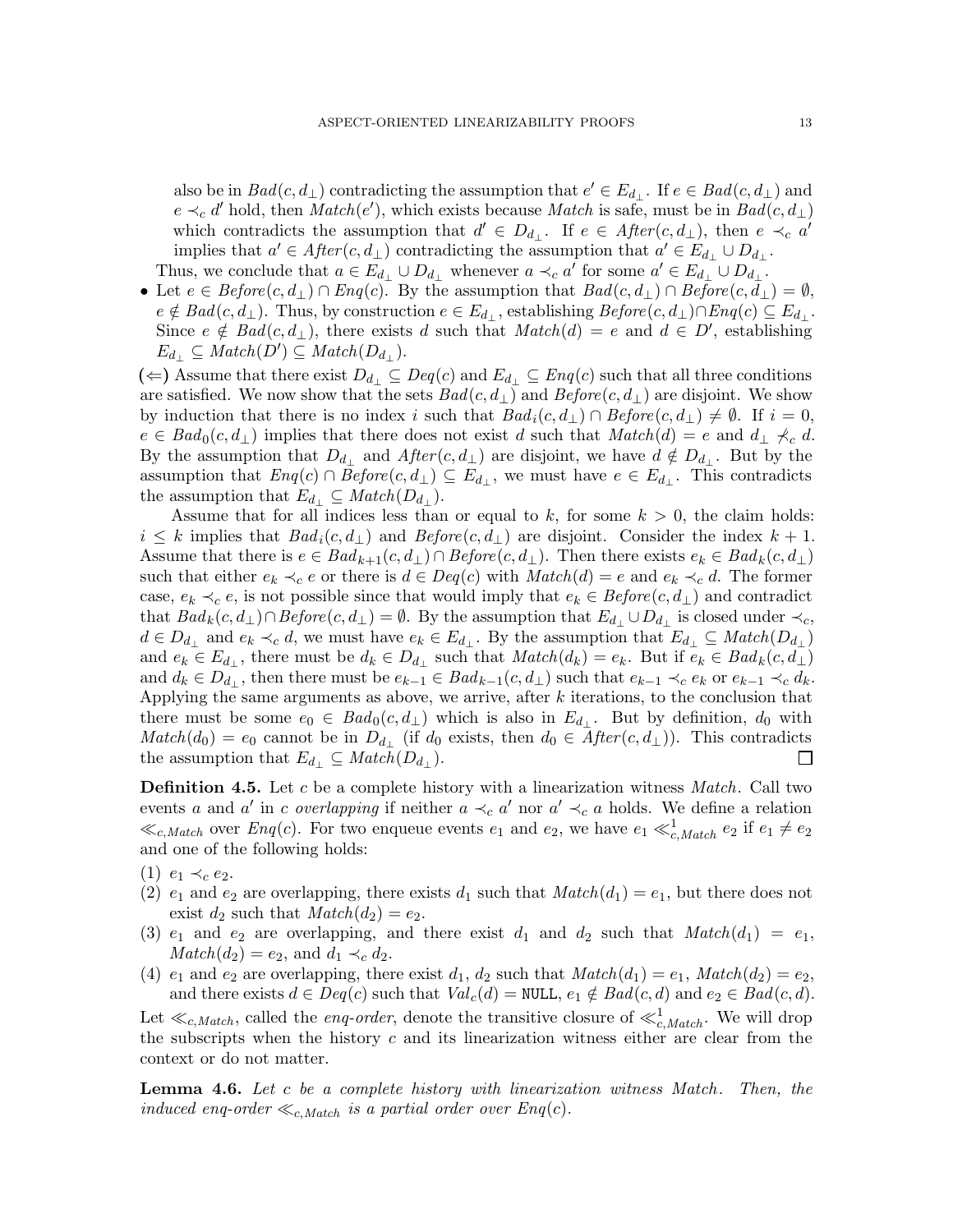*Proof.* We have to show that there does not exist a sequence  $e_1, \ldots, e_{k+1}$  of enqueue events such that  $e_i \ll^1 e_{i+1}$  for  $i \in [1, k]$  and  $e_{k+1} = e_1$ . The proof is done by induction on k, the number of enqueue events in the sequence. In the base case, we note that  $e_1 \ll^1 e_1$  is impossible by definition. Assume that there is no such sequence of length  $k$  or less. Consider the sequence  $e_1, \ldots, e_{k+1}$ . For convenience, we will use  $d_i$  to denote the dequeue event in c such that  $Match(d_i) = e_i$ . If no such dequeue event exists for  $e_i$ , we will say that  $d_i$  does not exist. We make the following observations about this sequence:

- (1) If  $d_i$  does not exist, then  $d_{i+1}$  cannot exist. Assume the contrary and that for some i, we have  $e_i \ll^1 e_{i+1}$ ,  $d_i$  does not exist and  $d_{i+1}$  exists. By the definition of  $\ll^1$ ,  $e_i \ll^1 e_{i+1}$ cannot be due to conditions 2-4, because they all require the existence of  $d_i$ . Then, we must have  $e_i \prec_c e_{i+1}$ . On the other hand, since *Match* is a linearization witness for c, by condition 2 of ordered mapping, the existence of  $d_{i+1}$  implies the existence of  $d_i$ , which contradicts the assumption that  $d_i$  does not exist. Because the sequence represents a cycle and  $\prec_c$  is a partial order, all  $d_i$  exist.
- (2) There cannot be two distinct pairs of events  $(e_i, e_{i+1})$  and  $(e_j, e_{j+1})$  such that  $e_i \prec_c e_{i+1}$ and  $e_i \prec_c e_{i+1}$  for some  $i < j$ . If there were, then we would have  $e_i \prec_c e_{j+1}$  or  $e_j \prec_c e_{i+1}$ . If  $e_i \prec_c e_{j+1}$ , then  $e_1 \ll^1 e_2 \ldots \ll^1 e_i \ll^1 e_{j+1} \ll^1 \ldots \ll^1 e_{k+1}$  hold and this sequence does not contain  $e_{i+1}$ . If  $e_j \prec_c e_{i+1}$ , then  $e_{i+1} \ll^1 \ldots \ll^1 e_j \ll^1 e_{i+1}$  hold and this sequence does not contain  $e_i$ . Thus, both sequences have less than  $k+1$  events, which contradict the inductive hypothesis.

We first show that none of the orderings in the cycle can be due to condition  $(4)$ ; i.e. there is no *i* such that  $e_i \ll^1 e_{i+1}$  because there is some  $d \in Deq(c)$  such that  $e_i \notin Bad(c, d)$ and  $e_{i+1} \in Bad(c, d)$ . We assume the contrary and, without loss of generality, assume that  $e_1 \ll^1 e_2$  is due to condition (4). Then, there is  $d \in Deq(c)$  such that  $e_1 \notin Bad(c, d)$  and  $e_2 \in Bad(c, d)$ . Observe that for all other enqueue events  $e_j$  in the sequence,  $e_j \notin Bad(c, d)$ as otherwise,  $e_1 \ll^1 e_j$  which results in a shorter cycle contradicting the inductive hypothesis. In particular,  $e_3 \notin \text{Bad}(c, d)$ , but this immediately leads to  $e_3 \ll^1 e_2$ . This implies that  $e_2, e_3, e_2$  is also a cycle. Thus, if any consecutive events in the cycle are ordered due to condition (4), then  $k \leq 2$ . Clearly  $e \ll^1 e$  can never hold due to condition (4), leading to the conclusion that if  $e_1 \ll^1 e_2$  is due to condition (4), then  $k = 2$ .

Now, assume by contradiction that  $e_1 \ll^1 e_2 \ll^1 e_1$  exists and there is d such that  $e_1 \notin Bad(c, d)$  and  $e_2 \in Bad(c, d)$ . Since  $e_1 \notin Bad(c, d)$ ,  $d_1$  exists. By the first observation above,  $d_2$  also exists. So,  $e_2 \ll^1 e_1$  cannot be due to condition (2). We do a case analysis on the possible justifications for  $e_2 \ll^1 e_1$ .

- Assume that  $e_2 \prec_c e_1$  (condition (1)). By the assumption that  $e_2 \in Bad(c, d)$ , we have  $e_1 \in Bad(c, d)$ , which contradicts the assumption that  $e_1 \notin Bad(c, d)$ .
- Assume that  $e_2$  and  $e_1$  are overlapping and  $d_2 \prec_c d_1$  (condition (3)). Because  $e_2 \in$  $Bad(c, d)$ , either  $d \prec_c d_2$  or  $d \prec_c e_2$  or there is an enqueue event  $e' \in Bad(c, d)$  such that either  $e' \prec_c e_2$  or  $e' \prec_c d_2$  holds. If  $d \prec_c d_2$  holds, then by transitivity  $d \prec_c d_1$  also holds. If  $d \prec_c e_2$  holds, then because  $d_2 \prec_c e_2$  cannot hold (*Match* is ordered),  $d \prec_c d_1$  must hold. If  $e' \prec_c e_2$  holds, then because  $d_2 \not\prec_c e_2$  holds (due to *Match* being ordered) we must have  $e' \prec_c d_1$ . Finally, if  $e' \prec_c d_2$  holds, then by transitivity  $e' \prec_c d_1$  also holds. All four cases contradict the assumption that  $e_1 \notin Bad(c, d)$ .
- Assume that there exists  $d' \in Deq(c)$  such that  $Match(d') = \perp, e_2 \notin Bad(c, d')$  and  $e_1 \in Bad(c, d')$  (condition (4)). We do a case analysis on the possible justifications of  $e_1 \in Bad(c, d')$  and  $e_2 \in Bad(c, d)$  holding: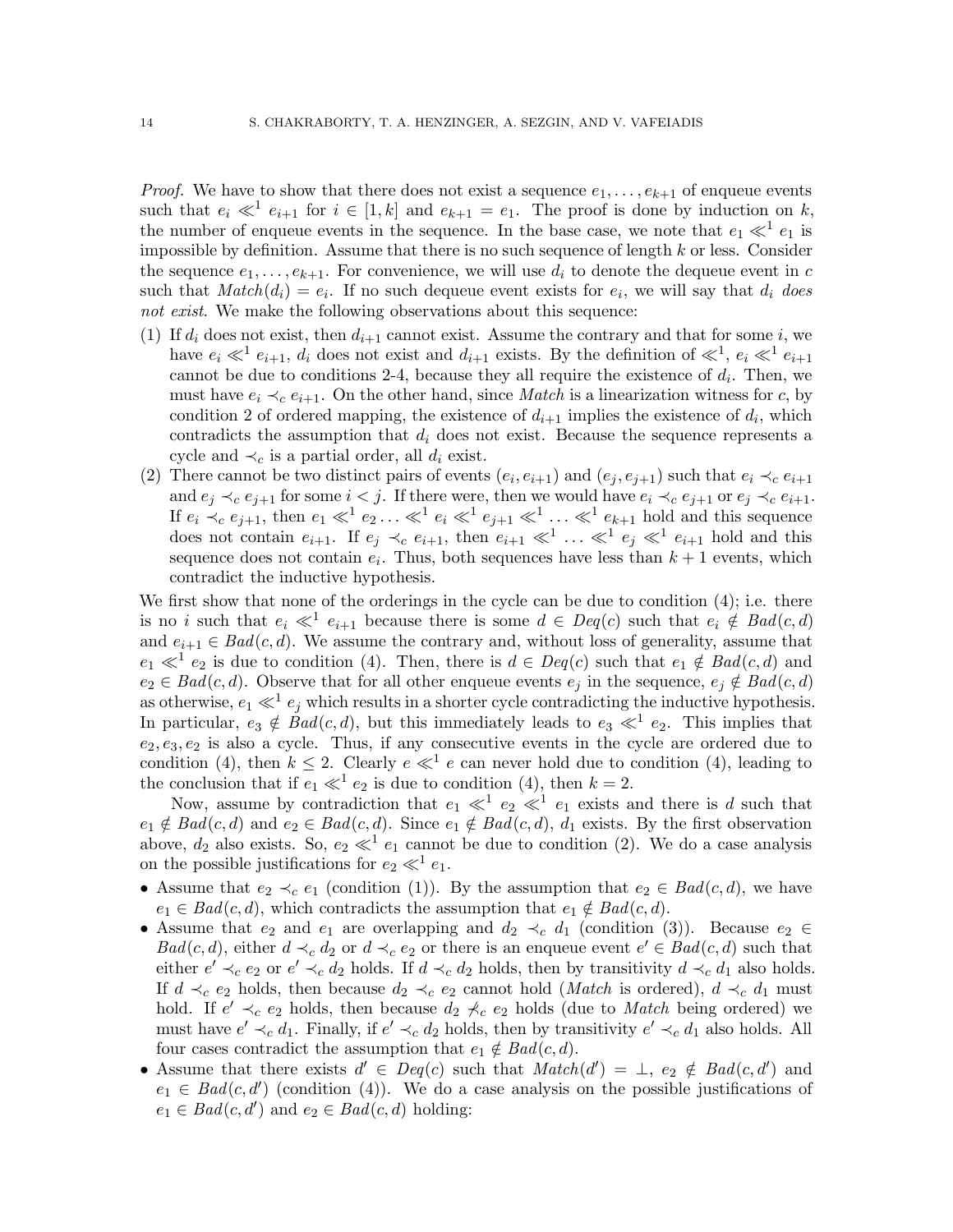- $d' \prec_c e_1$ , and  $d \prec_c e_2$ . Then either  $d' \prec_c e_2$  or  $d \prec_c e_1$  holds.
- $d' \prec_c e_1$ , and  $d \prec_c d_2$ . Then either  $d' \prec_c d_2$  or  $d \prec_c e_1$  holds.
- $d' \prec_c e_1$ , and there is  $e_{b,d} \in Bad(c,d)$  such that  $e_{b,d} \prec_c e_2$ . Then either  $d' \prec_c e_2$  or  $e_{b,d} \prec_c e_1$  holds.
- $-d' \prec_c e_1$ , and there is  $e_{b,d} \in Bad(c,d)$  such that  $e_{b,d} \prec_c d_2$ . Then either  $d' \prec_c d_2$  or  $e_{b,d} \prec_c e_1$  holds.
- $d' \prec_c d_1$ , and  $d \prec_c e_2$ . Then either  $d' \prec_c e_2$  or  $d \prec_c d_1$  holds.
- $d' \prec_c d_1$ , and  $d \prec_c d_2$ . Then either  $d' \prec_c d_2$  or  $d \prec_c d_1$  holds.
- $d' \prec_c d_1$ , and there is  $e_{b,d} \in Bad(c,d)$  such that  $e_{b,d} \prec_c e_2$ . Then either  $d' \prec_c e_2$  or  $e_{b,d} \prec_c d_1$  holds.
- $d' \prec_c d_1$ , and there is  $e_{b,d} \in Bad(c,d)$  such that  $e_{b,d} \prec_c d_2$ . Then either  $d' \prec_c d_2$  or  $e_{b,d} \prec_c d_1$  holds.
- There is  $e_{b,d'} \in Bad(c,d')$  such that  $e_{b,d'} \prec_c e_1$ , and  $d \prec_c e_2$ . Then either  $e_{b,d'} \prec_c e_2$  or  $d \prec_c e_1$  holds.
- There is  $e_{b,d'} \in Bad(c,d')$  such that  $e_{b,d'} \prec_c e_1$ , and  $d \prec_c d_2$ . Then either  $e_{b,d'} \prec_c d_2$  or  $d \prec_c e_1$  holds.
- There is  $e_{b,d'} \in Bad(c,d')$  such that  $e_{b,d'} \prec_c e_1$ , and there is  $e_{b,d} \in Bad(c,d)$  such that  $e_{b,d} \prec_c e_2$ . Then either  $e_{b,d'} \prec_c e_2$  or  $e_{b,d} \prec_c e_1$  holds.
- There is  $e_{b,d'} \in Bad(c,d')$  such that  $e_{b,d'} \prec_c e_1$ , and there is  $e_{b,d} \in Bad(c,d)$  such that  $e_{b,d} \prec_c d_2$ . Then either  $e_{b,d'} \prec_c d_2$  or  $e_{b,d} \prec_c e_1$ .
- There is  $e_{b,d'} \in Bad(c,d')$  such that  $e_{b,d'} \prec_c d_1$ , and  $d \prec_c e_2$ . Then either  $e_{b,d'} \prec_c e_2$  or  $d \prec_c d_1$  holds.
- There is  $e_{b,d'} \in Bad(c,d')$  such that  $e_{b,d'} \prec_c d_1$ , and  $d \prec_c d_2$ . Then either  $e_{b,d'} \prec_c d_2$  or  $d \prec_c d_1$  holds.
- There is  $e_{b,d'} \in Bad(c,d')$  such that  $e_{b,d'} \prec_c d_1$ , and there is  $e_{b,d} \in Bad(c,d)$  such that  $e_{b,d} \prec_c e_2$ . Then either  $e_{b,d'} \prec_c e_2$  or  $e_{b,d} \prec_c d_1$  holds.
- There is  $e_{b,d'} \in Bad(c,d')$  such that  $e_{b,d'} \prec_c d_1$ , and there is  $e_{b,d} \in Bad(c,d)$  such that  $e_{b,d} \prec_c d_2$ . Then either  $e_{b,d'} \prec_c d_2$  or  $e_{b,d} \prec_c d_1$ .

In all cases the former implication contradicts  $e_2 \notin Bad(c, d')$  and the latter implication contradicts  $e_1 \notin Bad(c, d)$ .

Thus, if  $e_1, e_2, \ldots, e_{k+1}$  is a cycle in  $\ll^1$ , none of the pairwise orderings can be due to condition (4).

Now consider the case where all consecutive events are overlapping; that is,  $e_i$  and  $e_{i+1}$ are overlapping for all  $i \in [1, k]$ . Then, by the definition of  $\ll^1$  and the first observation, we must have  $d_i \prec_c d_{i+1}$ . But this would imply by the transitivity of  $\prec_c$  that  $d_1 \prec_c d_{k+1} = d_1$ which is impossible due to  $\prec_c$  being a partial order.

So, there must be exactly one pair  $e_i$  and  $e_{i+1}$  of events ordered by  $\prec_c$ . Without loss of generality assume that  $e_1 \prec_c e_2$ . By the second observation,  $e_2$  is overlapping with all  $e_{i+1}$  for  $i \in [2, k]$ . In particular,  $e_2$  and  $e_{k+1} = e_1$  must be overlapping. That contradicts the assumption that  $e_1 \prec_c e_2$ . Thus no sequence of length  $k+1$  can have a cycle in the  $\ll^1$ relation.  $\Box$ 

The main result of this section is stated below.

<span id="page-14-0"></span>**Theorem 4.7.** A set of histories C is linearizable with respect to queue iff every  $c \in C$  has a completion  $\hat{c} \in Compl(c)$  that has a linearization witness.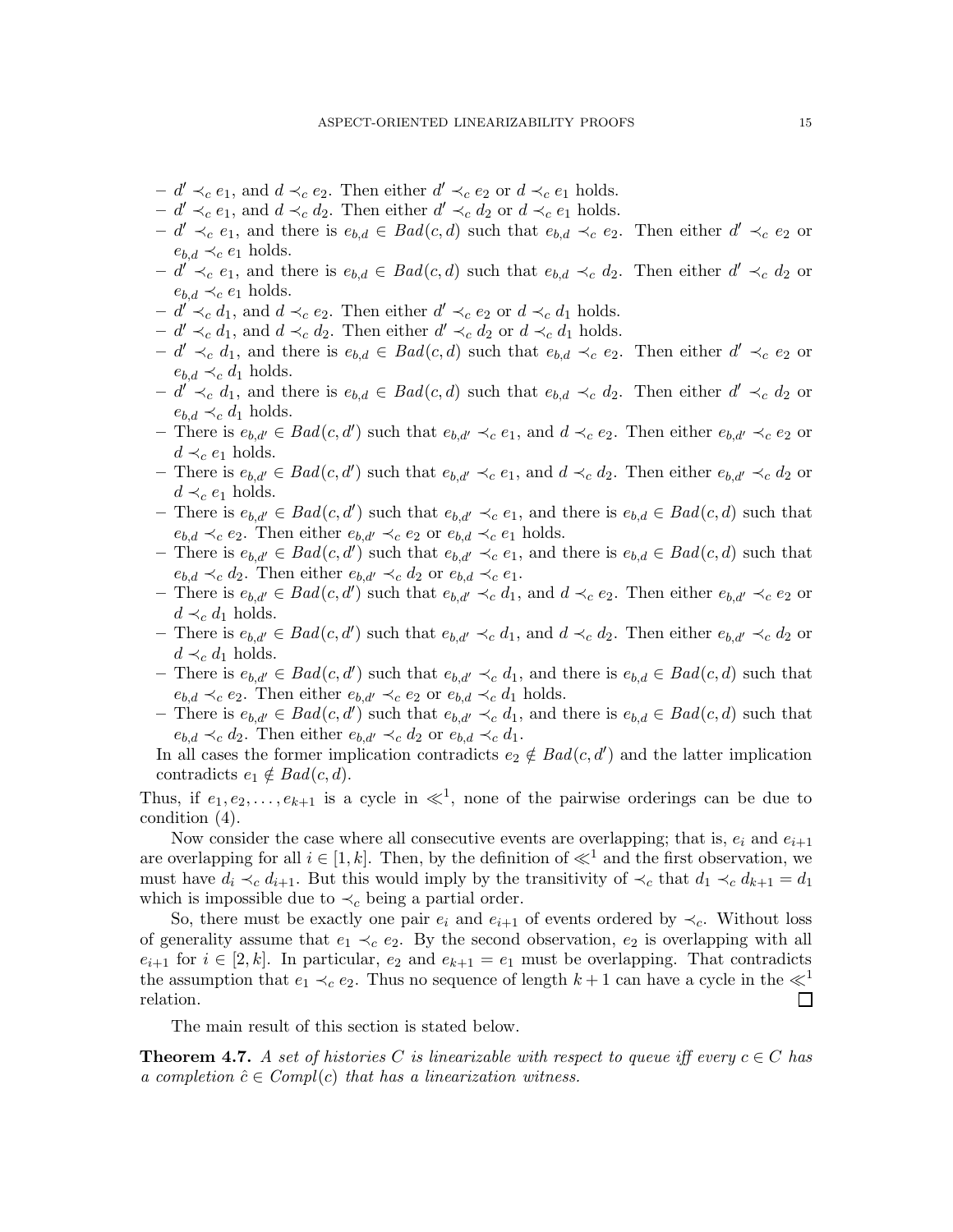# Proof.

 $(\Rightarrow)$  If  $c \in C$  is linearizable with respect to queue, then there is a linearization s of c which is a legal queue behavior. By Theorem [3.10,](#page-10-1) s has a sequential witness  $\mu_{\text{seq}}$ . The mapping  $\mu_{\text{seq}}$  satisfies the conditions of a linearization witness since all  $\prec_c$  orderings are preserved in s. In particular,  $\mu_{\text{seq}}$  is safe because conditions (i) to (iii) of sequential witness imply conditions (1) to (3) of safe mapping. It is ordered because

- By condition (iv) of sequential witness,  $\mu_{seq}(d) = e$  implies  $e \prec_s d$  and definition of linearizability implies that  $d \nless c$ , which is condition (1) of ordered mapping,
- Assume that there exist  $d', e', e$  such that  $e' = \mu_{seq}(d')$  and  $e \prec_c e'$ . Then by definition of linearization,  $e \prec_s e'$ . By condition (v) of sequential witness,  $d = \mu_{\text{seq}}^{-1}(e)$  exists and  $d \prec_s d'$ . By definition of linearization, this in turn implies that  $d' \nprec_c d$ , which is condition of (2) of ordered mapping.

Assume  $d = \text{deg}(\text{NULL}) \in Deq(c)$ . Define the sets  $D_d = \{d' \in Deq(s) \mid d' \prec_s d\}$ ,  $E_d = \{e \in$  $Eng(s) | e \prec_s d$ . Observe that  $(D_d \cup E_d) \cap After(d, c) = \emptyset$  because for any  $a \in After(d, c)$ , by definition we have  $d \prec_c a$ , which implies  $d \prec_s a$ , which in turn implies  $a \notin D_d \cup E_d$ . Assume there is  $e \in \text{Before}(d, c) \cap \text{Eng}(c)$ . Then by definition of linearization,  $e \prec_s d$ . By construction,  $Before(d, c) \cap Eng(c) \subseteq E_d$ . Let i denote the position of d in s; i.e.  $s\langle i \rangle = d$ . Because s is legal, it has an obs-equivalent canonical behavior, s'. By Lemma [3.8](#page-8-1)  $s'(i) = d$ . By definition of canonical behavior, each enqueue event in  $s'(1 : i - 1)$  has a matching dequeue event in  $s'(1:i-1)$ . Since s and s' are obs-equivalent, then each enqueue event in  $s\langle 1 : i-1 \rangle$  has a matching dequeue event in  $s\langle 1 : i-1 \rangle$ . Thus,  $E_d \subseteq Match(D_d)$ , the inclusion being proper in case  $D_d$  contains a NULL-dequeue event (distinct from d since  $d \notin D_d$ ). Thus,  $Before(d, c) \cap Eng(c) \subseteq E_d \subseteq Match(D_d)$ . Since all conditions of linearization witness per Lem. [4.4](#page-11-0) are satisfied for  $D_d$  and  $E_d$ ,  $\mu_{\text{seq}}$  is a linearization witness.

 $(\Leftarrow)$  Let c be a complete history with a linearization witness *Match*. Let  $\lt$  denote a total order extension of  $\ll$ . That is,  $\lt$  is a total order over  $Enq(c)$  such that whenever  $e \ll e'$ , we have  $e < e'$ . Let  $e^*$  denote the  $\lt$ -maximal enqueue event over  $\lt$ . That is, for any  $e \in \text{Eng}(c)$ , we have  $e < e^*$  whenever  $e \neq e^*$ .

In order to prove the if-direction  $(\Leftarrow)$ , we will make use of  $\lt$  to construct a sequence s with sequential witness  $\mu$ . We actually prove a stronger property, which also requires that if  $e < e'$  in c then  $e \prec_s e'$ . By Theorem [3.10,](#page-10-1) the result follows.

The construction is given by induction on the number of (completed) events in c. In the base case, there are no events and  $\varepsilon$  with empty mapping is the desired sequence. Assume that the claim holds for all complete concurrent histories with  $k$  events or less. Let  $c$  be a complete concurrent history with  $k + 1$  events and *Match* be a linearization witness for c. We first choose an event.

Call event  $a \in \text{Eng}(c) \cup \text{Deg}(c) \text{ maximal (relative to } <)$ , if there is no event a' such that  $a \prec_c a'$  and one of the following holds:

(1)  $a = e^* \in \text{Enq}(c)$ , there is no  $d^*$  such that  $\text{Match}(d^*) = e^*$ .

(2)  $a = d \in Deq(c)$  with  $Match(d) \neq \bot$ , there is no d' such that  $Match(d) < Match(d')$ .

(3)  $a = d_{\perp} \in Deq(c)$  with  $Match(d_{\perp}) = \perp$ , and  $Bad(c, d_{\perp}) = \emptyset$ .

Let c be a non-empty complete history and *Match* be its linearization witness. We first show that there is at least one event in  $c$  that is maximal relative to  $\lt$ . First, observe that if  $Eng(c) = \emptyset$ , then any  $d \in Deg(c)$  must return NULL; otherwise, Match cannot be safe. Then, any d such that no  $d' \in Deq(c)$  with  $d \prec_c d'$  exists is maximal. Since  $\prec_c$  is a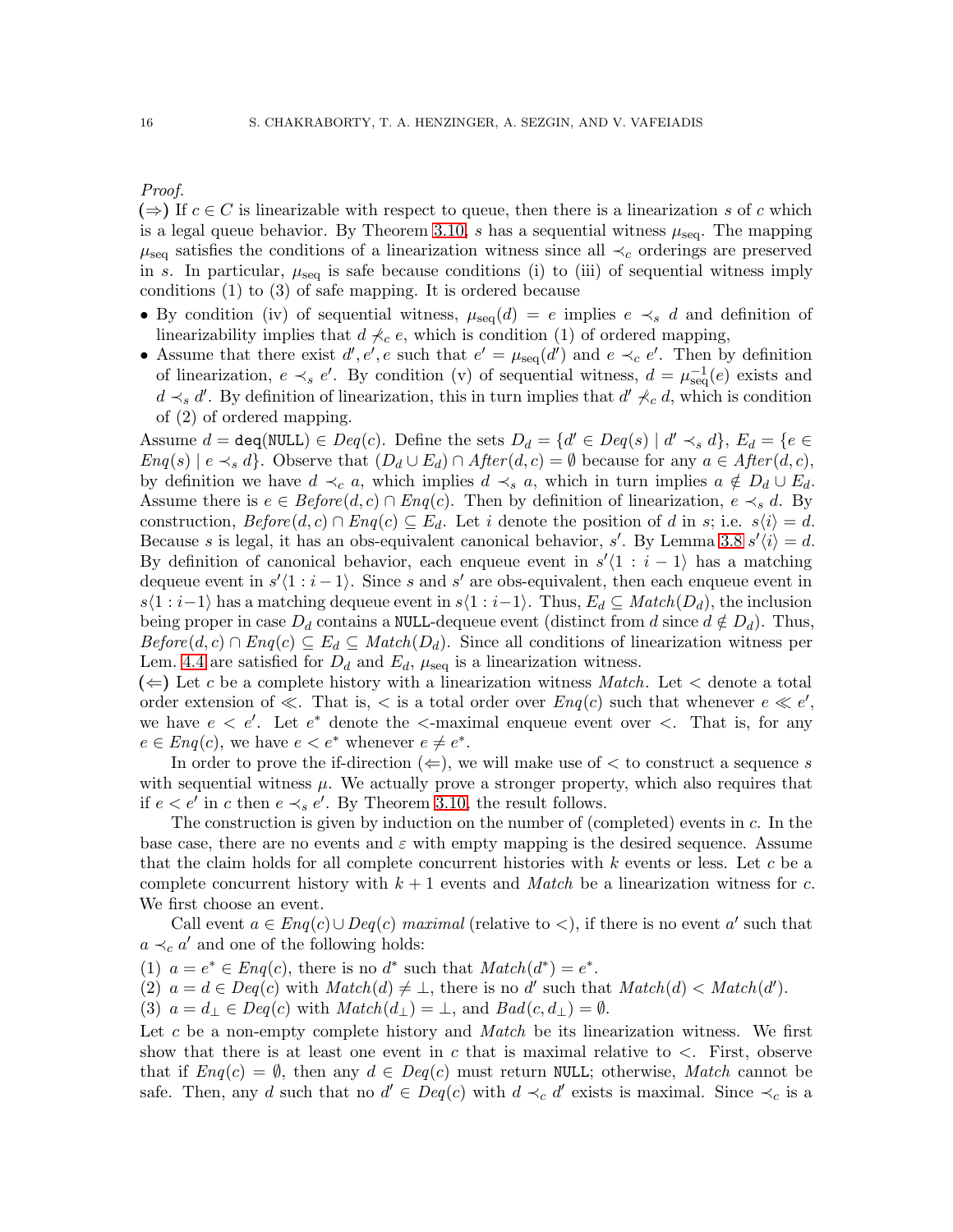partial-order, such d must exist. If conversely we assume that  $Enq(c) \neq \emptyset$  and  $Deg(c)$  is empty, then  $e^*$  is maximal.

Assume that  $Eng(c)$  and  $Deg(c)$  are non-empty. If  $e^*$  is not maximal, it must be because there is  $d^* \in Deg(c)$  such that  $Match(d^*) = e^*$ . Then, by definition of  $\lt$  and the assumption that  $e^*$  is  $\leq$ -maximal, there cannot be  $d' \in Deq(c)$  such that  $d^* \leq_c d'$  if  $Match(d') \neq \bot$ . So, d<sup>\*</sup> is not maximal only if there is  $d_{\perp} \in Deq(c)$ ,  $Match(d_{\perp}) = \perp$  and  $d^* \prec_c d_{\perp}$ . Furthermore, the definition of  $\ll^1$ , that  $e^*$  is  $\lt$ -maximal and  $d^*$  exists imply that for all  $e' \in \mathit{Eng}(c)$ , there is  $d' \in Deg(c)$  such that  $Match(d') = e'$ . In particular, this means that for  $d_{\perp} \in Deg(c)$  such that no  $d' \in Deq(c)$  with  $d_{\perp} \prec_c d'$  exists and  $d^* \prec_c d_{\perp}$  with  $Bad(c, d_{\perp}) = \emptyset$ , setting  $d_{\perp}$  as a maximal element. Thus, the set of maximal events in any non-empty history is non-empty.

Let A denote the set of maximal elements relative to  $\lt$ . If A contains a dequeue event d such that  $Match(d) = \perp$ , then we choose d. Otherwise, if A contains a dequeue event  $d^*$ such that  $Match(d^*) \neq \bot$ , then we choose  $d^*$ . If neither condition holds, we choose  $e^*$ .

We now show that if  $c$  is a non-empty history with linearization witness  $Match$ , the history  $c'$  obtained by removing the chosen event from  $c$  has  $Match'$ , which is  $Match$  restricted to the remaining events in  $c'$ , as a linearization witness. Before we do a case analysis on the type of the chosen event, we make two observations. If  $c'$  is obtained from c by removing an event  $a$  and a mapping is safe for  $c$ , then it is also safe for  $c'$  when restricted to the  $Deg(c')$ . Second, removing a from c does not change the relative ordering among the remaining events. So  $b \prec_c d$  holds iff  $b \prec_{c'} d$  holds. In particular, if  $a \in Deq(c)$  and a mapping is ordered for  $c$ , then it is ordered for  $c'$ .

We have three cases to consider for the chosen event:

• The chosen event is  $d_{\perp}$  with  $Match(d_{\perp}) = \perp$ . Let  $d' \in Deg(c)$  be such that  $Match(d') = \perp$ . Since  $Match(d_{\perp}) = \perp$ , after removing  $d_{\perp}$  we have  $Eng(c') = Eng(c)$  and thus  $Bad(c, d') =$  $Bad(c', d')$ . Additionally,  $Before(c, d')$  is the same as  $Before(c', d')$  when both are restricted to  $Eng(c) = Eng(c')$ . Then, we have

 $Before(c, d') \cap Bad(c, d')$ 

| $= Before(c, d') \cap Bad(c, d') \cap Eng(c)$    | $[Bad(c, d') \subseteq Eng(c)]$                             |
|--------------------------------------------------|-------------------------------------------------------------|
| $= Before(c, d') \cap Bad(c, d') \cap Eng(c')$   | $[Eng(c) = Eng(c')]$                                        |
| $= Before(c, d') \cap Bad(c', d') \cap Eng(c')$  | $[d_1 \notin Bad(c, d')]$                                   |
| $= Before(c', d') \cap Bad(c', d') \cap Eng(c')$ | $[Before(c, d') \cap Eng(c) = Before(c', d') \cap Eng(c')]$ |
| $= Before(c', d') \cap Bad(c', d')$              | $[Bad(c', d') \subseteq Eng(c')]$                           |
|                                                  |                                                             |

establishing that  $Before(c', d') \cap Bad(c', d') = \emptyset$ . Thus, Match' is a linearization witness for  $c'$ .

• The chosen event is  $d^* \in Deq(c)$ . Observe that  $Match(d^*)$  is the  $\leq$ -maximal enqueue event  $e^*$  relative to  $\lt$ . By the second observation above, Match' is ordered for c'. We have to show that for any  $d_{\perp} \in Deq(c)$ ,  $Match'(d_{\perp}) = \perp$  is justified; that is,  $Bad(c', d_{\perp}) \cap$  $Before(c', d_{\perp}) = \emptyset$ . By the assumption that Match is a linearization witness for c, we have  $Bad(c, d_{\perp}) \cap Before(c, d_{\perp}) = \emptyset$ . If  $d_{\perp} \prec_c e^*$ , then  $e^* \in Bad(c', d_{\perp})$  by definition. If  $d_{\perp} \prec_c d^*$ , then  $e^* \in \text{Bad}_0(c, d_{\perp})$  and  $e^* \in \text{Bad}_0(c', d_{\perp})$ , so  $\text{Bad}(c', d_{\perp}) = \text{Bad}(c, d_{\perp})$ .

Then, the interesting case is when  $e^* \notin Bad(c, d)$ . First observe that  $Bad(c, d) \neq \emptyset$  iff  $e^* \in Bad(c, d)$ . For the only-if  $(\Rightarrow)$  direction, assume that there is some  $e' \in Bad(c, d)$ . By the definition of  $\ll^1$ , if  $e^* \notin Bad(c, d)$  then  $e^* \ll^1 e'$  contradicting the  $\lt$ -maximality of  $e^*$ . The if  $(\Leftarrow)$  direction is trivial. This implies that  $Bad(c, d) = \emptyset$  because  $e^* \notin Bad(c, d_{\perp}).$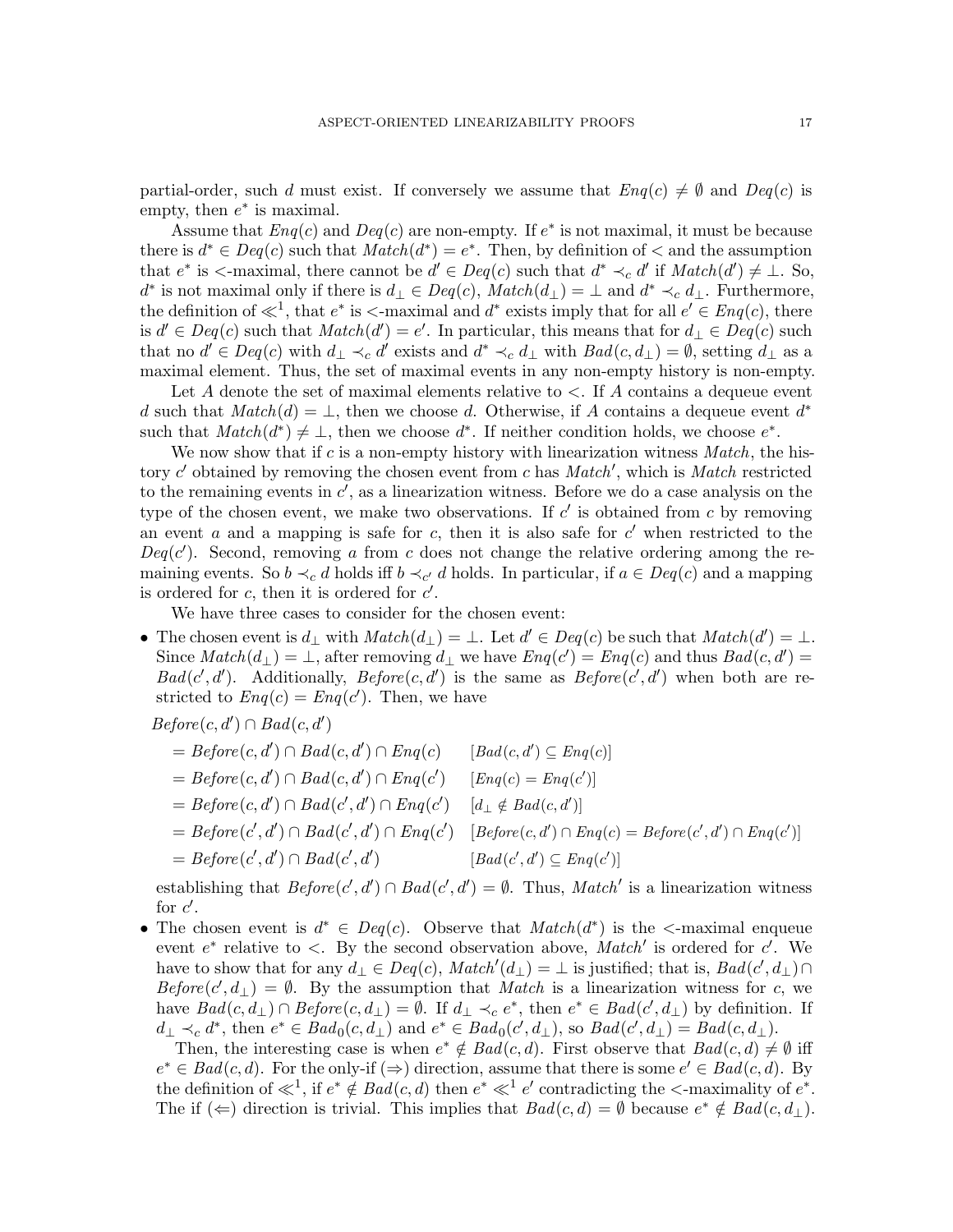If there are several such NULL-returning dequeues, choose  $d_{\perp}$  such that for any  $a \in Deq(c)$ with  $d_{\perp} \prec_c a$  implies  $Match(d) \neq \perp$ . Intuitively,  $d_{\perp}$  is the  $\prec$ -maximal among dequeue events returning NULL.

Now since  $d^*$  was chosen, we know that there must be at least one a such that  $d_{\perp} \prec_c a$ , since otherwise  $d_{\perp}$  would have been chosen. By the assumption about  $d_{\perp}$ ,  $a \notin Deq(c)$ with  $Match(a) = \bot$ . If  $a = e \in Eng(c)$ , then  $e \in Bad(c, d_{\perp})$  contradicting the assumption that  $Bad(c, d_{\perp}) = \emptyset$ . So  $a = d \in Deg(c)$  with  $Match(d) \neq \perp$ . But then  $Match(a)$ , which must exist because Match is safe, is in  $Bad(c, d_{\perp})$ , again contradicting the assumption that  $Bad(c, d_{\perp}) = \emptyset$ . So, by contradiction we conclude that there is no such  $d_{\perp}$  for which  $Bad(c, d<sub>\perp</sub>) = \emptyset$  and  $Bad(c', d<sub>\perp</sub>) \neq \emptyset$  hold.

• The chosen event is  $e^* \in \text{Enq}(c)$ . By the assumption about the chosen event,  $d^*$  does not exist, so  $Deg(c) = Deg(c')$  and  $Match'$  is safe because Match is safe. Because  $d^*$  does not exist, if  $d_{\perp}$  is such that  $Match(d_{\perp}) = \perp$ , then  $e^* \in Bad(c, d_{\perp})$ . Then, for every such  $d_{\perp}$ ,  $Bad(c', d_{\perp}) \subseteq Bad(c, d_{\perp})$ , which means that  $Bad(c, d_{\perp}) \cap Before(c, d_{\perp}) = \emptyset$  implies  $Bad(c, d<sub>⊥</sub>) \cap Before(c', d<sub>⊥</sub>)$ . So, Match' is a linearization witness for c'.

Now, we know that  $Match'$  is a linearization witness for  $c'$  which has exactly k events. By the inductive hypothesis,  $c'$  is linearizable with respect to queue. That is, there is a linearization  $s'$  of  $c'$  which is a legal queue behavior. By Theorem [3.10,](#page-10-1)  $s'$  has a sequential witness  $\mu'$ . We claim that  $s = s' \cdot a$ , where a is the chosen element in c as described above, is a legal queue behavior. Additionally, we will also show that for any two enqueue events e and e' both in  $Eng(c)$ ,  $e < e'$  implies  $e \prec_s e'$ .

Assume that the chosen element was  $a = d_{\perp} \in Deq(c)$  such that  $Match(d_{\perp}) = \perp$ . We set  $\mu = \mu' [a \mapsto \perp]$ . Observe that by the assumption that  $d_{\perp}$  is a chosen element, we must have  $Bad(c, d_{\perp}) = \emptyset$ . This implies that for all  $e \in Eng(c)$ , there is  $d \in Deg(c)$  such that  $Match(d) = e$ ; as otherwise, e would be in  $Bad(c, d_{\perp})$ . Since all events of c' are the same as the events of s', the sets  $\{e \in Enq(c) \mid e \prec_s d_{\perp}\}=Enq(c)$  and  $\{d \in Deq(c) \mid d \prec_s$  $d_{\perp} \wedge \mu(d) \neq \perp$  have the same cardinality. These along with the inductive hypothesis that  $\mu'$  is a sequential witness for s' imply that all six conditions of a sequential witness are satisfied for  $\mu$  and s. Because the relative ordering of events in  $Enq(c)$  in s' remains the same in s,  $e \prec_{s'} e'$  implies  $e \prec_s e'$ , and by induction hypothesis this can happen only when  $e < e'$ .

Assume that the chosen element was  $a = d^* \in Deq(c)$  such that  $Match(d^*) = e^*$ . We set  $\mu = \mu'[a \mapsto e^*]$ . Because *Match* was safe for c,  $e^*$  exists and  $\mu$  is well-defined. By the inductive hypothesis,  $e^*$  is in s' and hence  $e^* \prec_s d^*$ . Again by the inductive hypothesis, for any  $e \in \text{Eng}(c)$ , we have  $e \prec_s e^*$ . Since  $d^*$  is the last event in s, no event can follow  $d^*$  in s. In particular, there is no  $d' \in Deq(c)$  such that  $d^* \prec_s d'$ . These along with the inductive hypothesis imply that  $\mu$  is a sequential witness for s. Similar to the previous case,  $e \prec_{s'} e'$ implies  $e \prec_s e'$  and by inductive hypothesis this can happen only when  $e < e'$ .

Assume that the chosen element was  $a = e^*$ . We take  $\mu = \mu'$ . Because  $e^*$  is chosen,  $d^*$ does not exist in c. Furthermore, since  $e^*$  is the last event in s, no other event can follow  $e^*$ in s. These observations along with the inductive hypothesis imply that  $\mu$  is a sequential witness for s. Observe also that  $e^*$ , being the last element in s, also satisfies the condition that it should not precede any other enqueue event in s, satisfying the condition that  $e < e'$ implies  $e \prec_s e'$ .  $\Box$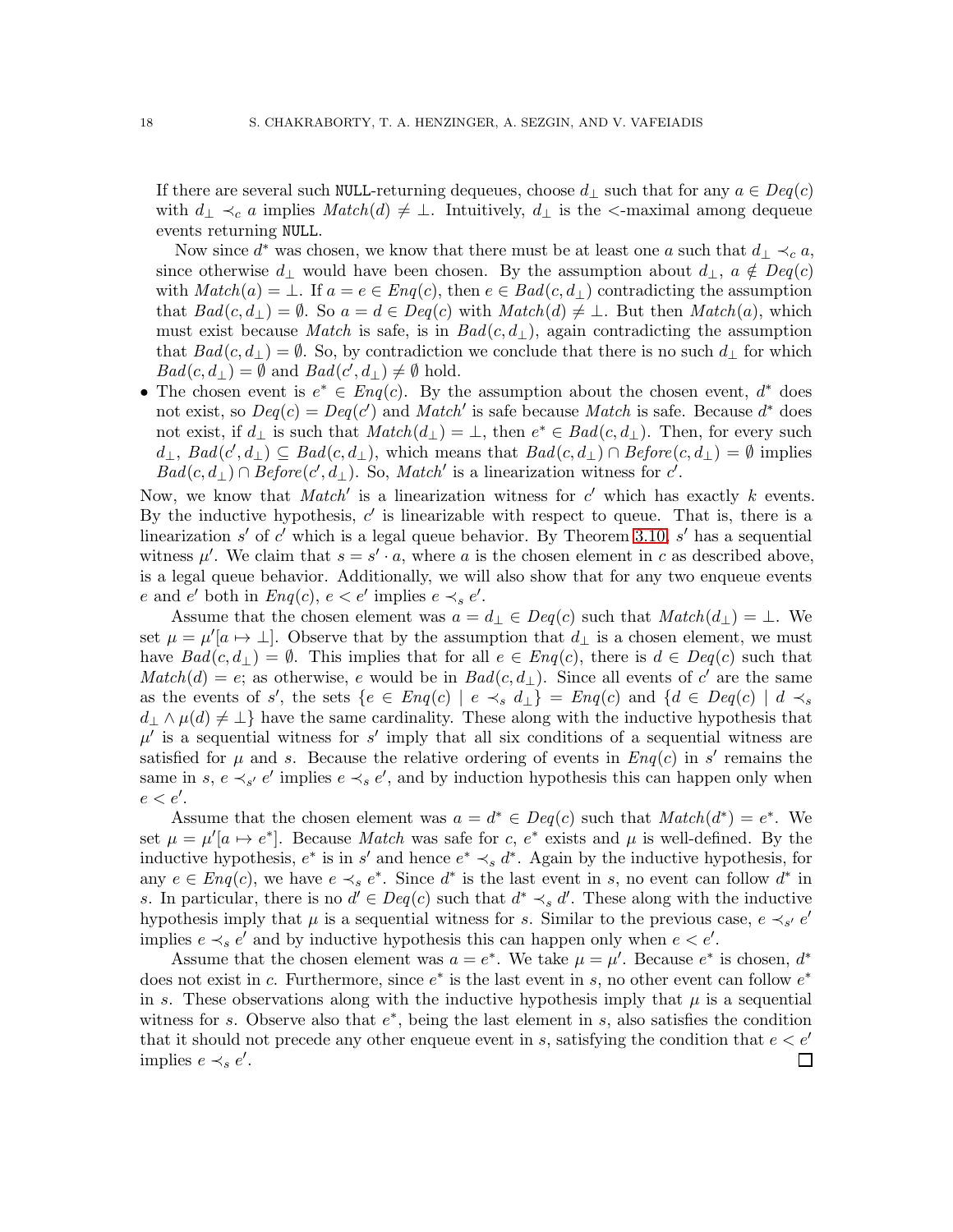Necessary and Sufficient Conditions for Complete Histories. We now focus on complete histories, namely ones with no pending events. We observe that whether a history is not linearizable can always be determined by examining the dequeued values. Let  $c$  be a complete history. In order to simplify the technical presentation we assume that each value is enqueued at most once.<sup>[2](#page-18-0)</sup> The possible violations in  $c$  are:

- (VFresh): A dequeue event returns a value not previously inserted by any enqueue event. Formally, there exists a value  $x \neq \text{NULL}$  such that  $\text{deg}(x) \in \text{Deg}(c)$  and either  $\text{eng}(x) \notin$  $Eng(c)$  or deq $(x) \prec_c \text{eng}(x)$ .
- (VRepet): Two dequeue events return the value inserted by the same enqueue event. Formally, there exist two dequeue events  $d, d' \in Deq(c)$  such that  $Val_c(d) = Val_c(d') \neq NULL$ .
- (VOrd): Two values are enqueued in a certain order, and a dequeue returns the later value before any dequeue of the earlier value starts. Formally, there exist values  $x, y$  such that enq $(y) \prec_c e$ nq $(x)$ , deq $(x) \in Deq(c)$ , and either deq $(y) \notin Deq(c)$  or deq $(x) \prec_c e$  deq $(y)$ .
- (VWit): A dequeue event returning NULL even though the queue is never logically empty during the execution of the dequeue event. Formally, let  $c = c_0 \cdot \text{deg}_i(\text{NULL}) \cdot c_d$ .  $\mathtt{deq}_r(\mathord{\texttt{NULL}})\cdot c_3,$  where  $c_0, c_d, c_3$  represent subsequences of  $c.$  Then for any choice of  $c_1$  and  $c_2$  such that  $c_d = c_1 \cdot c_2$ , there exists an  $\texttt{enq}(x) \in \textit{Eng}(c)$  completed in  $c_0 \cdot \texttt{deq}_i(\texttt{NULL}) \cdot c_1$ and  $\mathtt{deq}_i(x)$  does not occur in  $c_0 \cdot \mathtt{deq}_i(\mathtt{NULL}) \cdot c_1$ .

We have the following result which ties the above violation types to linearizable queues.

<span id="page-18-1"></span>**Proposition 4.8.** A complete history c is linearizable with respect to queue iff it has none of the VFresh, VRepet, VOrd, VWit violations.

# Proof.

 $(\Rightarrow)$  If c is linearizable with respect to queue, then by Theorem [4.7,](#page-14-0)  $\hat{c} = c$  has a linearization witness *Match*. We show by contradiction that none of the four violations can happen in  $c$ .

- Assume that c has VFresh. Then there exists a dequeue event  $d \in Deq(c)$  such that  $Val_c(d) \neq \text{NULL}$  and either  $e = Match(d)$  does not exist or  $d \prec_c e = Match(d)$ . That  $e = Match(d)$  does not exist is impossible because by the second condition of safe mapping,  $Match(d) \neq \perp$  and by the first condition of safe mapping  $Match(d) \in Eng(c)$ . That  $d \prec_c e = Match$  holds is impossible because by the first condition of safe mapping,  $d \nless c \nMatch(d) = e.$
- Assume that c has VRepet. Then there exist  $d, d' \in Deq(c)$  with  $Val_c(d) = Val_c(d') \neq \bot$ . This is impossible by the third condition of safe mapping.
- Assume that c has VOrd. Then there exist  $e, e' \in \text{Eng}(c), d' \in \text{Deg}(c)$  such that  $e \prec_c e' =$  $Match(d')$  and either  $d \in Deg(c)$  such that  $Match(d) = e$  does not exist or such a d exists and  $d' \prec_c d$ . Both possibilities contradict the second condition of ordered mapping.
- Assume that c has VWit. Then c is of the form  $c_0 \cdot inv(d_{\perp}) \cdot c_d \cdot res(d_{\perp}) \cdot c_3$  such that  $Match(d_{\perp}) = \perp$ , and for every possible partitioning of  $c_d = c_1 \cdot c_2$ , there is an enqueue event  $e \in \text{Eng}(c_p)$  with  $c_p = c_0 \cdot inv(d_\perp) \cdot c_1$  such that e is completed in  $c_p$  and there is no dequeue event d, pending or completed, in  $c_p$  such that  $Match(d) = e$ . First, observe that by choosing  $c_2 = \varepsilon$  (resulting in  $c_p = c_0 \cdot inv(d_\perp) \cdot c_d$ ), we conclude that there is at least one enqueue event  $e_0 \in Eng(c_p)$  whose matching dequeue event  $d_0$  is not in  $Eng(c_p)$ ; that is,  $d_{\perp} \prec_c d_0$  if  $d_0 \in Deq(c)$ . This implies that  $e_0 \in Bad(c, d_{\perp})$ . Because Match is a linearization witness for c, we must have  $Bad(c, d_{\perp}) \cap Before(c, d_{\perp}) = \emptyset$ . In other words,

<span id="page-18-0"></span><sup>2</sup> In case there are multiple occurring values, this is akin to guessing the mapping *Match*; it is enough that at least one guess satisfies the criteria (absence of violations).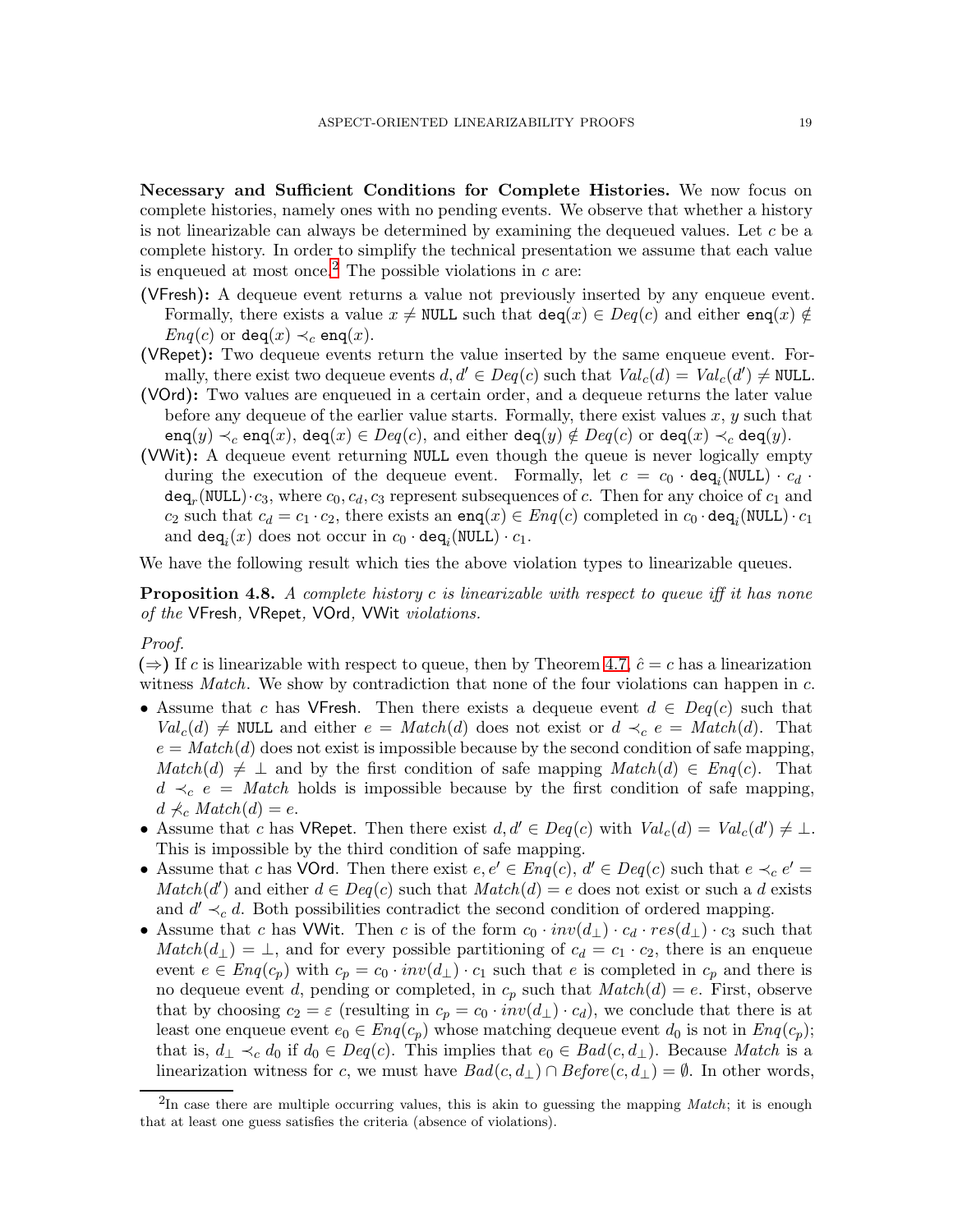all enqueue events  $e \in \text{Bad}(c, d_{\perp})$  must not belong to  $\text{Before}(c, d_{\perp})$ . This implies that if  $e \in Bad(c, d<sub>⊥</sub>)$  then  $res(e)$  must happen after  $inv(d<sub>⊥</sub>)$ . Let  $e \in Bad(c, d<sub>⊥</sub>)$  be chosen such that for any other  $e' \in Bad(c, d_\perp)$ ,  $res(e)$  occurs before  $res(e')$  in c. Let  $c_d = c_1 \cdot c_2$ with  $c_2 = res(e) \cdot c'_2$ . By the assumption that there is a VWit violation for  $d_{\perp}$ , there must be an enqueue event  $e'$  in  $c_p = c_0 \cdot inv(d_\perp) \cdot c_1$  such that if there is  $d' \in Deq(c)$  with  $Match(d') = e'$ , then d' is neither completed nor pending in  $c_p$ . This implies that  $inv(d')$ if it exists must occur after  $res(e)$ . Because e is not completed in  $c_p$  (it is completed in  $c_p \cdot res(e)$ ,  $e' \neq e$ . These two facts imply that either  $d' \notin Deg(c)$  or if  $d' \in Deg(c)$  then  $e \prec_c d'$  holds. But this implies that  $e' \in Bad(c, d_\perp)$ . This contradicts the assumption that  $res(e)$  is the first enqueue event in  $Bad(c, d_{\perp})$  to complete in c. Such an e does not exist implies that there is at least one enqueue event  $e_b$  in  $Bad(c, d_{\perp})$  which is completed in  $c_0$ , which implies that  $e_b \in Before(c, d_\perp)$ . Finally, this contradicts the assumption that  $Bad(c, d_{\perp})$  and  $Before(c, d_{\perp})$  are disjoint.

 $(\Leftarrow)$  Assume that there exists a complete history c in which none of the violations happen. We will show that the mapping that pairs events enqueueing and dequeueing the same value is a linearization witness for c.

Let  $D_v = \{ \text{deg}(x) \in \text{Deg}(c) \mid x \neq \text{NULL} \}$  denote the set of all non-NULL returning dequeue events of c. Similarly, let  $D_n = Deq(c) \setminus D_v$  denote the set of all NULL returning dequeue events of c. Let  $M_v$  be the mapping from  $D_v$  to  $Enq(c)$  such that  $M_v(d) = e$  iff  $Val_c(d) = Val_c(e)$ . Let  $M_n$  be such that all  $d \in D_n$  are mapped to  $\perp$ . We claim that Match defined as

$$
Match(d) \stackrel{\text{def}}{=} \begin{cases} M_v(d) & \text{if } d \in D_v \\ \perp & \text{if } d \in D_n \end{cases}
$$

is a linearization witness for c.

First, observe that  $M_v$  is a total mapping because c does not have VFresh. Furthermore, because c does not contain VRepet, Match is a safe mapping by construction. Match satisfies the first condition of an ordered mapping because c does not have  $\nVpsilon$  Eresh. *Match* satisfies the second condition of an ordered mapping because  $c$  does not have VOrd. Thus, Match is also an ordered mapping.

Let  $d_{\perp} \in D_n$  be a NULL-returning dequeue event in c. We have to show that  $Before(c, d_{\perp})$ and  $Bad(c, d<sub>\perp</sub>)$  are disjoint. Because c has no VWit violation, there must be a prefix  $c_p = c_0 \cdot inv(d_\perp) \cdot c_1$  of c such that if e is an enqueue event is completed in  $c_p$  then its matching dequeue event d (i.e.  $Match(d) = e$ ) is either pending or completed in  $c_p$ . In other words, if  $res(e)$  occurs in  $c_p$ , then so does  $inv(d)$ . Let  $e_i \in Bad(c, d_{\perp})$  be such that  $e_j \in Bad_j(c, d_\perp)$ , for any  $e_k \in Bad(c, d_\perp)$  we have  $j \leq k$ , and  $e_j$  is completed in  $c_p$ . If there is no such  $e_j$ , that is, if  $Bad(c, d_\perp)$  is empty, then we are done. Otherwise, observe that  $j \neq 0$  because by the absence of VWit, there is  $d_j$  such that  $Match(d_j) = e_j$  and  $d_{\perp} \neq d_j$ ; in particular,  $inv(d_j)$  occurs in  $c_p$ . But  $j > 0$  implies that there is  $e_{j-1} \in Bad_{j-1}(c, d_+)$ such that either  $e_{j-1} \prec_c e_j$  or  $e_{j-1} \prec_c d_j$ . Both cases imply that  $e_{j-1}$  must be completed in  $c_p$ , contradicting the assumption that j was minimal. Thus, there are no enqueue events in  $Bad(c, d_{\perp})$  which are completed in  $c_p$ . Since  $Before(c, d_{\perp})$  is contained in the set of completed events of  $c_p$ , we conclude that  $Before(c, d_{\perp})$  and  $Bad(c, d_{\perp})$  are disjoint.

This concludes the proof that *Match* is a linearization witness for c.

 $\Box$ 

We remark that none of the violations mentions the possibility of an element inserted by an enqueue being lost forever. This is intentional, as such histories are ruled out by the following proposition.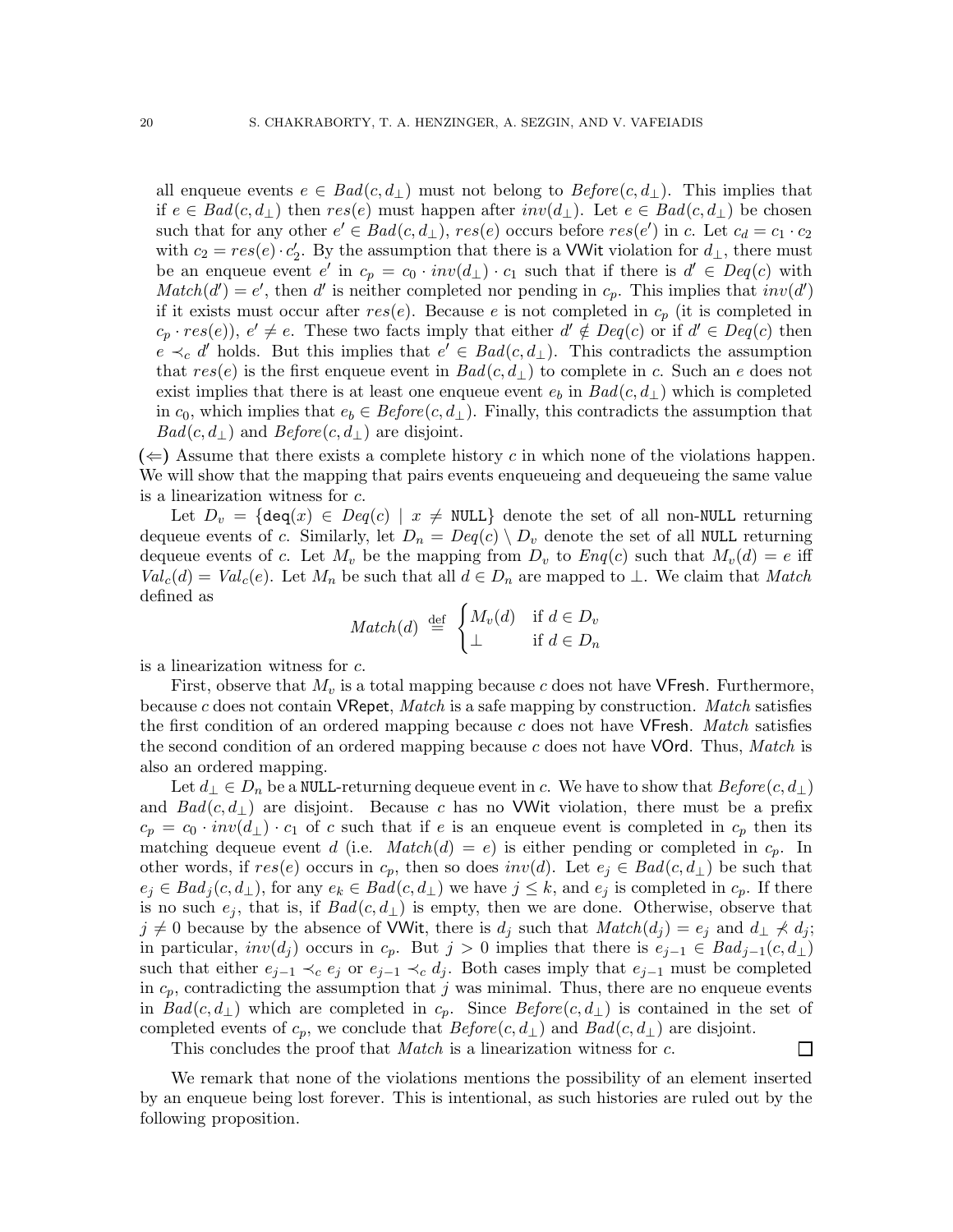**Proposition 4.9.** Given an infinite sequence of complete histories  $c_1, c_2, \ldots$  not containing any of the violations above, where for every i,  $c_i$  is a prefix of  $c_{i+1}$ , and the number of dequeue events in  $c_i$  is less than that of  $c_{i+1}$ , if  $c_1$  contains an enqueue event enq(x), then exists some  $c_j$  containing deq(x).

*Proof.* We prove this by contradiction. If there is no  $deg(x)$  event, then enq(x) is always in the queue, and so, from the absence of VWit violations, none of the dequeue events following  $\mathsf{enq}(x)$  can return NULL. Also, since dequeue events cannot return values that were not previously enqueued VFresh and cannot return the same value multiple times VRepet, and since the number of dequeue events is increasing, then there must also be new enqueue events. However, only finitely many of those are not preceded by  $\text{eng}(x)$  which completes in  $c_1$ . This means that eventually one dequeue event has to return an element inserted by enq(y) such that enq(x)  $\prec_{c_j}$  enq(y), which is VOrd.  $\Box$ 

For checking purposes, we find it useful to re-state the third violation as the following equivalent proof obligation.

(POrd): For any enqueue events  $e_1$  and  $e_2$  with  $e_1 \prec_c e_2$  and  $Val_c(e_1) \neq Val_c(e_2)$ , a dequeue event  $d_2$  cannot return  $Val_c(e_2)$  if  $Val_c(e_1)$  is not removed in c or is removed by  $d_1$  with  $d_2 \prec_c d_1$ .

Thus, to check this property, it suffices to come up with an overapproximation of all those executions satisfying the premise of POrd, and prove that such executions cannot end with a dequeue event (in the sense that no other method is preceded by that dequeue event) returning the value of  $e_2$ .

Necessary and Sufficient Conditions for Purely-Blocking Queues. There is a subtle complication in the statement of Theorem [4.7.](#page-14-0) The witness mapping is chosen relative to some completion of the concurrent history under consideration. However, because implementations may become blocked, such completions may actually never be reached. This means that one cannot reason about the correctness of a queue implementation by considering only the reachable states of the implementation. What we would ideally like to do is to claim that if the implementation violates linearizability, then there is a finite complete induced history of the implementation which has no witness. In other words, if the implementation contains an incomplete execution trace whose induced (incomplete) history has no witness, then that execution trace is the prefix of a complete execution trace of the implementation.

Let  $C$  be the set of all induced histories of a library implementation. We call the library implementation *completable* iff for every history  $c \in C$ , we have  $Compl(c) \cap C \neq \emptyset$ . For completable implementations, it suffices to consider only complete execution traces.

<span id="page-20-0"></span>**Theorem 4.10.** A completable queue implementation is linearizable iff all its complete histories have none of the VFresh, VRepet, VOrd and VWit violations.

#### Proof.

 $(\Rightarrow)$  If some complete history has a violation, by Prop. [4.8,](#page-18-1) it has no linearization, contradicting the assumption that the implementation is linearizable.

 $(\Leftarrow)$  Consider an arbitrary induced history c of the implementation. As the implementation is completable, there exists a completion  $\hat{c} \in Compl(c)$  that is a valid induced history of the implementation. From our assumptions,  $\hat{c}$  cannot have a violation, and so by Prop. [4.8,](#page-18-1)  $\hat{c}$  has a linearization, and therefore so does  $c$ . П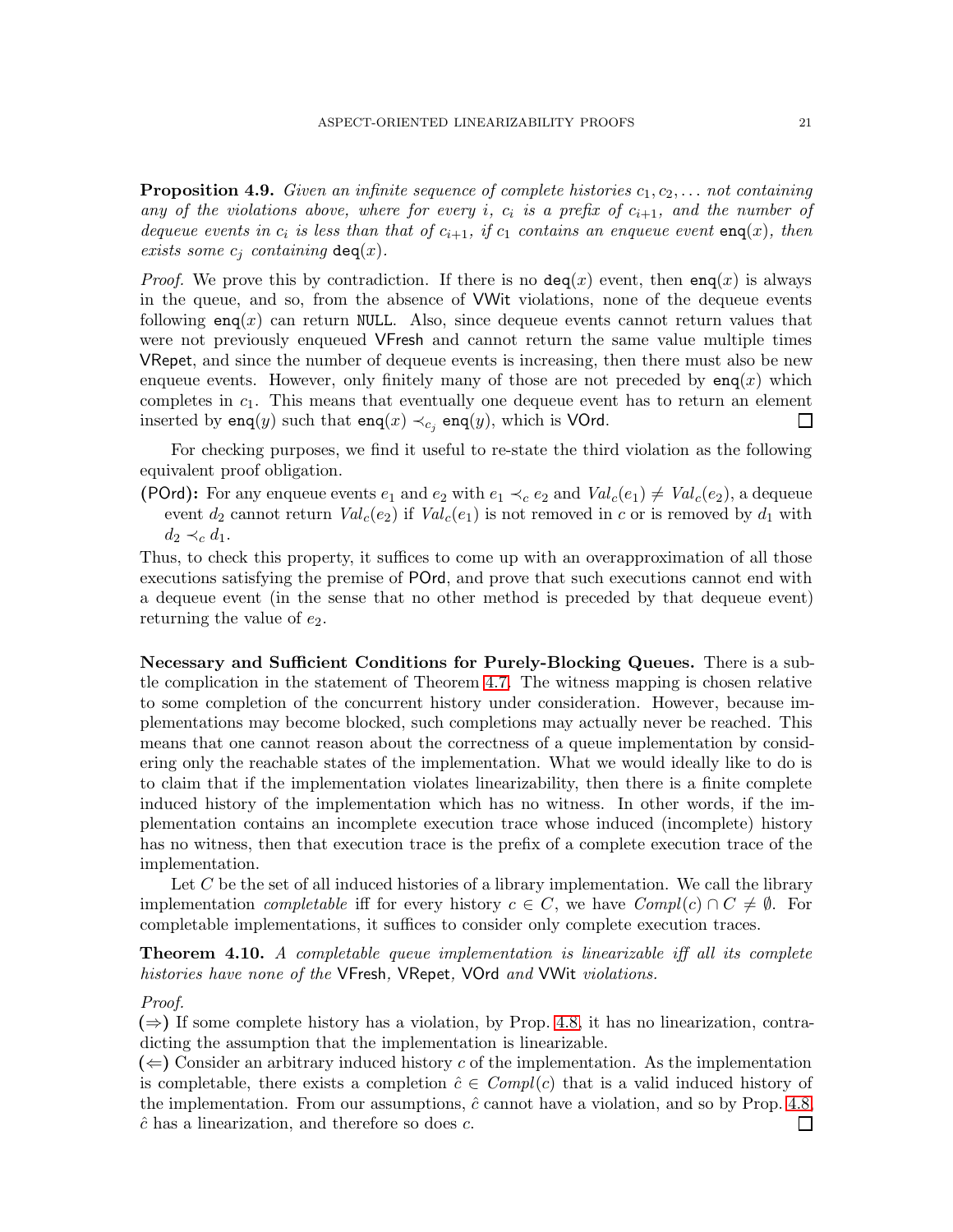Since it may not be obvious how to easily prove that an implementation is completable, we introduce the stronger notion of purely-blocking implementations, that is straightforward to check. We say that an implementation is *purely-blocking* when at any reachable state, any pending method, if run in isolation will terminate or its entire execution does not modify the global state. Formally, let  $\tau = \tau_0 \cdot (t : enter(m)) \cdot \tau_1$  be an execution trace of the implementation in which m executed by t is pending, i.e.  $(t : exit(m))$  does not occur in  $\tau_1$ . The pending method m is called *pure after*  $\tau$  if for any sequence  $\tau_e$  in which no action of m by t occurs and any sequence  $\tau_m$  in which only actions of m by t occur,  $\tau \cdot \tau_e$  is an execution trace of the implementation iff  $\tau \cdot \tau_m \cdot \tau_e$  is an execution trace of the implementation. The execution trace  $\tau$  is called *obstruction-free for m* if there is another execution trace  $\tau' = \tau \cdot \tau_2 \cdot (t : exit(m))$  of the implementation such that all actions in  $\tau_2$ belong to  $m$  executed by  $t$ . Then, the implementation is purely-blocking if for each execution trace  $\tau$  of the implementation and pending method m in  $\tau$ , either  $\tau$  is obstruction-free for m or m is pure after  $\tau$ .

# <span id="page-21-1"></span>**Proposition 4.11.** Every purely-blocking implementation is completable.

*Proof.* Let  $\tau$  be an execution trace of a purely-blocking implementation. We fix a total order of pending methods, and consider them in that order. For a pending method  $m$  executed by t, if running it in isolation terminates, then extend  $\tau$  only with actions executed by t until  $(t: exit(m))$  occurs. Otherwise, the execution of m does not modify any global state and so all actions executed by t beginning with the last occurrence of  $(t : enter(m))$  can be removed from the execution trace without affecting its realizability.  $\Box$ 

We remark that our new notion of purely-blocking is a strictly weaker requirement than the standard non-blocking notions: *obstruction-freedom*, which requires all pending methods to terminate when run in isolation, as well as the stronger notions of lock-freedom and wait-freedom. (See [\[9\]](#page-31-16) for an in depth exposition of these three notions.)

# 5. Manually Verifying the Herlihy-Wing Queue

<span id="page-21-0"></span>Let us return to the HW queue presented in  $\S1$  $\S1$  and prove its correctness manually following our aspect-oriented approach.

First, observe that HW queue is purely-blocking:  $\text{eng}()$  always terminates, and  $\text{deg}()$ can update the global state only by reading  $x \neq \text{NULL}$  at  $E_2$ , in which case it immediately terminates. So from Prop. [4.11](#page-21-1) and Theorem [4.10,](#page-20-0) it suffices to show that it does not have any of the four violations. The last one, VWit, is trivial as the HW deq() never returns NULL. So, we are left with three violations whose absence we have to verify: VFresh, VRepet, and VOrd.

Intuitively, there are no VFresh violations because deq() can return only a value that has been stored inside the q.items array. The only assignments to q.items are  $E_1$  and  $D_2$ : the former can only happen by an enq(x), which puts x into the array; the latter assigns NULL.

Likewise, there are no VRepet violations because whenever in an arbitrary execution trace two calls to  $\text{deg}(\mathcal{C})$  return the same x, then at least twice there was an element of the q.items array holding the value x and was updated to NULL by the SWAP instruction at  $D_2$ . Therefore, at least two assignments of the form  $q.items[$   $\rightarrow x$  happened; i.e. there were at least two  $enq(x)$  events in the induced history.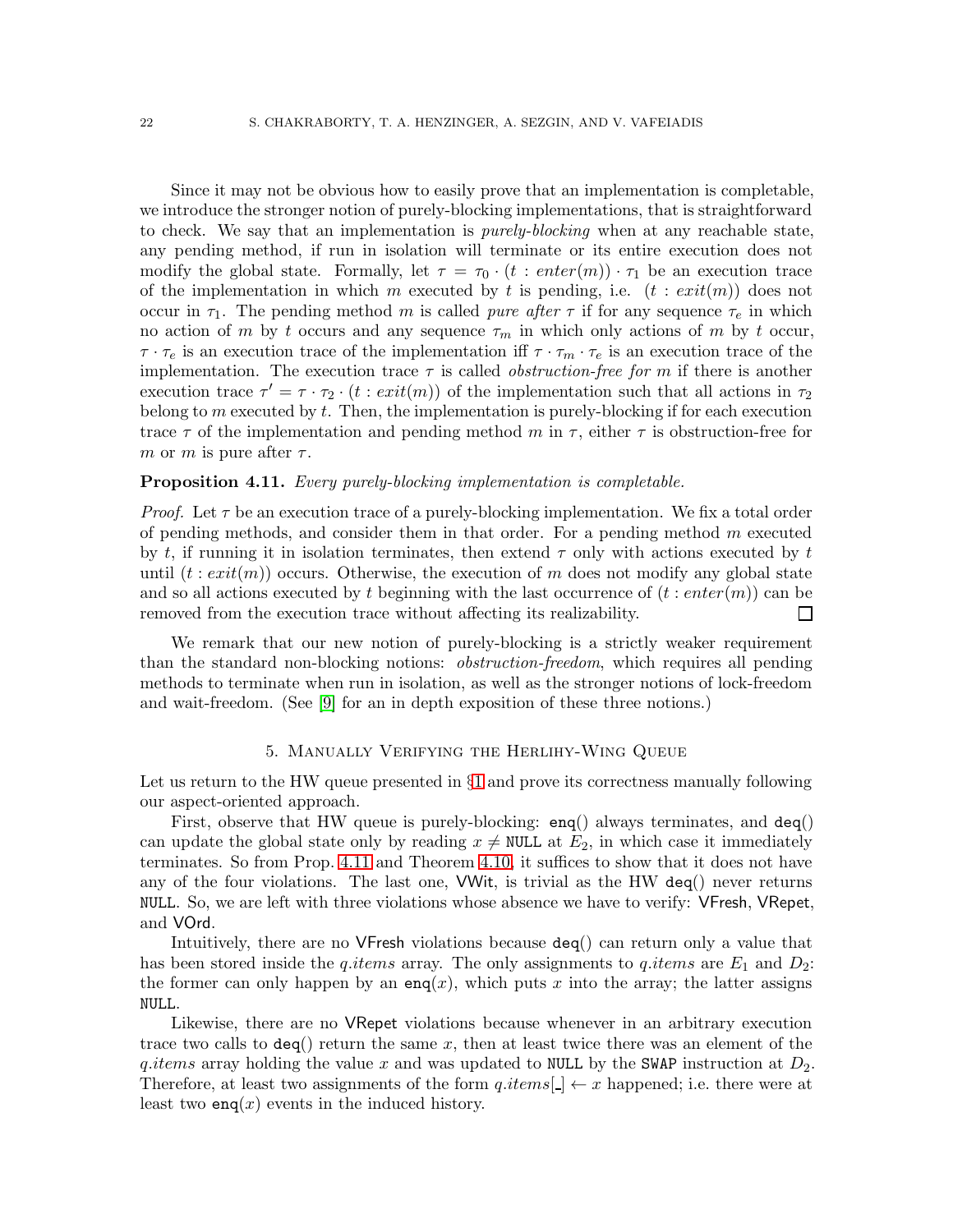We move on to the more challenging third condition, **VOrd.** We actually consider its equivalent reformulation, POrd. Fix a value  $v_2$  and consider an execution trace  $\tau$  where every method call enqueuing  $v_2$  is preceded by some method call enqueuing some different value  $v_1$  and there are no deq() calls returning  $v_1$  (there may be arbitrarily many concurrent enq() and deq() calls enqueuing or dequeuing other values). The goal is to show that in this execution trace, no  $\text{deg}()$  return  $v_2$ .

Let us suppose there is a dequeue  $d$  returning  $v_2$ , and try to derive a contradiction. For d to return  $v_2$ , it must have read  $range \geq i_2$  such that  $q.items[i_2] = v_2$ . So, d must have read q.back at  $D_1$  after enq(v<sub>2</sub>) incremented it at  $E_1$ .

Since, enq(v<sub>1</sub>)  $\prec_{h(\tau)}$  enq(v<sub>2</sub>), it follows that enq(v<sub>2</sub>) will have read a larger value of q.back at  $E_1$  than enq(v<sub>1</sub>). So, in particular, once enq(v<sub>1</sub>) finishes, the following assertion will hold:

<span id="page-22-1"></span>
$$
\exists i_1 < q \text{.back. } q \text{.items}[i_1] = v_1 \land (\forall j < i_1 \text{. } q \text{.items}[j] \neq v_2) \tag{*}
$$

Note that since, by assumption,  $v_1$  can never be dequeued, and any later eng( $v_2$ ) can only affect the *q.items* array at indexes larger than  $i_1$ ,  $(*)$  is an invariant.

Given this invariant, however, it is impossible for  $d$  to return  $v_2$ , as in its loop it will necessarily first have encountered  $v_1$ . Formally, to show this we use the following loop invariant at the beginning of for loop

$$
\exists i_1. \ i \leq i_1 < q.\text{back} \land q.\text{items}[i_1] = v_1 \land (\forall j < i_1.\ q.\text{items}[j] \neq v_2)
$$

<span id="page-22-0"></span>and (\*) for the while loop. With these invariants, it is immediate that the swap at line  $D_2$ cannot read  $v_2$ .

#### 6. Checking the Conditions by Proving Program Divergence

In this section, we reduce proving the absence of VFresh, VRepet and VOrd violations to proving that certain programs always diverge. Towards the end of the section, we also discuss how the absence of VWit violations might be automatically checked for queue implementations whose deq method may return NULL.

Our proof technique relies heavily on instrumenting the deq() function with a prophecy variable 'guessing' the value that will be returned when calling it. That is, we construct a method, deq(v), such that the set of execution traces of  $\bigsqcup_{x\in\mathbb{N}\cup\{\texttt{NULL}\}}$  deq(x) is equal to the set of execution traces of deq(), where ⊔ stands for (demonic) non-deterministic choice: the set of traces of  $\mathcal{T} \sqcup \mathcal{T}'$  is the union of the sets of traces of  $\mathcal{T}$  and  $\mathcal{T}'$ . A simple construction is to define  $\text{deg}(v)$  to behave exactly as  $\text{deg}(\cdot)$  except that when  $\text{deg}(\cdot)$  is about to return a value other than v, we make  $deg(v)$  diverge. That is, we prepend an assume  $(x = v)$ ; statement to every return x statement in  $deg()$ . In Section [7,](#page-26-0) we describe a better construction.

Proving Absence of VFresh Violations. Generally, it is completely straightforward to prove the absence of VFresh violations. For example, it is sufficient for the queue implementation to be data independent [\[22\]](#page-32-0).

This is because a data independent implementation cannot produce values 'out of thin air.' In other words, if a dequeue returns a value, it must have read that value from memory, and the only way for a value to get into memory is for an enqueue to be invoked with that value passed as an argument. Therefore, no VFresh violations can occur in data independent implementations.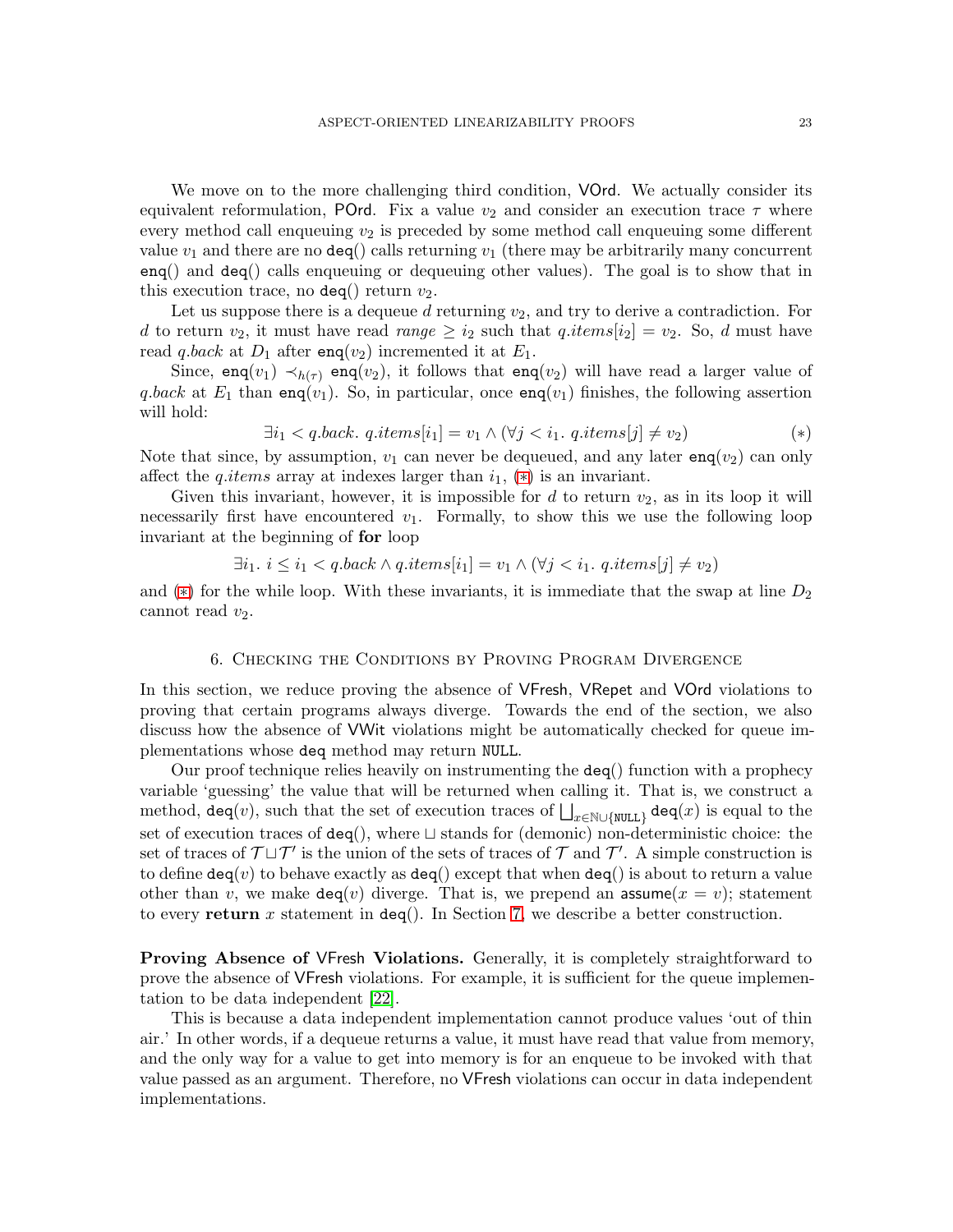Proving Absence of VRepet Violations. To prove the absence of VRepet violations, we use the following theorem.

<span id="page-23-0"></span>**Theorem 6.1.** A completable queue implementation has no VRepet violations iff for all values v and all  $n, m, k \in \mathbb{N}$  such that  $0 < n < m$ , the program

$$
Prg(v, n, m, k) \stackrel{\text{def}}{=} \overbrace{\left(\texttt{enq}(v) \| \dots \| \texttt{enq}(v) \| \overbrace{\texttt{deq}(v) \| \dots \| \texttt{deq}(v) \| \overbrace{\texttt{O} \cup \dots \| \texttt{O}}^{m \ times} \right) | \overbrace{C \| \dots \| C}^{k \ times}}
$$

has no execution trace in which more than n  $\text{deg}(v)$  threads terminate, where

$$
C \stackrel{\text{def}}{=} \bigsqcup_{x \neq v} \text{eng}(x) \sqcup \bigsqcup_{x \neq v} \text{deg}(x) .
$$

*Proof.* ( $\Rightarrow$ ) We argue by contradiction. Consider an execution trace  $\tau$  of  $Prg(v, n, m, k)$ where at least  $n + 1$  of the deq(v) threads terminate. The induced history  $h(\tau)$  cannot have a safe matching because to satisfy condition (1) of Definition [4.1,](#page-10-2) each  $deg(v)$  must be matched by some  $enq(v)$ , and from the pigeonhole principle multiple  $deq(v)$  will have to be matched with the same  $enq(v)$ , thereby violating condition (3) of the Definition.

 $(\Leftarrow)$  Again, we argue by contradiction. Assume the queue implementation has an execution trace  $\tau$  such that  $h(\tau)$  has a VRepet violation. For each value v, let  $n_v$  be the number of invoked eng(v) operations in  $\tau$  and  $m_v$  be the number of invoked deg(v) operations. Then, since there is a VRepet violation, for some v there are at least  $n_v + 1$ completed  $\text{deg}(v)$  operations in  $\tau$ . Finally, observe that  $\tau$  can be generated by a run of the program  $Prg(v, n_v, m_v, k)$  (for some k) in which at least  $n_v + 1$  of the deq(v) threads terminate.  $\Box$ 

In case the queue implementation is data independent [\[22\]](#page-32-0), we can simplify the VRepet check further. We say that a history is *differentiated*, if all the input arguments to invocations of the library's methods are pairwise different. Given a renaming function on data values,  $f: \mathcal{D} \to \mathcal{D}$ , we write  $f(c)$  for applying the function to all the data values in the history c. An implementation is *data independent*, if the set of histories it generates,  $H$ , satisfies two properties: (1) for every  $c \in H$ ,  $f(c) \in H$ ; and (2) for every  $c \in H$ , there exists a differentiated history  $c' \in H$  such that  $c = f(c')$ . To ensure data independence, it suffices to check that the implementation never performs any operations (such as testing for equality) on the value domain.

For data-independent programs, we can reduce reasoning about any number (say  $n$ ) and m where  $m > n$  of enq(v) and deq(v) threads to a single enq(v) and multiple deq(v) threads. To see why a data independence condition is necessary, consider the following incorrect enq(v) and deq() implementations:

$$
\begin{array}{rcl} \mathsf{enq}(v) & \stackrel{\mathrm{def}}{=} & \mathsf{atomic} \ (\text{if} \ v \in Q \ \text{then} \ Q := Q \cdot v \cdot v \ \text{else} \ Q := Q \cdot v) \\ \\ \mathsf{deg}() & \stackrel{\mathrm{def}}{=} & \mathsf{atomic} \ (\text{match} \ Q \ \text{with} \ \epsilon \to \text{block} \ | \ v \cdot Q' \to Q := Q'; \text{return } v) \end{array}
$$

Observe that for all  $m > 1$ , the program  $Prq(v, 1, m, 0)$  never terminates whereas the program  $Prg(v, 2, 3, 0)$  has a terminating execution: the serial execution where both enqueues take place before all the dequeues.

<span id="page-23-1"></span>Theorem 6.2. A data-independent completable queue implementation has no VRepet violations iff for all values v, all  $m > 1$  and all  $k \in \mathbb{N}$ , the program  $Pr(q(v, 1, m))$  (as defined in Theorem [6.1\)](#page-23-0) has no execution in which more than one  $\text{deg}(v)$  threads terminate.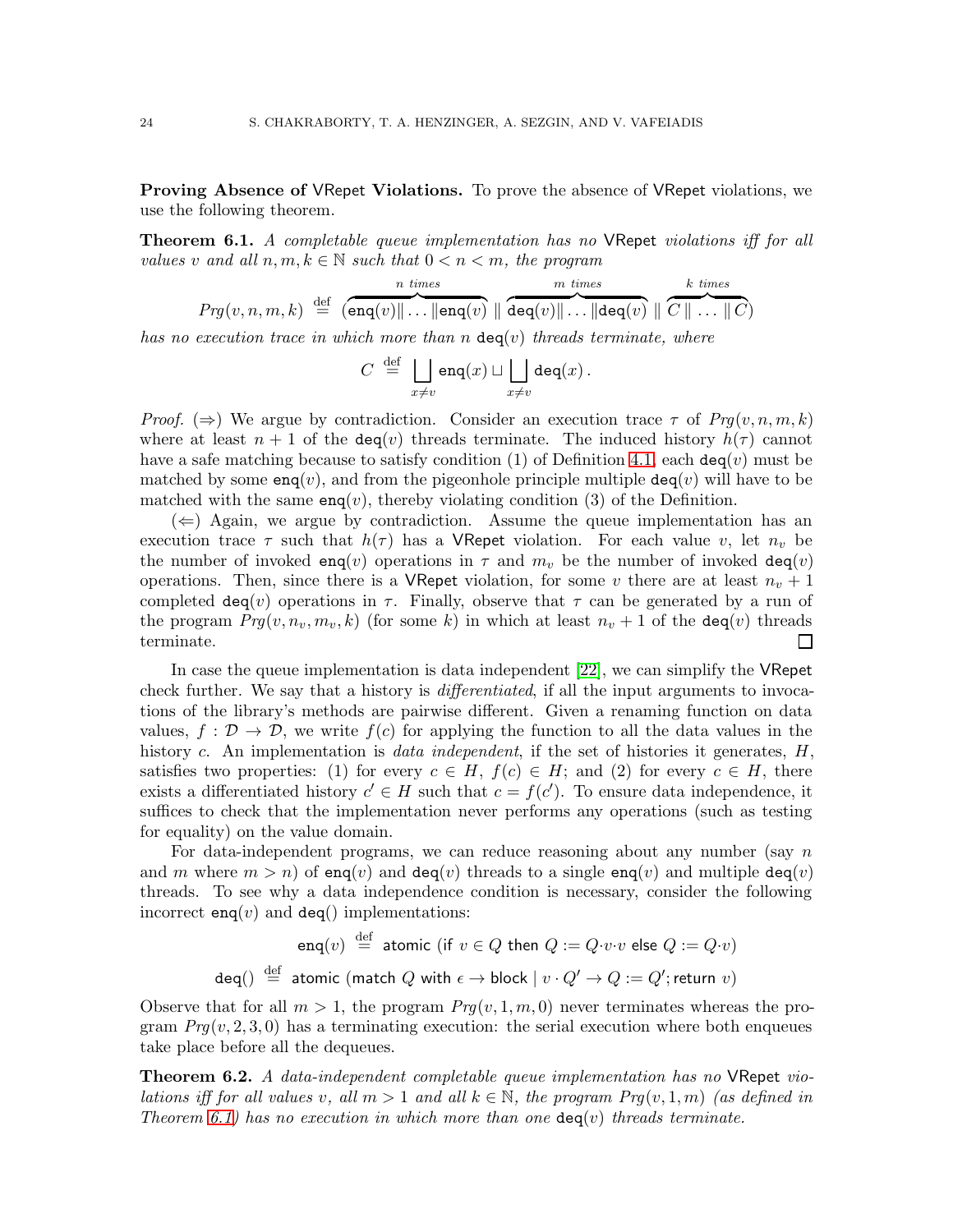*Proof.* By Theorem [6.1,](#page-23-0) it suffices to show that if for all v, m and k,  $Prq(v, 1, m, k)$  has no execution trace with more than one terminating  $\text{deg}(v)$ , then for all v, n, m and k, no execution trace of the program  $Prg(v, n, m, k)$  can have more than n terminating  $deg(v)$ threads. Now, as enq and deq do not perform any value-dependent operations, we can replace the v being enqueued by distinct fresh  $v_i$  values. Doing so will naturally affect the return values of the dequeue operations that were returning  $v$ , but because of data independence, nothing else. Hence, the program

$$
\overbrace{\mathsf{enq}(v_1) \parallel \ldots \parallel \mathsf{enq}(v_n)}^\text{$n$ threads} \overbrace{\mathsf{aeq}(r_1) \parallel \ldots \parallel \mathsf{deq}(r_m)}^\text{$m$ threads} \overbrace{\parallel C \parallel \ldots \parallel C}^\text{$k$ times}
$$

must have an execution trace where at least  $n + 1$  of the  $\text{deg}(r_i)$  threads terminate with  $r_i \in \{v_1, \ldots, v_n\}$  for  $0 < i < m$ . So, by the pigeonhole principle, there exists some value  $v_i$ that gets dequeued multiple times, say m′ . This, however, contradicts our assumption that  $Prg(v_i, 1, m', -)$  has at most one terminating  $\text{deg}(v_i)$  thread.  $\Box$ 

Proving Absence of VOrd Violations. We move on to the POrd property, which as we have seen in the manual proof of the HW queue, is often more complicated to prove. It turns out that our automated technique for proving POrd also establishes absence of VFresh violations as a side-effect. We reduce the problem of proving absence of VFresh and VOrd violations to the problem of checking non-termination of non-deterministic programs with an unbounded number of threads. The reduction exploits the instrumented  $deg(v)$  definition:  $deg()$  cannot return a result x in an execution precisely if  $deg(x)$  cannot terminate in that same execution.

<span id="page-24-0"></span>**Theorem 6.3.** A completable queue implementation has no VFresh and VOrd violations iff for all  $k \in \mathbb{N}$  and for all  $v_1$  and  $v_2$  such that  $v_1 \neq v_2$ , the  $\text{deg}(v_2)$  thread does not terminate in the program

$$
\begin{array}{rcl} \Pr{g(k)} & \stackrel{\mathrm{def}}{=} & b \leftarrow \mathsf{false}; \ (\mathsf{deq}(v_2) \, \| \, (\mathsf{enq}(v_1); b \leftarrow \mathsf{true}) \, \| \, \overbrace{C \, \| \ldots \| \, C}^{k \ \mathsf{threads}} \ ) \\ \\ C & \stackrel{\mathrm{def}}{=} & (\mathsf{assume}(b); \mathsf{enq}(v_2)) \sqcup \bigsqcup_{x \neq v_2} \mathsf{enq}(x) \sqcup \bigsqcup_{x \neq v_1} \mathsf{deq}(x) \, . \end{array}
$$

where

*Proof.* ( $\Rightarrow$ ) We argue by contradiction. Consider an execution trace  $\tau$  of  $Prq(k)$  in which the deq(v<sub>2</sub>) thread terminates. If enq(v<sub>2</sub>) is not invoked in  $\tau$ , then as there are no VFresh violations, we know that no  $\text{deg}()$  in  $\tau$  can return  $v_2$ , contradicting our assumption that  $\text{deg}(v_2)$  terminates in  $\tau$ . Otherwise, if  $\text{eng}(v_2)$  is invoked in  $\tau$ , then at some earlier point assume(b) was executed, and since initially b was set to false, this means that  $b \leftarrow$  true was executed and therefore  $\text{enq}(v_1) \prec_{h(\tau)} \text{enq}(v_2)$ . Consequently, from POrd, if there is deq() in  $\tau$  returns  $v_2$ , there must be a deq() in  $\tau$  that can be completed to return  $v_1$ , contradicting our assumption that  $\text{deg}(v_2)$  terminates in  $\tau$ .

 $(\Leftarrow)$  We have two properties to prove. For VFresh, it suffices to consider the restricted parallel context that never enqueues  $v_2$ . In this restricted context,  $\text{deg}(v_2)$  does not terminate, and so  $\text{deg}()$  cannot return  $v_2$ . For VOrd, consider an execution trace in which every  $\text{eng}(v_2)$  happens after some enqueue of a different value, say  $\text{eng}(v_1)$ , and in which there is no  $\text{deg}(v_1)$ . Such an execution trace can easily be produced by the unbounded parallel composition of C, and so  $\text{deg}(v_2)$  also does not terminate, as required. ப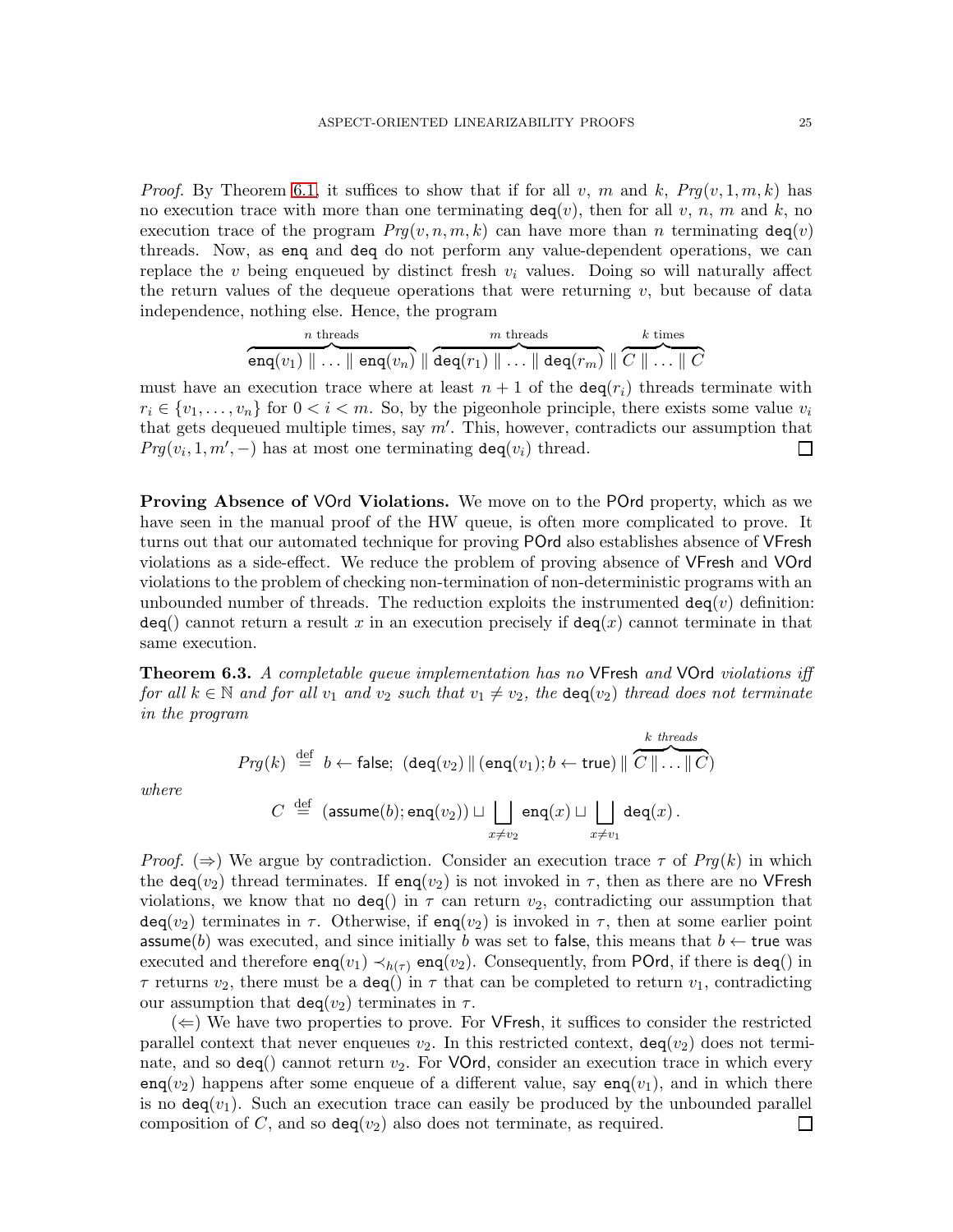Showing Absence of VWit Violations. Here, we have to show that any dequeue event cannot return NULL if it never goes through a state where the queue could be logically empty. This in turn means that we have to express non-emptiness using only the actions of the history (and not referring to the linearization point or the gluing invariant which relates the concrete states of the implementation to the abstract states of the queue). For the following let us fix a (complete) concurrent history c and a dequeue of interest  $d_{\perp}$  which returns NULL and does not precede any other event in c.

Let c' be some prefix of c and let  $e \in Enq(c')$  be a completed enqueue event in c'. We will call e alive after c' if there is a matching dequeue event d in  $Deg(c)$ , i.e.  $d = \text{deg}(Val_c(e))$ , then  $d$  is neither pending nor completed in  $c'$ . In other words,  $e$  is alive after  $c'$  if its matching dequeue  $d$ , if it exists, is not invoked in  $c'$ .

For the following, let  $d_i$  denote the dequeue event which removes the element inserted by the enqueue event  $e_i$ ; that is,  $d_i = \text{deg}(Val_c(e_i))$ . A sequence  $e_0e_1 \ldots e_n$  of enqueue events in  $Eng(c)$  is *covering* for  $d_{\perp}$  in c if the following holds:

- $e_0$  is alive at c' where c' is the maximal prefix of c in which  $inv(d_{\perp})$  does not occur.
- For all  $i \in [1, n]$ ,  $e_i$  starts before  $d_{\perp}$  completes.
- For all  $i \in [1, n]$ , we have  $e_i \prec_c d_{i-1}$ .
- $e_n$  is alive at c.

Note that all  $d_i$  must exist by the third condition, with the only exception of  $d_n$ , which does not exist (the last condition). Then, the sequence is covering for  $d_{\perp}$  if  $d_0$  does not start before  $d_{\perp}$  starts, and every enqueue event  $e_i$  completes before the dequeue event  $d_{i-1}$ starts. Intuitively, this means that at every state visited during the execution of  $d_{\perp}$ , the queue contains at least one element.

The property corresponding to the last violation (VWit) then becomes the following: (PWit): A dequeue event  $d$  cannot return NULL if there is a covering for  $d$ .

**Lemma 6.4.** A (complete) concurrent history c has VWit iff it does not satisfy PWit.

*Proof.* (⇒) Let c have VWit. By Prop. [4.8,](#page-18-1) there is  $d_{\perp} \in Deq(c)$  such that  $Val_c(d_{\perp}) = \text{NULL}$ and  $Bad(c, d_{\perp}) \cap Before(c, d_{\perp}) \neq \emptyset$ . We construct a covering sequence  $e_0 \ldots e_n$  for  $d_{\perp}$  such that for all  $0 \leq i < n$  the response of  $e_i$  occurs before the response of  $e_{i+1}$ , if  $j_i$  and  $j_{i+1}$  are minimal indices for which  $e_i \in Bad_{j_i}(c, d_\perp)$  and  $e_{i+1} \in Bad_{j_{i+1}}(c, d_\perp)$  hold, then  $j_{i+1} < j_i$ , and  $e_n \in \text{Bad}_0(c, d_\perp)$ , and if  $e \in \text{Bad}_k(c, d_\perp)$  with  $k < j_{i+1}$ , then  $e \nless c d_i$ .

- (Base): By the assumption there is an enqueue event in  $Bad(c, d_{\perp}) \cap Before(c, d_{\perp})$ . Set  $e_0$ an enqueue event in  $Bad_{j_0}(c, d_\perp)$  such that for any other enqueue event  $e' \in Bad_k(c, d_\perp) \cap$  $Before(c, d_{\perp}),$  we have  $j_0 \leq k$ .
- (Inductive): Let  $e_i$  be in  $Bad_{j_i}(c, d_\perp)$  with  $j_i > 0$ . Let E' be the set of all  $e' \in Bad(c, d_\perp)$ such that either  $e' \prec_c e_i$  or  $e' \prec_c d_i$ , where  $d_i$  is the matching dequeue event for  $e_i$ . Observe that E' is non-empty. Choose  $e_{i+1} \in E'$  to be an enqueue event with minimal index in E'. That is, if  $j_{i+1}$  is the smallest index for which  $e_{i+1} \in Bad_{j_{i+1}}(c, d_{\perp})$  holds, then for any  $e' \in E'$ ,  $e' \in \text{Bad}_k(c, d_\perp)$  implies  $j_{i+1} \leq k$ . Observe that  $j_{i+1} < j_i$ . This implies that by construction it cannot be the case that  $e_{i+1} \prec_c d_{i-1}$  since it would contradict the assumption that  $e_i$  was chosen as an enqueue event with minimal index among those that precede  $d_{i-1}$ . But again by construction we have  $e_i \prec_c d_{i-1}$  which implies that the response event of  $e_{i+1}$  occurs after the response event of  $e_i$ . This also means that because  $e_{i+1} \nless c_i$ , we must have  $e_{i+1} \prec_c d_i$ .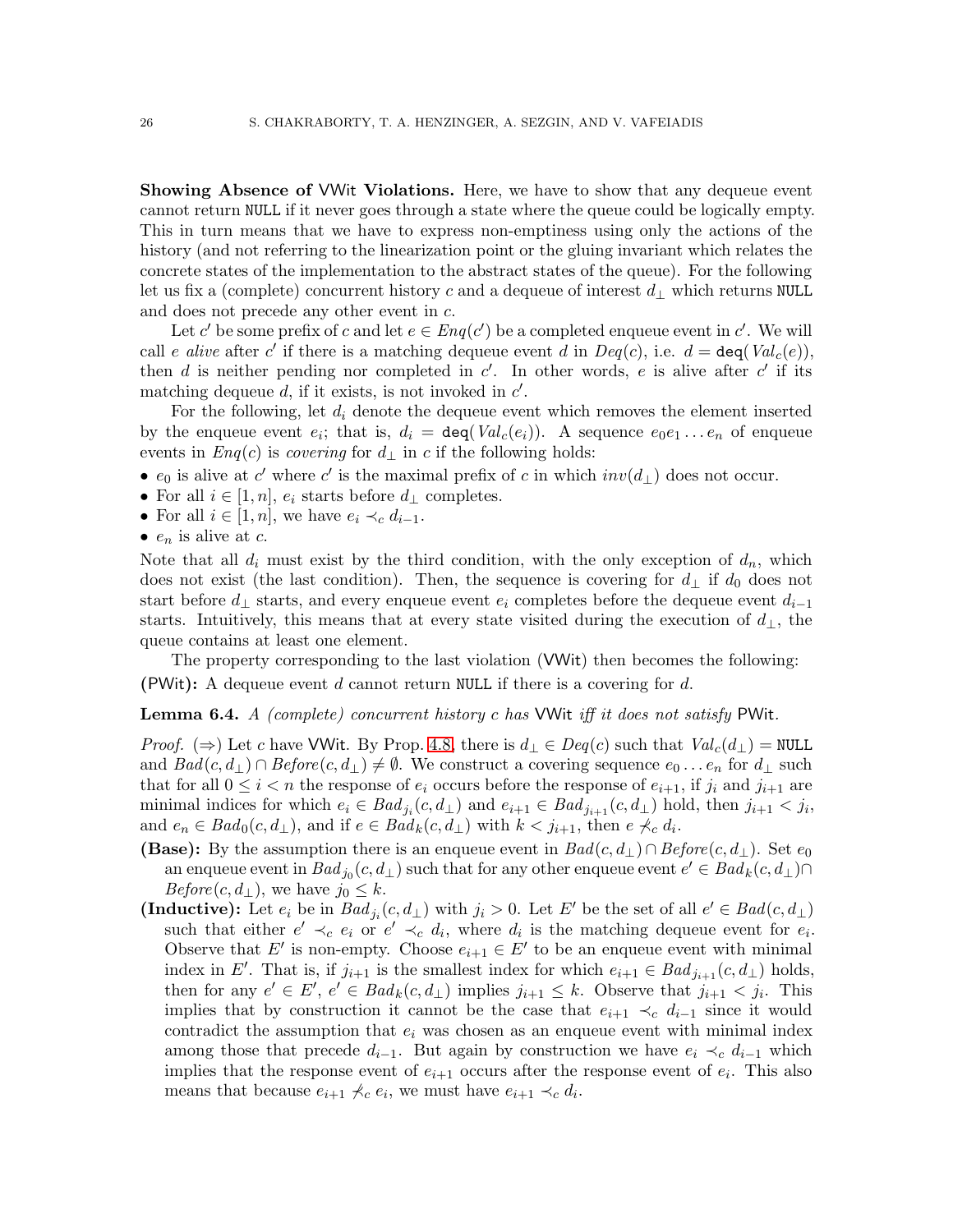$$
\begin{array}{ll}\n\textbf{procedure } \texttt{deq}(v: val) \\
\textbf{while true } \textbf{do} \\
\langle range \leftarrow q.\texttt{back} - 1 \rangle \\
\textbf{for } i = 0 \textbf{ to } range \textbf{ do} \\
\left( \begin{matrix} x \leftarrow q.\texttt{items}[i]; \\
 \texttt{assume}(x = v \land x \neq \texttt{NULL}); \\
 \texttt{q}.\texttt{items}[i] \leftarrow \texttt{NULL} \\
 \textbf{return } x \end{matrix} \right) \right) : \left. \begin{matrix} x \leftarrow q.\texttt{items}[i]; \\
 \texttt{assume}(x = \texttt{NULL}); \\
 \texttt{q}.\texttt{items}[i] \leftarrow \texttt{NULL} \end{matrix} \right) \right) \right) \right\} \times \begin{pmatrix} x \leftarrow q.\texttt{items}[i]; \\
 \texttt{q}.\texttt{items}[i] \leftarrow \texttt{NULL} \end{pmatrix} \end{array}
$$

<span id="page-26-1"></span>Figure 2: The HW dequeue method instrumented with the prophecy variable  $v$  guessing its return value, where ⊔ stands for non-deterministic choice.

Since the sequence of indices  $j_i$  is strictly decreasing, to show that the construction terminates with  $j_n = 0$ , we only have to show that there is  $e_n \in \text{Bad}_0(c, d_\perp)$  completed before  $d_\perp$ is completed; i.e. the response of  $e_n$  occurs before the response of  $d_{\perp}$  in c. By the definition of VWit, taking  $c_p = c_0 \cdot inv(d_\perp) \cdot c_d$ , we know that there must be at least one enqueue event e in  $c_p$  such that e is completed in  $c_p$  and its matching dequeue is neither pending nor completed in  $c_p$ . But this immediately implies that  $e \in Bad_0(c, d_\perp)$  and e is completed before  $d_{\perp}$  is completed.

(∈) Let  $e_0 \dots e_n$  be a covering sequence for  $d_{\perp}$ . Then,  $e_n \in Bad(c, d_{\perp})$  because  $d_n$ if it exists is preceded by  $d_{\perp}$ , i.e.  $d_{\perp} \prec_c d_n$ . Furthermore, for every  $i \in [1, n]$ , since we have  $e_i \prec_c d_{i-1}$ , all  $e_i \in Bad(c, d_\perp)$ . Finally,  $e_0 \in Before(c, d_\perp)$ . Thus,  $Bad(c, d_\perp)$  and Before $(c, d_\perp)$  are not disjoint if there is a covering for  $d_\perp$ . By Prop. [4.8](#page-18-1) this implies the existence of VWit.  $\Box$ 

We will actually restate the same property in a simpler way by making the following observation.

**Proposition 6.5.** There is a covering for  $d_{\perp}$  in c iff at every prefix c' of c such that  $d_{\perp}$  is pending in  $c'$ , there is at least one alive enqueue event.

Then, we can alternatively state PWit as follows:

(PWit'): A dequeue event d cannot return NULL if for every prefix  $c'$  at which d is pending there exists an alive enqueue event.

Note that POrd can also be stated in terms of alive enqueue events.

(POrd'): For any enqueue events  $e_1$  and  $e_2$  with  $e_1 \prec_c e_2$  and  $Val_c(e_1) \neq Val_c(e_2)$ , a dequeue event cannot return  $Val_c(e_2)$  if  $e_1$  is alive at c.

# 7. Automation within Cave

<span id="page-26-0"></span>To automate the linearizability proof of the HW queue, we have mildly adapted the implementation of Cave [\[19\]](#page-31-10), a sound but incomplete thread-modular concurrent program verifier that can handle dynamically allocated linked list data structures and fine-grained concurrency. The tool takes as its input a program consisting of some initialization code and a number of concurrent methods, which are all executed in parallel an unbounded number of times each. When successful, it produces a proof in RGSep that the program has no memory errors and none of its assertions are violated at runtime. Internally, it performs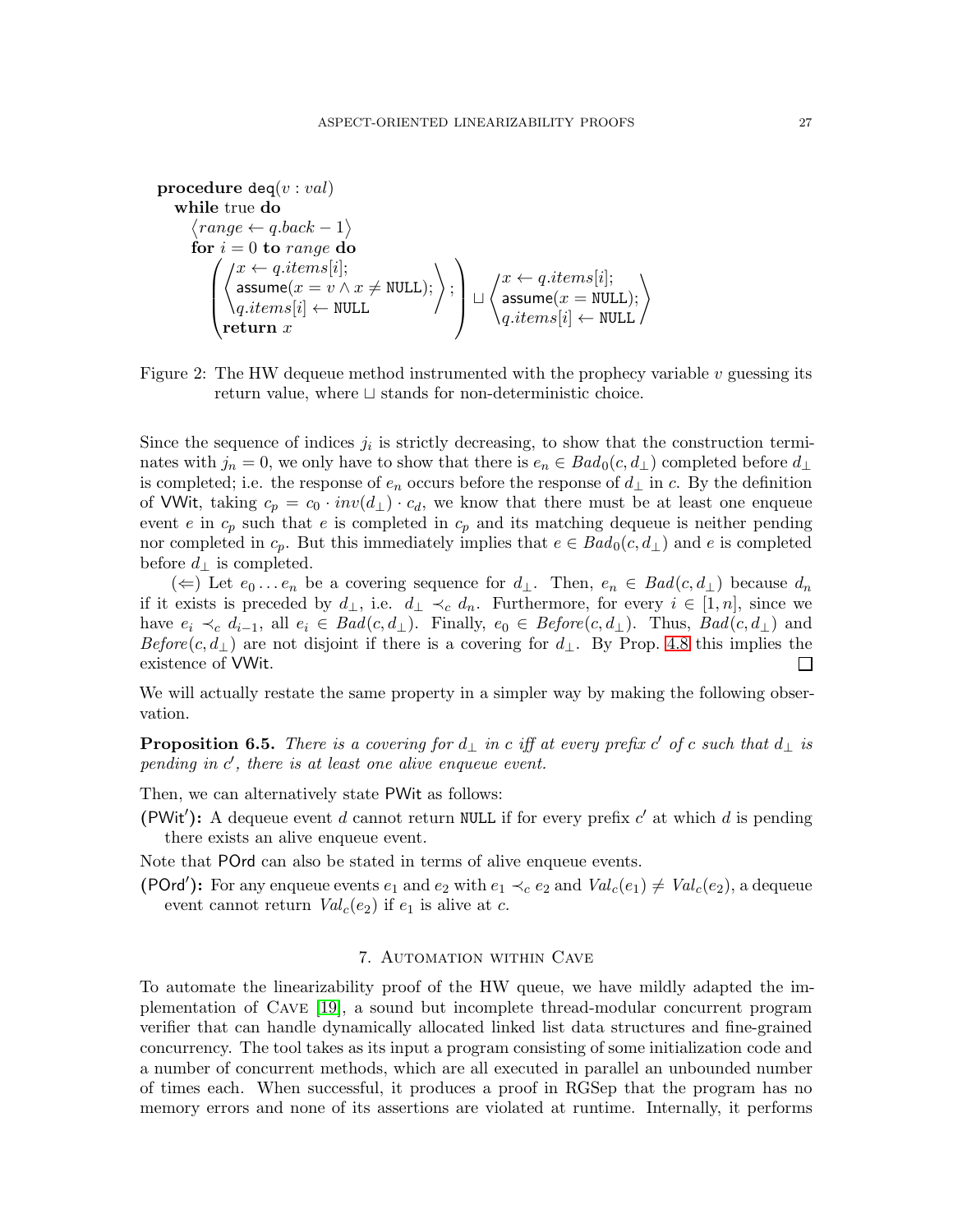RGSep action inference [\[20\]](#page-32-1) with a rich shape-value abstract domain [\[18\]](#page-31-9) that can remember invariants indicating that value  $v_1$  is inside a linked list. CAVE also has a way of proving linearizability by a brute-force search for linearization points (see [\[19\]](#page-31-10) for details), but this is not applicable to the HW queue and therefore irrelevant for our purposes.

Overview of Action Inference. In brief, Cave's action inference algorithm first determines the part of the heap-allocated memory that is private to a thread and the part that is shared. The main heuristic employed in this decision is that newly allocated memory cells are deemed to be private until they become reachable from some global variable, from which point onwards they are deemed shared.

Next, the algorithm computes a binary relation  $R$  on program states overapproximating the effects of all atomic statements of the program to the shared part of the heap. Syntactically, it represents  $R$  as the union of a set of more primitive binary relations, which are called actions. Moreover, it remembers which atomic program statements correspond to which actions of the set. Thus, for example, if we want to compute an overapproximation of a program C in a parallel context, C', we can run action inference on  $C||C'$  and from the total set of actions return only those corresponding to C.

As part of this overapproximation, any information about the program's control flow is lost except when the program explicitly records it in some global variable. This property is common to most thread-modular reasoning techniques, and is necessary for scalability. Thus, for instance, the programs  $C, C^*$ , and  $C||C$  generate the same set of actions.

In the process of computing the set of actions, Cave proves that the program is memory safe and does not violate any assertions in it. To do so, it constructs a proof in RGSep, which is an adaptation of Jones' rely-guarantee method suitable for pointer-manipulating programs [\[12,](#page-31-17) [21\]](#page-32-2). To construct these proofs, it calculates via abstract interpretation an invariant that holds after every atomic program statement. These invariants describe the shapes of the heap allocated data structures (e.g., that there is a linked list from x to y via the field next), and some very simple facts about the values stored in them (e.g., that the sequences of values stored in two list segments are equal, or that the sequence of values stored in one list segment is sorted).

Finally, we note that action inference is incremental. Typically, action inference is run starting with an initial empty set of actions, to which set it adds any new actions it generates until a fixpoint is reached. When, however, we want to verify  $C||C'$  and we already know a sound abstraction of  $C$  (under the assumption that  $C'$  can be run in parallel), it suffices to perform action inference only on  $C'$  but starting with the set of actions of  $C'$  as the initial set of actions. To this set, action inference will add any further actions C produces.

Summary of Changes. The modifications we had to perform to CAVE were:

- (1) To add code that instruments deq() methods with a prophecy argument guessing its return value, thereby generating  $\text{deg}(v)$ ;
- (2) To add some glue code that constructs the verification conditions of Theorems [6.2](#page-23-1) and [6.3](#page-24-0) and runs the underlying prover to verify them;
- (3) To improve the abstraction function so that it can remember properties of the form  $v_2 \notin X$ , which are needed to express the (\*) invariant of the proof in Section [5;](#page-21-0) and
- (4) When checking the absence of VRepet violations, to instrument the inferred actions so as to work around the fact that action inference abstracts over control flow information.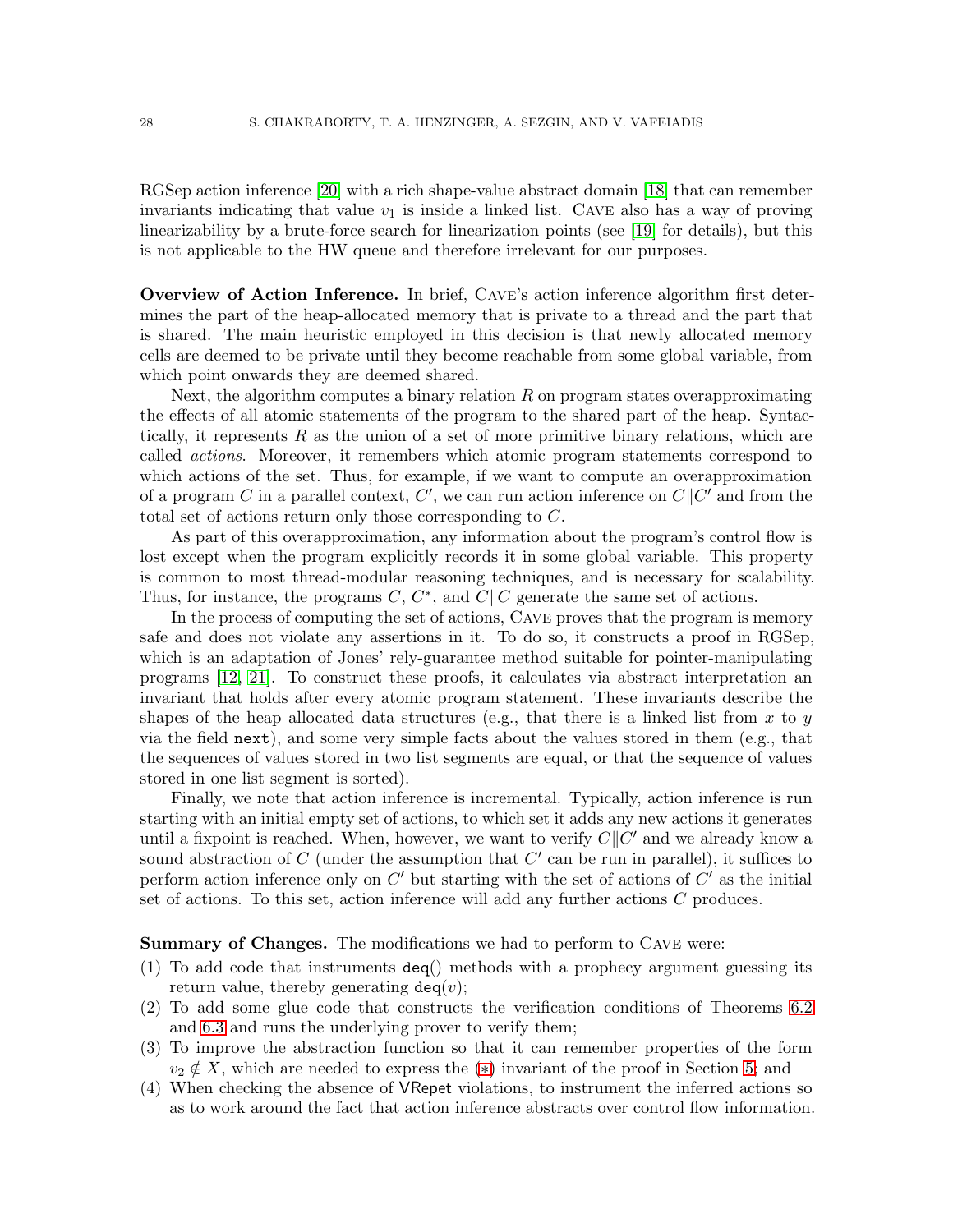The first two changes are clearly tool-independent, the third item is very Cave-specific, whereas the fourth item is fairly generic. The problem that we are working around here is common to almost all thread-modular verification approaches, and our instrumentation should work for other tools as well. To use a different tool from Cave, the tool must be able to express invariants such as the aforementioned ([∗](#page-22-1)) invariant.

As Cave does not support arrays (it only supports linked lists), we gave the tool a linked-list version of the HW queue, for which it successfully verified that there are no VFresh, VRepet, and VOrd violations. (As the HW deques never return NULL, the algorithm also trivially has no VWit violations.)

**Prophetic Instrumentation of Dequeues.** In order to be able to use the theorems in the previous section, we must first construct the method  $deg(v)$  that records the result of the deq() function in its arguments which acts like a prophecy variable. In essence, the  $\mathtt{deg}(v)$  we construct must be such that the set of traces of  $\bigsqcup_{x\in\mathbb{N}\cup\{\mathtt{NULL}\}}\mathtt{deq}(x)$  is equal to the set of traces of deq(), where ⊔ stands for non-deterministic choice. Figure [2](#page-26-1) shows the resulting automatically-generated instrumented definition of  $deg(v)$  for the HW queue.

Our implementation of the instrumentation performs a sequence of simple rewrites, each of which does not affect the set of traces produced:

return  $E \rightsquigarrow$  assume $(v = E)$ ; return  $E$ if  $B$  then  $C$  else  $C' \rightsquigarrow (\textsf{assume}(B); C) \sqcup (\textsf{assume}(\neg B); C')$ C; assume(B)  $\rightsquigarrow$  assume(B); C provided  $fv(B) \subseteq \text{Locals} \setminus \text{writes}(C)$  $C$ ;  $(C_1 \sqcup C_2)$  ( $C$ ;  $C_1$ )  $\sqcup$   $(C; C_2)$  $(C_1 \sqcup C_2); C \leftrightarrow (C_1; C) \sqcup (C_2; C)$ 

In general, the goal of applying these rewrite rules is to bring the introduced assume  $(v = E)$ statements as early as possible without unduly duplicating code.

Instrumentation for Checking Absence of VRepet Violations. Observe that the HW queue implementation is data independent as the operations on the shared locations in the enq and deq methods do not depend on the value of argument. Therefore, using Theorem [6.2,](#page-23-1) we have to prove that in the context where only one  $\text{eng}(v)$  can happen in parallel,  $\text{deg}(v)$  cannot terminate if another  $\text{deg}(v)$  has terminated.

One slight complication is that we cannot use RGSep action inference [\[19\]](#page-31-10) directly to prove this property because we have to keep track of the exact number of occurences of particular shared memory operation (such as the enqueues of  $v$ ). In rely-guarantee, operations on shared variables are abstracted by actions, which typically do not contain any control flow within them. Hence after the initial action generation, we have to augment the shared state and the actions with auxiliary variables that (a) record the termination of parallel  $\text{deg}(v)$  and (b) ensure that only one parallel  $\text{eng}(v)$  call is accounted for. Our implementation therefore proceeds as follows:

(1) It infers an initial set of RGSep actions, R, by performing symbolic execution of the enq and deq methods, and refine this set of actions to record information about the arguments of enq() and the result of the deq() functions wherever possible. Let  $R_{\text{enq}}$ be the actions generated by enq method and  $R_{\text{deq}}$  be those generated by deq.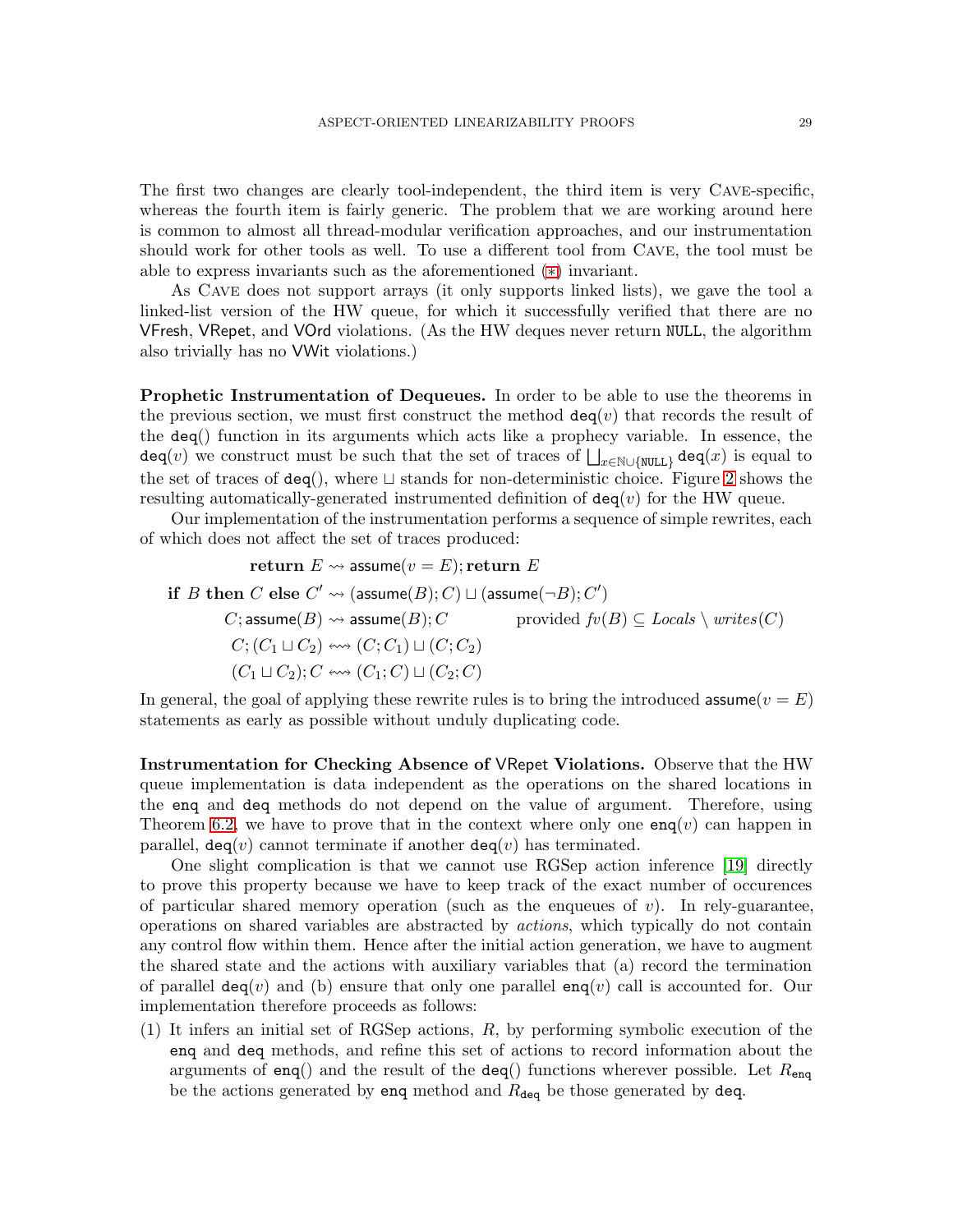(2) For each action that is executed at most once by an  $\text{eng}(v)$  invocation, it generates a fresh auxiliary variable,  $e_i$ , and records that  $e_i$  changes from 0 to 1 by performing that action. Formally, we define:

$$
E \stackrel{\text{def}}{=} \{(\ell, A) \in R_{\text{enq}} \mid \ell \text{ occurs at most once on every path through } \text{enq}\}\
$$

$$
R' \stackrel{\text{def}}{=} \{ (\ell, A \wedge e_{\ell} = 0 \wedge e'_{\ell} = 1) \mid (\ell, A) \in E \} \cup (R_{\text{enq}} \setminus E).
$$

writing  $e_{\ell}$  and  $e'_{\ell}$  for the freshly generated variables in the action's pre- and post-states. (The purpose of this instrumentation is to ensure that the  $E$  actions will not interfere more than once with  $deg(v)$  below.)

(3) Record each action that must be performed by a completed  $\text{deg}(v)$  event using a fresh auxiliary variable,  $d_i$ . Formally,

$$
D \stackrel{\text{def}}{=} \{ (\ell, A) \in R_{\text{deg}} \mid \ell \text{ must occur on every path through } \text{deg} \}
$$
  

$$
R'' \stackrel{\text{def}}{=} \{ (\ell, A \land d'_{\ell} = 1) \mid (\ell, A) \in D \} \cup (R_{\text{deg}} \setminus D).
$$

where  $d'_{\ell}$  are the freshly generated variables in the action's post-state. (The purpose of this instrumentation is to be able to detect whether a deq operation has terminated.)

(4) Running action inference with the following initial set of actions (the rely condition)

$$
R'[v/arg] \cup R''[v/res] \cup \bigcup_{v'\neq v} (R_{\text{enq}}[v'/arg] \cup R_{\text{deq}}[v'/res]),
$$

verify the Hoare triple

$$
\{e_1 = \ldots = e_n = d_1 = \ldots = d_m = 0\} \deg(v) \{\exists i. d_i = 0\}.
$$

The postcondition ensures that no other  $deg(v)$  has terminated, because if it had, it must have set each  $d_i = 1$ .

# 8. Related Work

<span id="page-29-0"></span>Linearizability was first introduced by Herlihy and Wing [\[10\]](#page-31-0), who also presented the HW queue as an example whose linearizability cannot be proved by a simple forward simulation where each method performs its effects instantaneously at some point during its execution. The problem is, as we have seen, that neither of  $E_1$  or  $E_2$  can be given as the (unique) linearization point of enq events, because the way in which two concurrent enqueues are ordered may depend on not-yet-completed concurrent deq events. In other words, one cannot simply define a mapping from the concrete HW queue states to the queue specification states. Nevertheless, Herlihy and Wing do not dismiss the linearization point technique completely, as we do, but instead construct a proof where they map concrete states to non-empty sets of specification states.

This mapping of concrete states to non-empty sets of abstract states is closely related to the method of *backward simulations*, employed by a number of manual proof efforts [\[3,](#page-31-4) [5,](#page-31-6) [17\]](#page-31-8), and which Schellhorn et al. [\[17\]](#page-31-8) recently showed to be a complete proof method for verifying linearizability. Similar to forward simulation proofs, backward simulation proofs, are monolithic in the sense that they prove linearizability directly by one big proof. Sadly, they are also not very intuitive and as a result often difficult to come up with. For instance, although the definition of their backward simulation relation for the HW queue is four lines long, Schellhorn et al. [\[17\]](#page-31-8) devote two full pages to explain it.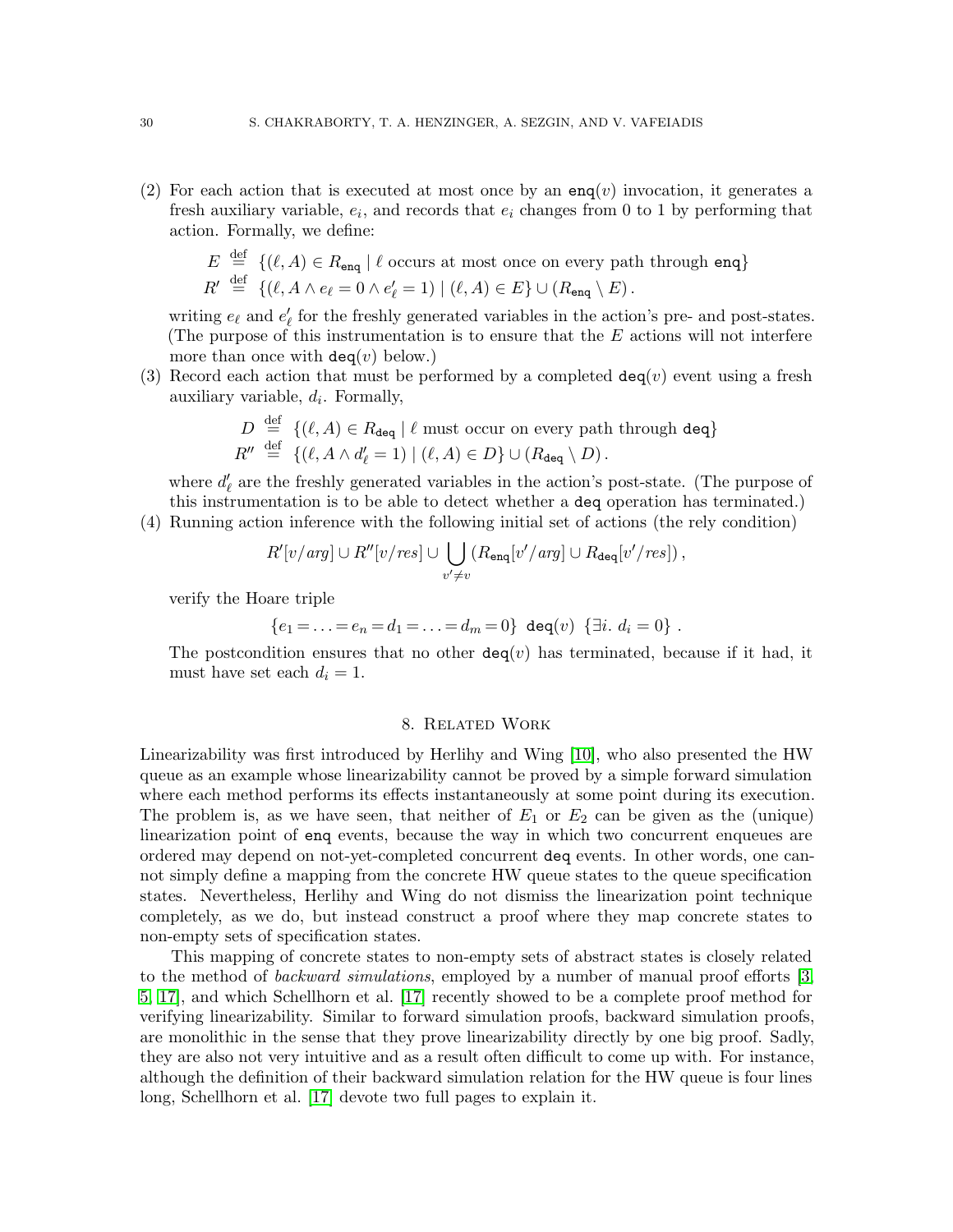As a result, most work on automatically verifying linearizability (e.g. [\[2,](#page-31-3) [18,](#page-31-9) [19,](#page-31-10) [1,](#page-31-2) [6\]](#page-31-18)) and some manual verification efforts (e.g.,  $[4, 3]$  $[4, 3]$ ) have relied on the simpler technique of forward simulations, even though it is known to be incomplete. The programmer is typically required to annotate each method with its linearization points and then the verifier uses some kind of shape analysis that automatically constructs the simulation relation. This approach seems to work well for simple concurrent algorithms such as the Treiber stack and the Michael and Scott queues, where finding the linearization points may be automated by brute-force search [\[19\]](#page-31-10). Most recently, with their technique based on (automatically) rewriting implementations Dragoi et al. [\[6\]](#page-31-18) have succeeded to extend this approach to some implementations with helping. Similar to their precursors, however, their approach also assumes the existence of static linearization points, i.e. instructions in the program code that when executed invariably correspond to the linearization of one or more methods. Thus, there are many implementations, as mentioned in the Introduction, that cannot be handled by this approach.

Among this line of work, the most closely related one to this paper is the recent work by Abdulla et al. [\[1\]](#page-31-2), who verify linearizability of stack and queue algorithms using observer automata that report specification violations such as our VOrd. Their approach, however, still requires users to annotate methods with linearization points, because checker automata are synchronized with the linearization points of the implementation.

To the best of our knowledge, there exist only two earlier published proofs of the HW queue: (1) the original pencil-and-paper proof by Herlihy and Wing [\[10\]](#page-31-0), and (2) a mechanized backward simulation proof by Schellhorn et al. [\[17\]](#page-31-8).

Both proofs are manually constructed. In comparison, our new proof is simpler, more modular, and automatically generated. This is largely due to the fact that we have decomposed the goal of proving linearizability into proving four simpler properties, which can be proved independently. This may allow one to adapt the HW queue algorithm, e.g. by checking emptiness of the queue and allowing deq to return NULL, and affecting only the proof of absence of VWit violations without affecting the correctness arguments of the other properties.

Our violation conditions are arguably closer to what programmers have in mind when discussing concurrent data structures. Informal specifications written by programmers and bug reports do not mention that some method is not linearizable, but rather things like that values were dequeued in the wrong order.

# 9. CONCLUSION

<span id="page-30-0"></span>We have presented a new method for checking linearizability of concurrent queues. Instead of searching for the linearization points and doing a monolithic simulation proof, we verify four simple properties whose conjunction is equivalent to linearizability with respect to the atomic queue specification. By decomposing linearizability proofs in this way, we obtained a simpler correctness proof of the Herlihy and Wing queue [\[10\]](#page-31-0), and one which can be produced automatically.

We believe that our new property-oriented approach to linearizability proofs will be applicable to other kinds of concurrent shared data structures, such as stacks, sets, and maps. The generalization, however, is not entirely straightforward. In the case of stacks, the violations are similar to that of queues, but not exactly dual. The main difference is that the ordering violation for stacks is similar to VWit and not to VOrd as one might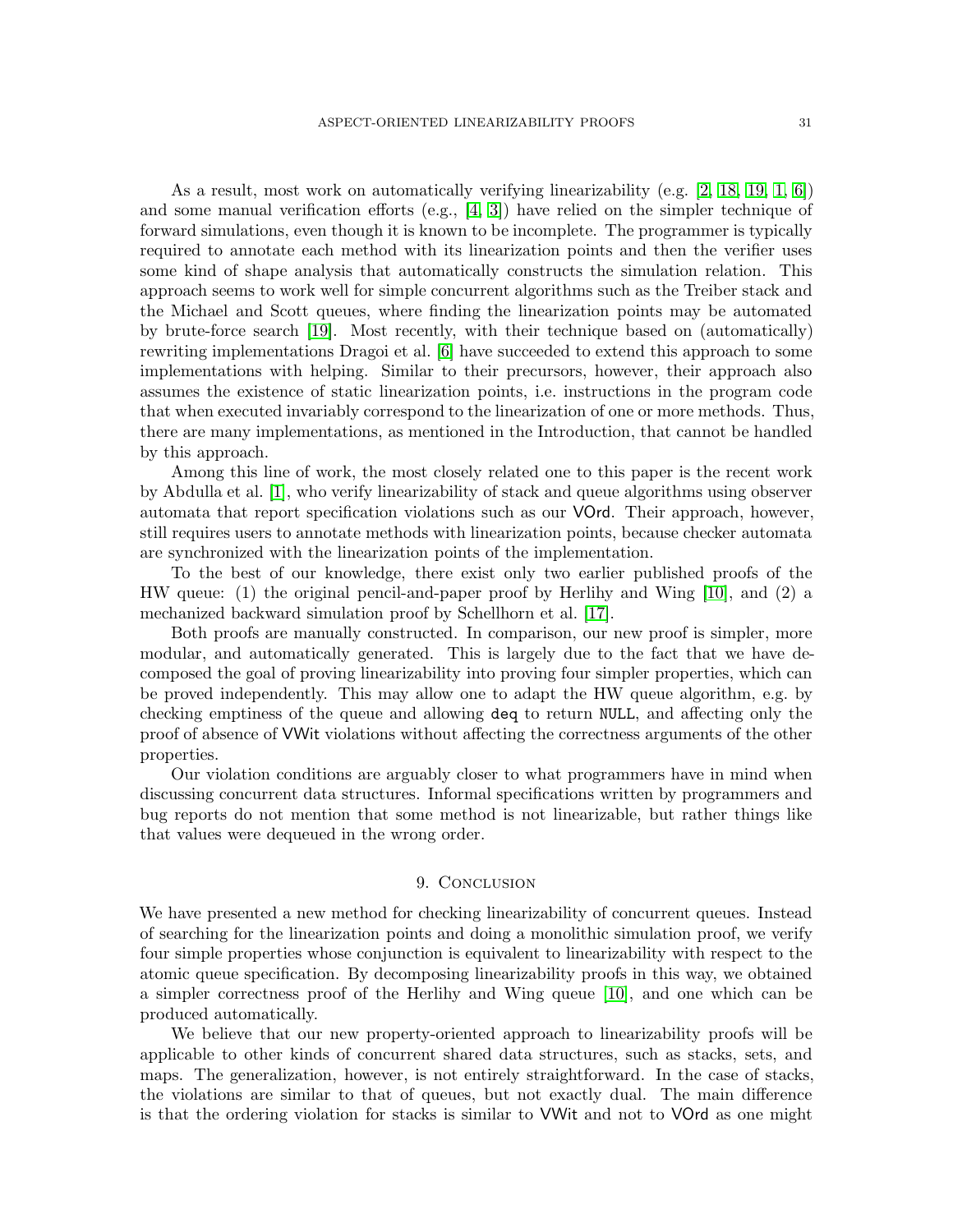expect. Similarly, the violations for set implementations are also not as simple as dropping the ordering constraint. Instead, we need to count the number of successful insertions and deletions to express what can go wrong. It remains to be seen, however, whether such counting arguments can yield an automatic verification technique.

### **ACKNOWLEDGMENTS**

We would like to thank the CONCUR'13 reviewers for their feedback. The research was supported by the EC FET FP7 project ADVENT, by the Austrian Science Fund NFN RISE (Rigorous Systems Engineering), by the ERC Advanced Grant QUAREM (Quantitative Reactive Modeling), and by the EPSRC Grants EP/H005633/1 and EP/K008528/1.

#### **REFERENCES**

- <span id="page-31-2"></span>[1] P. A. Abdulla, F. Haziza, L. Holík, B. Jonsson, and A. Rezine. An integrated specification and verification technique for highly concurrent data structures. In N. Piterman and S. A. Smolka, editors, *TACAS 2013*, volume 7795 of *LNCS*, pages 324–338. Springer, 2013.
- <span id="page-31-3"></span>[2] D. Amit, N. Rinetzky, T. Reps, M. Sagiv, and E. Yahav. Comparison under abstraction for verifying linearizability. In W. Damm and H. Hermanns, editors, *CAV 2007*, volume 4590 of *LNCS*, pages 477–490. Springer, 2007.
- <span id="page-31-4"></span>[3] R. Colvin, S. Doherty, and L. Groves. Verifying concurrent data structures by simulation. *ENTCS*, 137(2):93–110, 2005.
- <span id="page-31-5"></span>[4] J. Derrick, G. Schellhorn, and H. Wehrheim. Verifying linearisability with potential linearisation points. In M. Butler and W. Schulte, editors, *FM 2011*, volume 6664 of *LNCS*, pages 323–337. Springer, 2011.
- <span id="page-31-6"></span>[5] S. Doherty and M. Moir. Nonblocking algorithms and backward simulation. In I. Keidar, editor, *DISC 2009*, volume 5805 of *LNCS*, pages 274–288. Springer, 2009.
- <span id="page-31-18"></span>[6] C. Dragoi, A. Gupta, and T. A. Henzinger. Automatic linearizability proofs of concurrent objects with cooperating updates. In *CAV 2013*, pages 174–190. Springer-Verlag, 2013.
- <span id="page-31-14"></span>[7] D. Hendler, I. Incze, N. Shavit, and M. Tzafrir. Flat combining and the synchronization-parallelism tradeoff. In *SPAA 2010*, pages 355–364. ACM, 2010.
- <span id="page-31-15"></span>[8] T. A. Henzinger, A. Sezgin, and V. Vafeiadis. Aspect-oriented linearizability proofs. In P. R. D'Argenio and H. C. Melgratti, editors, *CONCUR 2013*, volume 8052 of *LNCS*, pages 242–256. Springer, 2013.
- <span id="page-31-16"></span><span id="page-31-0"></span>[9] M. Herlihy and N. Shavit. *The Art of Multiprocessor Programming*. Morgan Kaufmann Publishers Inc., 2008.
- [10] M. P. Herlihy and J. M. Wing. Linearizability: a correctness condition for concurrent objects. *ACM Trans. Program. Lang. Syst.*, 12(3):463–492, 1990.
- <span id="page-31-13"></span>[11] M. Hoffman, O. Shalev, and N. Shavit. The baskets queue. In E. Tovar, P. Tsigas, and H. Fouchal, editors, *OPODIS 2007*, volume 4878 of *LNCS*, pages 401–414. Springer, 2007.
- <span id="page-31-17"></span><span id="page-31-11"></span>[12] C. B. Jones. Specification and design of (parallel) programs. In *IFIP Congress*, pages 321–332, 1983.
- [13] E. Ladan-Mozes and N. Shavit. An optimistic approach to lock-free FIFO queues. In R. Guerraoui, editor, *DISC 2004*, volume 3274 of *LNCS*, pages 117–131. Springer, 2004.
- <span id="page-31-7"></span>[14] Y. Liu, W. Chen, Y. A. Liu, and J. Sun. Model checking linearizability via refinement. In A. Cavalcanti and D. Dams, editors, *FM 2009*, volume 5850 of *LNCS*, pages 321–337. Springer, 2009.
- <span id="page-31-1"></span>[15] N. A. Lynch and F. W. Vaandrager. Forward and backward simulations: I. Untimed systems. *Inf. Comput.*, 121(2):214–233, 1995.
- <span id="page-31-12"></span>[16] M. Moir, D. Nussbaum, O. Shalev, and N. Shavit. Using elimination to implement scalable and lock-free FIFO queues. In *SPAA 2005*, pages 253–262. ACM, 2005.
- <span id="page-31-8"></span>[17] G. Schellhorn, H. Wehrheim, and J. Derrick. How to prove algorithms linearisable. In P. Madhusudan and S. A. Seshia, editors, *CAV 2012*, volume 7358 of *LNCS*, pages 243–259. Springer, 2012.
- <span id="page-31-9"></span>[18] V. Vafeiadis. Shape-value abstraction for verifying linearizability. In N. D. Jones and M. Müller-Olm, editors, *VMCAI 2009*, volume 5403 of *LNCS*, pages 335–348. Springer, 2009.
- <span id="page-31-10"></span>[19] V. Vafeiadis. Automatically proving linearizability. In T. Touili, B. Cook, and P. Jackson, editors, *CAV 2010*, volume 6174 of *LNCS*, pages 450–464. Springer, 2010.